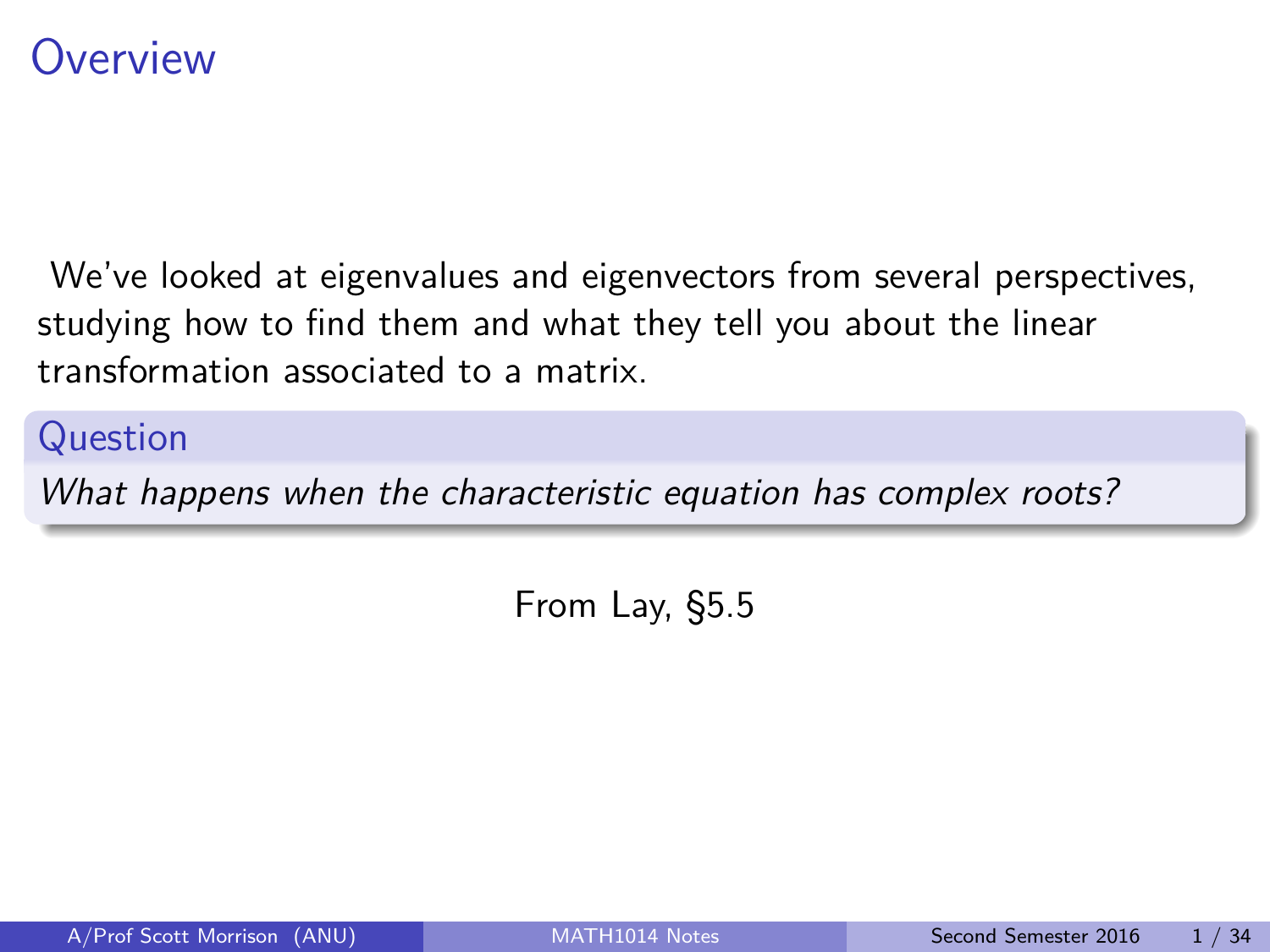# Warm-up unquiz for review

Suppose that a linear transformation  $\,\mathcal{T}:\mathbb{R}^2\to\mathbb{R}^2$  acts as shown in the picture:



Write a matrix for  $T$  with respect to a basis of your choice.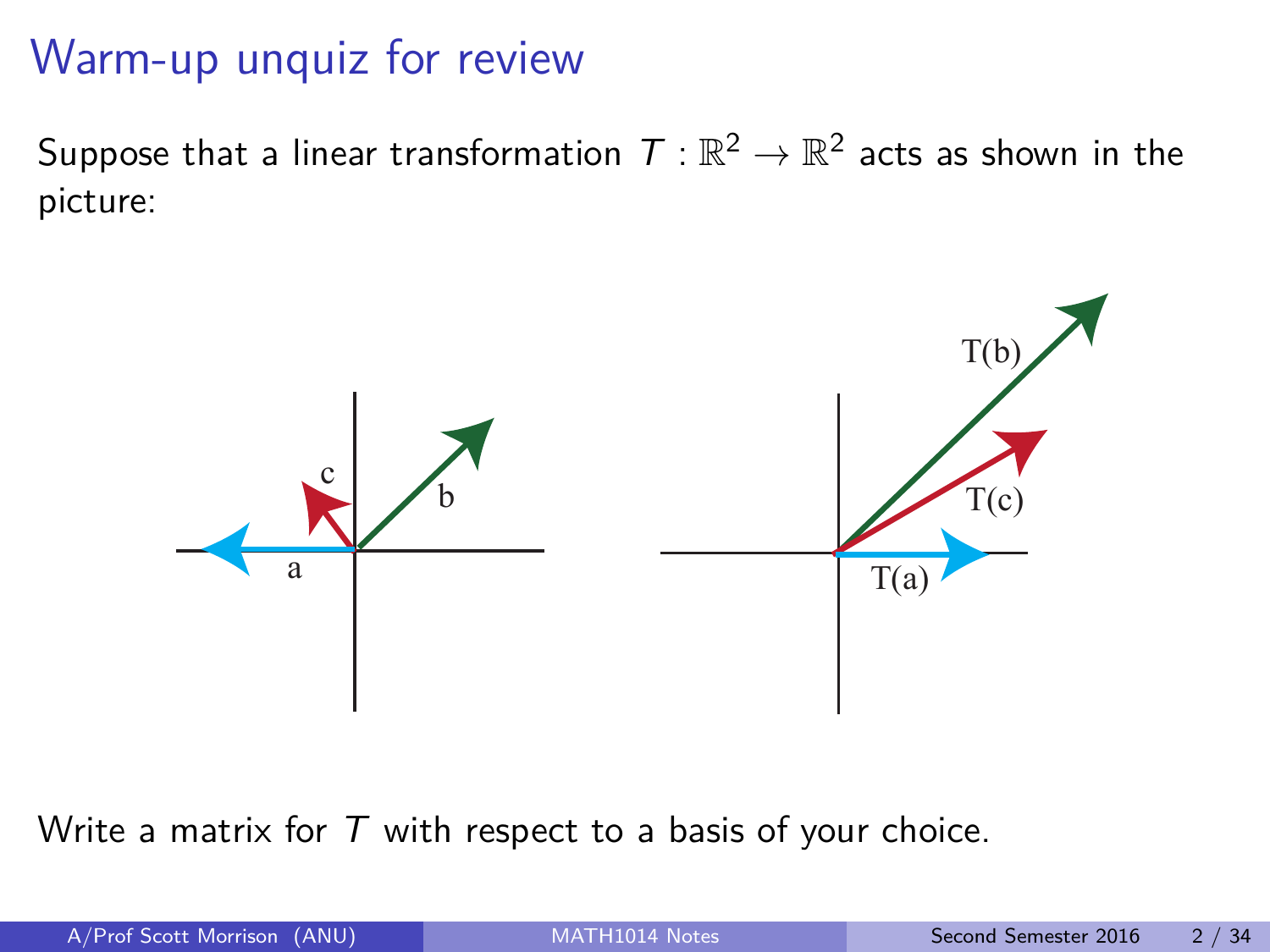Since the characteristic equation of an  $n \times n$  matrix involves a polynomial of degree  $n$ , there will be times when the roots of the characteristic equation will be complex. Thus, even if we start out considering matrices with real entries, we're naturally lead to consider complex numbers.

We'll focus on understanding what **complex** eigenvalues mean when **the entries of the matrix with which we are working are all real numbers**. For simplicity, we'll restrict to the case of  $2 \times 2$  matrices.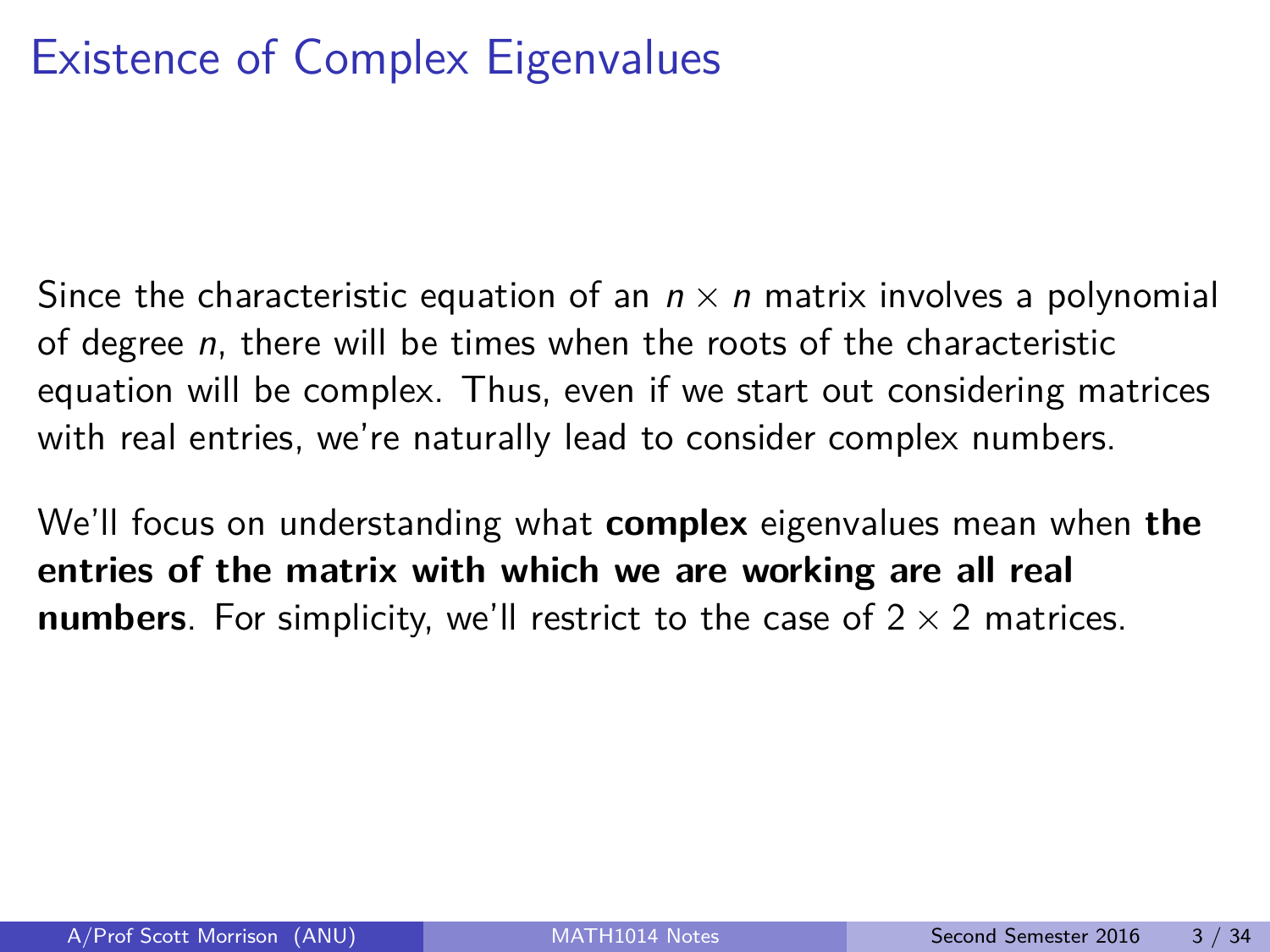Let 
$$
A = \begin{bmatrix} \cos \varphi & -\sin \varphi \\ \sin \varphi & \cos \varphi \end{bmatrix}
$$
 for some real  $\varphi$ . The roots of the characteristic equation are  $\cos \varphi \pm i \sin \varphi$ .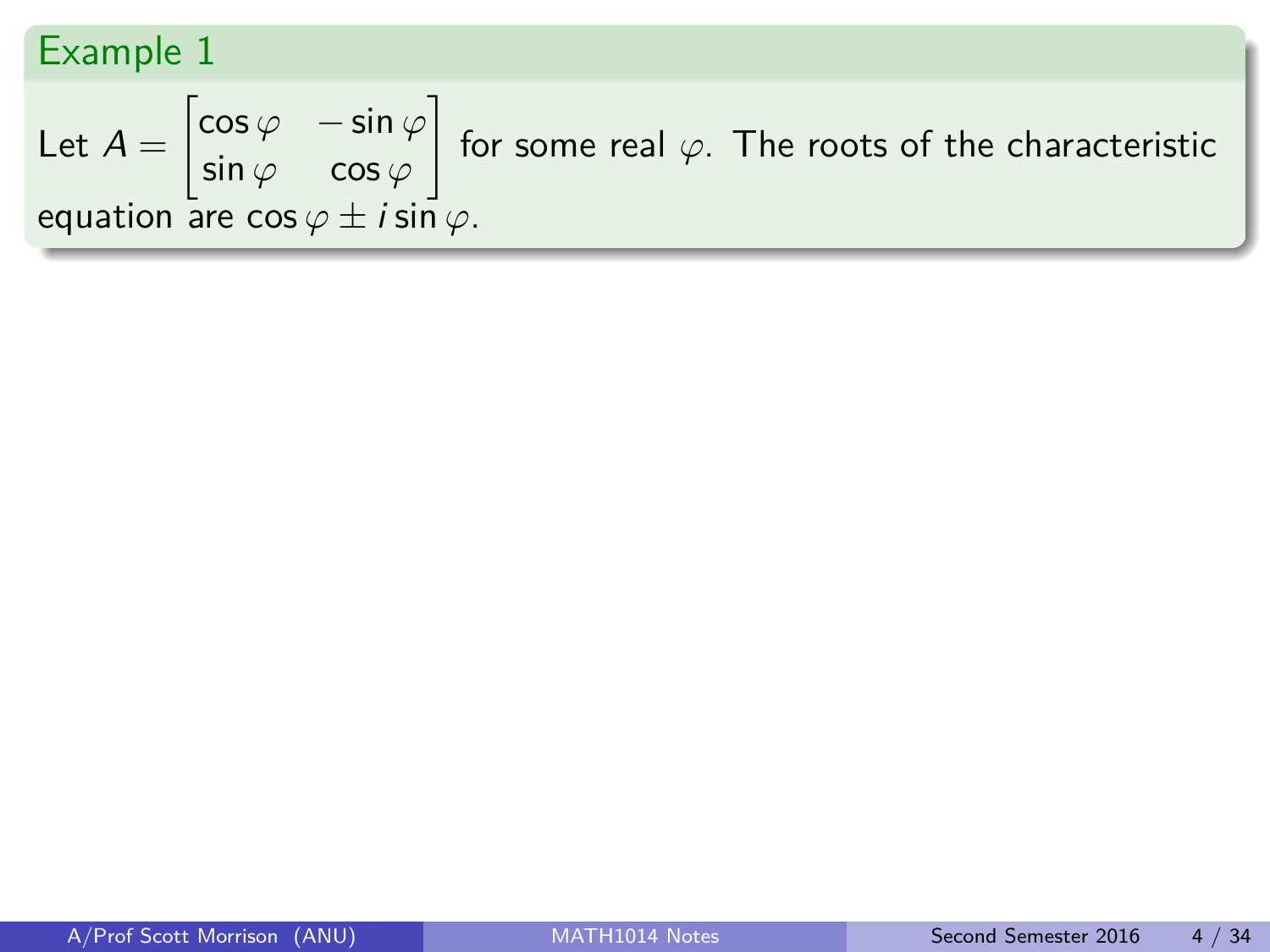Let 
$$
A = \begin{bmatrix} \cos \varphi & -\sin \varphi \\ \sin \varphi & \cos \varphi \end{bmatrix}
$$
 for some real  $\varphi$ . The roots of the characteristic equation are  $\cos \varphi \pm i \sin \varphi$ .

What does the linear transformation  $\mathcal{T}_\mathcal{A}:\mathbb{R}^2\to\mathbb{R}^2$  defined by  $\mathcal{T}_\mathcal{A}(\mathsf{x})=\mathcal{A}\mathsf{x}$ (for all  $\mathbf{x} \in \mathbb{R}^2$ ) do to vectors in  $\mathbb{R}^2$ ?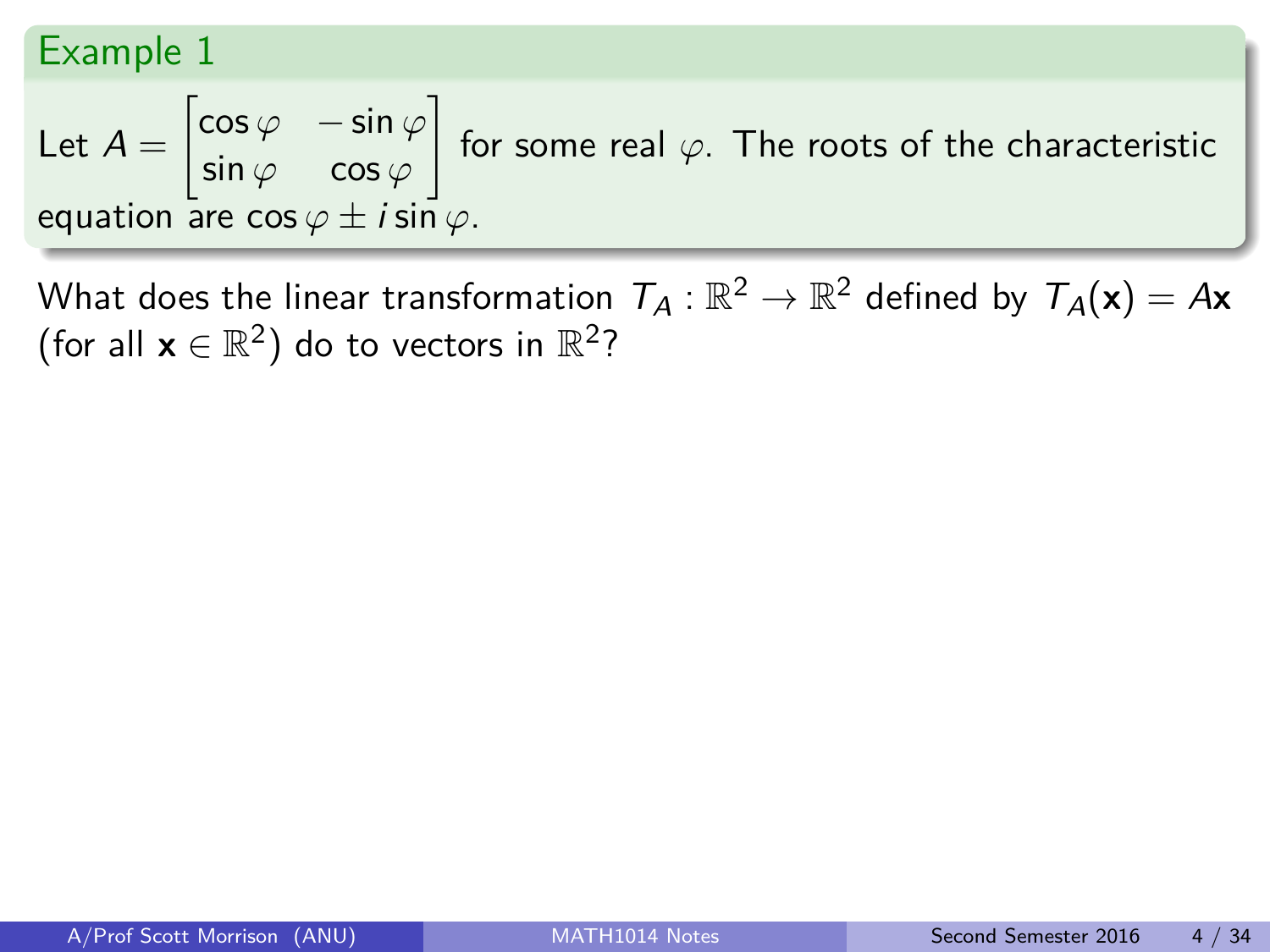Let 
$$
A = \begin{bmatrix} \cos \varphi & -\sin \varphi \\ \sin \varphi & \cos \varphi \end{bmatrix}
$$
 for some real  $\varphi$ . The roots of the characteristic equation are  $\cos \varphi \pm i \sin \varphi$ .

What does the linear transformation  $\mathcal{T}_\mathcal{A}:\mathbb{R}^2\to\mathbb{R}^2$  defined by  $\mathcal{T}_\mathcal{A}(\mathsf{x})=\mathcal{A}\mathsf{x}$ (for all  $\mathbf{x} \in \mathbb{R}^2$ ) do to vectors in  $\mathbb{R}^2$ ?

Since the  $i^{th}$  column of the matrix is  $\mathcal{T}(\mathbf{e_i})$ , we see that the linear transformation  $\, T_A$  is the transformation that rotates each point in  $\mathbb{R}^2$ about the origin through an angle *ϕ*, with counterclockwise rotation for a positive angle.

A rotation in  $\mathbb{R}^2$  cannot have a real eigenvector unless  $\varphi = 2k\pi$  or  $\varphi = \pi + 2k\pi$  for  $k \in \mathbb{Z}!$ 

What about (complex) eigenvectors for such an A?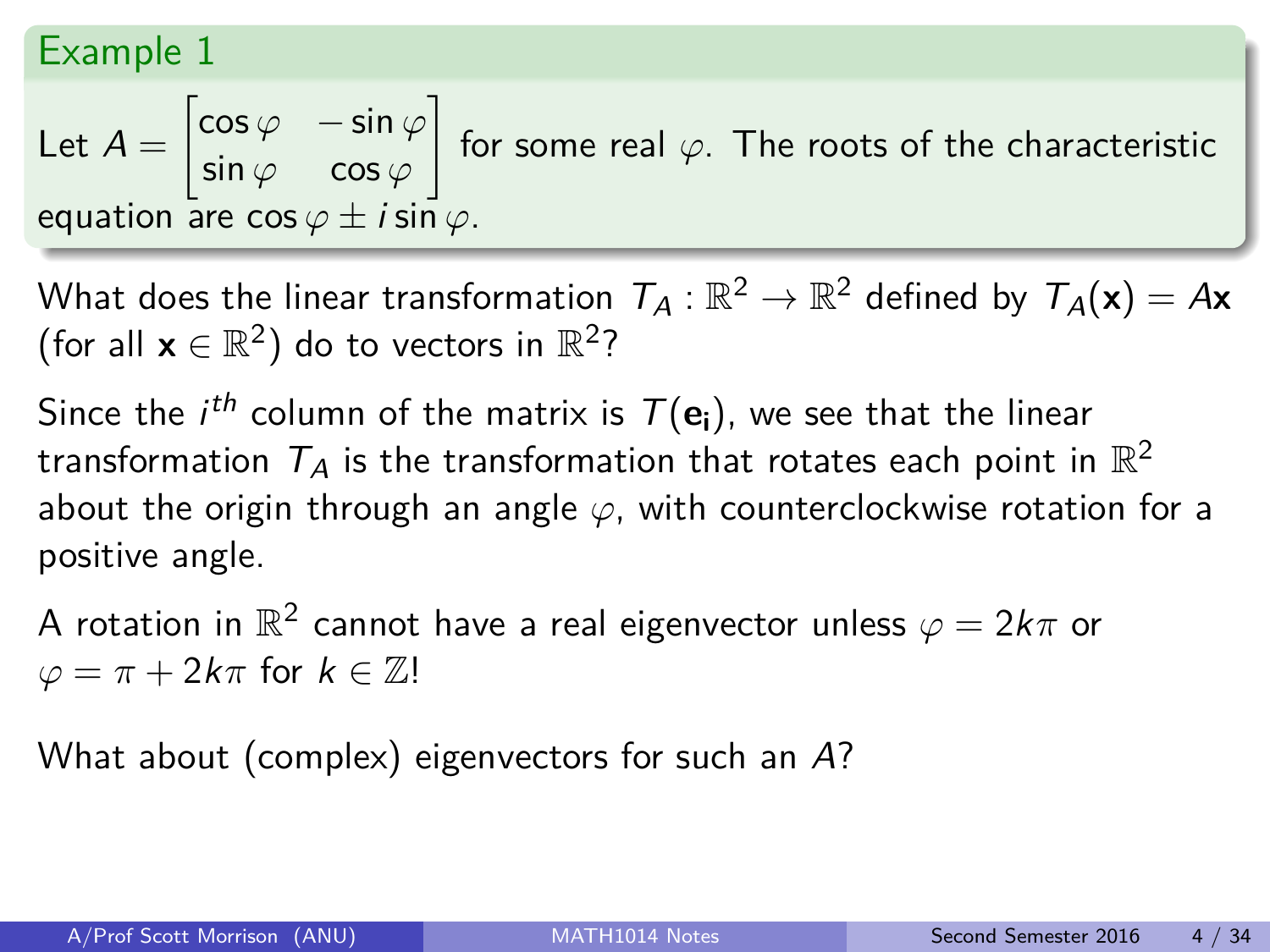Let's take  $\varphi = \pi/3$ , so that multiplication by A corresponds to a rotation through  $\pi/3$  (60<sup>0</sup>). Then we get

$$
A = \begin{bmatrix} \cos \pi/3 & -\sin \pi/3 \\ \sin \pi/3 & \cos \pi/3 \end{bmatrix} = \begin{bmatrix} 1/2 & -\sqrt{3}/2 \\ \sqrt{3}/2 & 1/2 \end{bmatrix}
$$

What happens when we try to find eigenvalues and eigenvectors?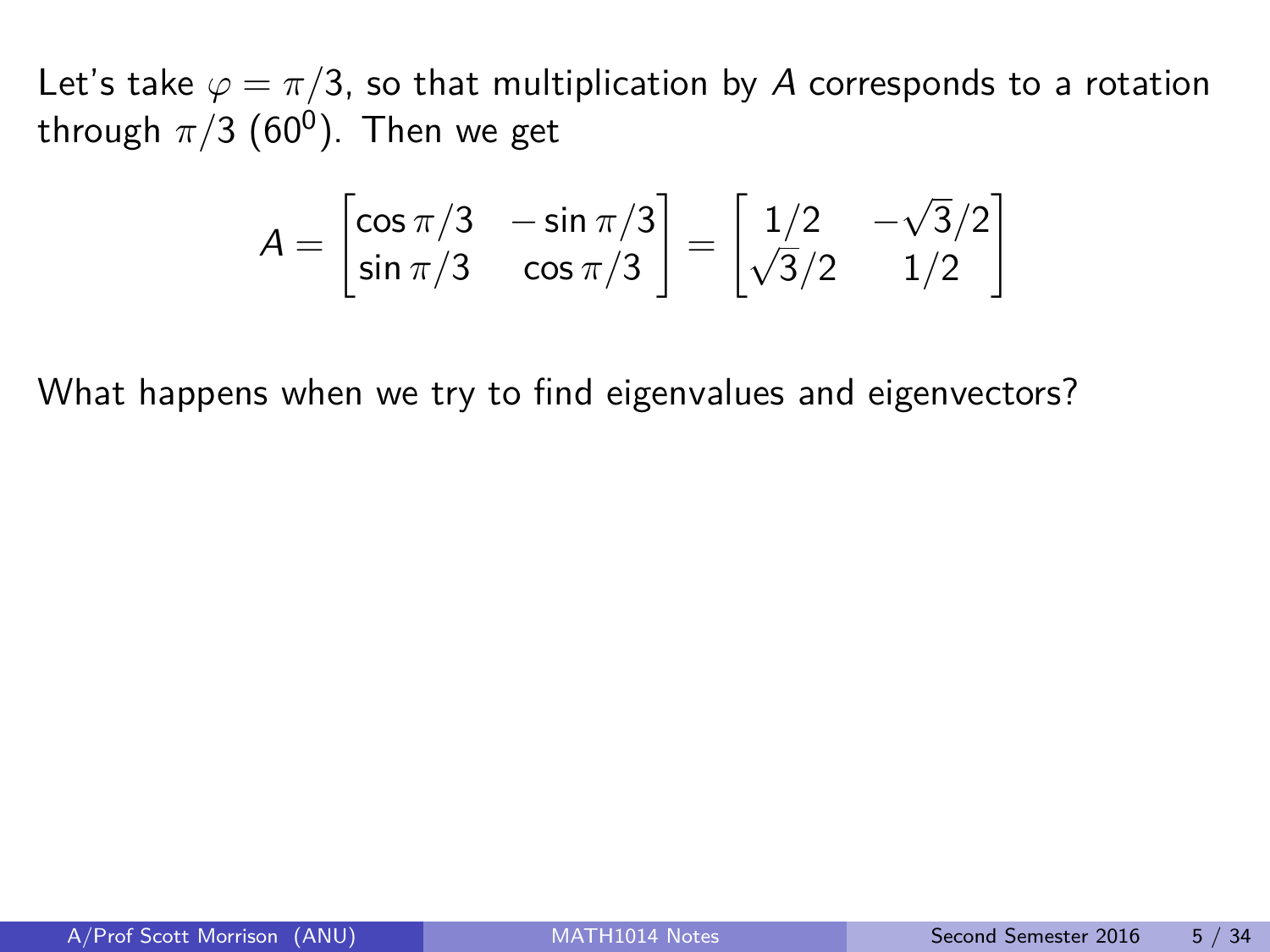Let's take  $\varphi = \pi/3$ , so that multiplication by A corresponds to a rotation through  $\pi/3$  (60<sup>0</sup>). Then we get

$$
A = \begin{bmatrix} \cos \pi/3 & -\sin \pi/3 \\ \sin \pi/3 & \cos \pi/3 \end{bmatrix} = \begin{bmatrix} 1/2 & -\sqrt{3}/2 \\ \sqrt{3}/2 & 1/2 \end{bmatrix}
$$

What happens when we try to find eigenvalues and eigenvectors?

The characteristic polynomial of A is

$$
(1/2 - \lambda)^2 + (\sqrt{3}/2)^2 = \lambda^2 - \lambda + 1
$$

and the eigenvalues are

$$
\lambda = \frac{1 \pm \sqrt{1 - 4}}{2} = \frac{1}{2} \pm \frac{\sqrt{3}}{2}i.
$$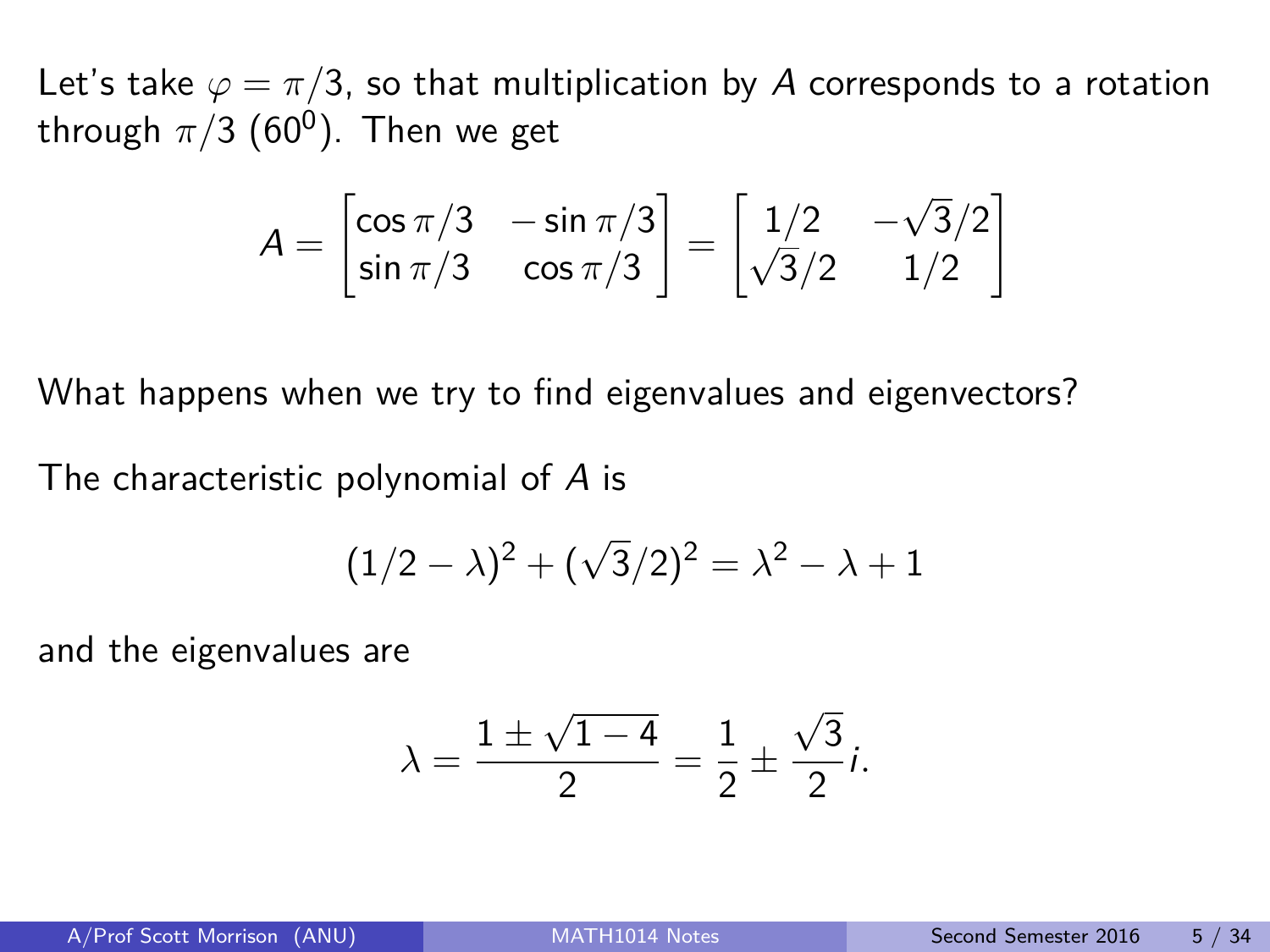Take  $\lambda_1=\frac{1}{2}$  $\frac{1}{2}$  + √ 3  $\frac{1}{2}i$ . We find the eigenvectors in the usual way by solving  $(A - \lambda_1 I)\mathbf{x} = \mathbf{0}$ .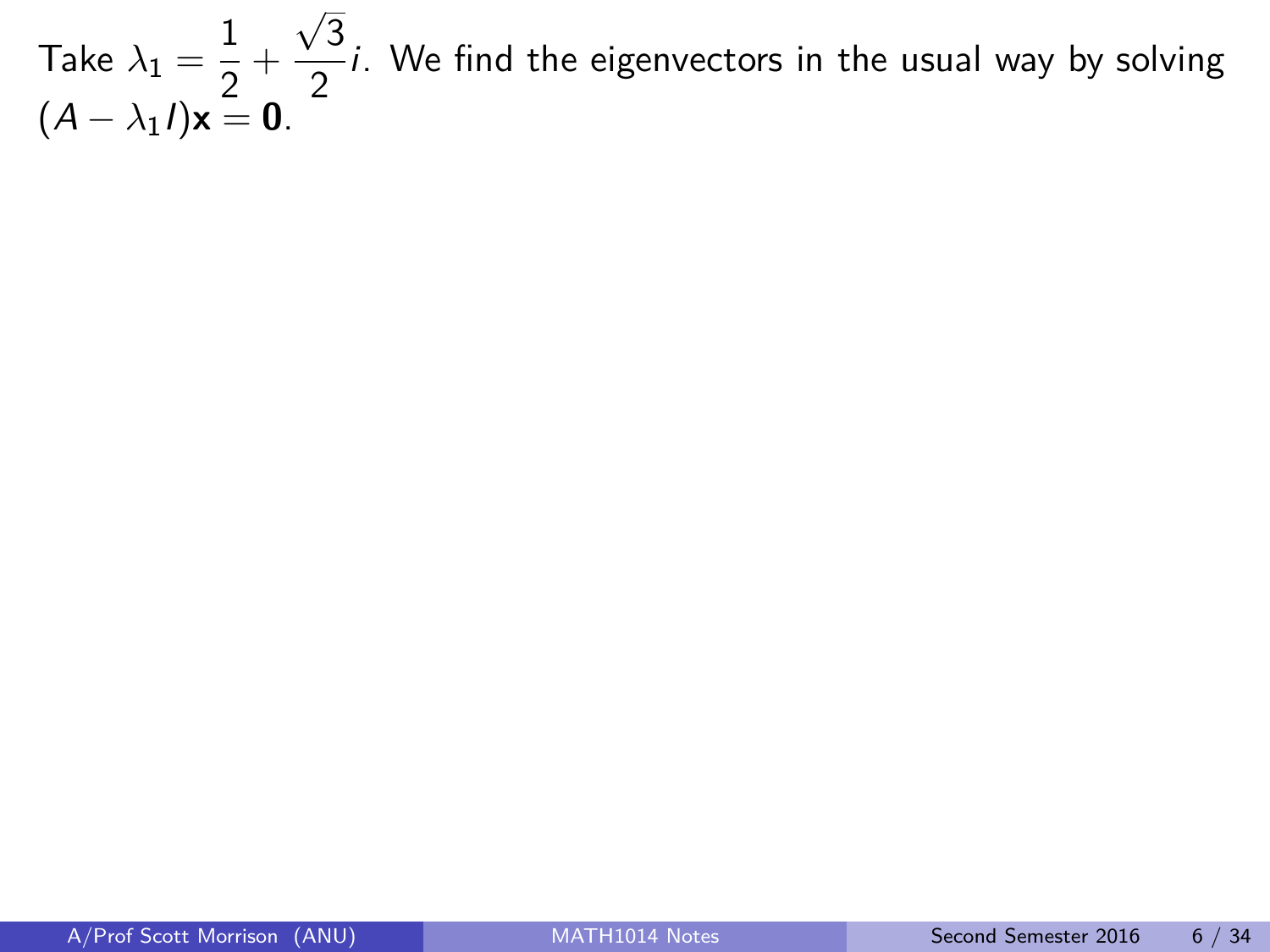Take  $\lambda_1=\frac{1}{2}$  $\frac{1}{2}$  + √ 3  $\frac{1}{2}i$ . We find the eigenvectors in the usual way by solving  $(A - \lambda_1 I)\mathbf{x} = \mathbf{0}$ .

$$
A - \lambda_1 I = \begin{bmatrix} -i\sqrt{3}/2 & -\sqrt{3}/2 \\ \sqrt{3}/2 & -i\sqrt{3}/2 \end{bmatrix} \rightarrow \begin{bmatrix} i & 1 \\ 0 & 0 \end{bmatrix}
$$

*.*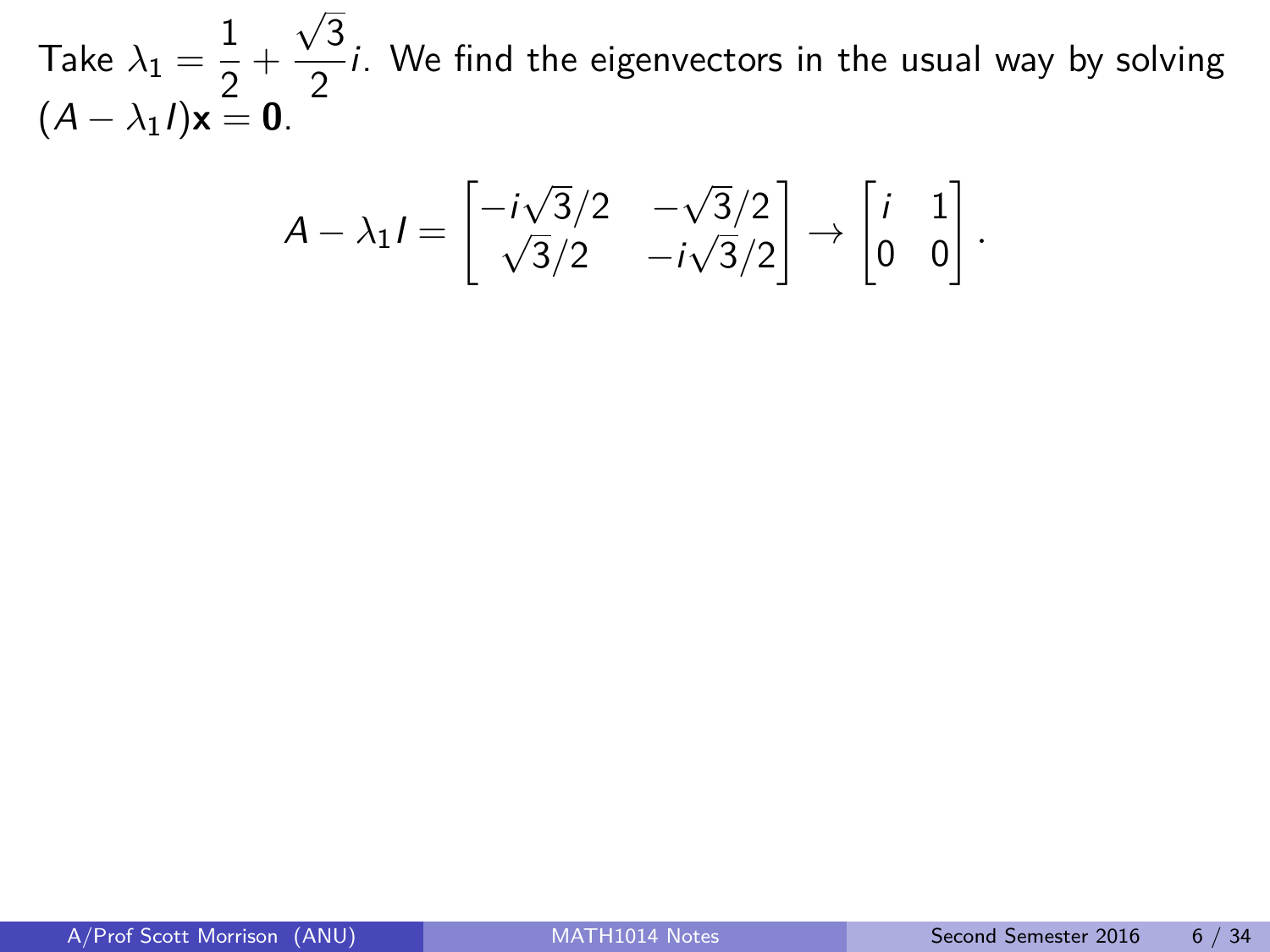Take  $\lambda_1=\frac{1}{2}$  $\frac{1}{2}$  + √ 3  $\frac{1}{2}i$ . We find the eigenvectors in the usual way by solving  $(A - \lambda_1 I)\mathbf{x} = \mathbf{0}$ .

$$
A - \lambda_1 I = \begin{bmatrix} -i\sqrt{3}/2 & -\sqrt{3}/2 \\ \sqrt{3}/2 & -i\sqrt{3}/2 \end{bmatrix} \rightarrow \begin{bmatrix} i & 1 \\ 0 & 0 \end{bmatrix}.
$$

We solve the associated equation as usual, so we see that  $ix + y = 0$ . Thus one possible eigenvector is  $\mathsf{x}_1 =$  $\left\lceil 1 \right\rceil$  $-i$ 1 .

(All the other associated eigenvectors are of the form  $\alpha \mathbf{x}_1 =$ " *α*  $-i\alpha$ 1 , where  $\alpha$  is any non-zero number in  $\mathbb{C}$ .)

For  $\lambda_2 = \frac{1}{2}$  $\frac{1}{2}$  – √ 3  $\frac{1}{2}$ *i* we get  $\mathbf{x}_2 =$  $\sqrt{1}$ i 1 as an associated complex eigenvector. (All the other associated eigenvectors are of the form  $\alpha \mathbf{x}_2 =$  $\lceil \alpha \rceil$ i*α* 1 , where  $\alpha$  is any non-zero number in  $\mathbb{C}$ .)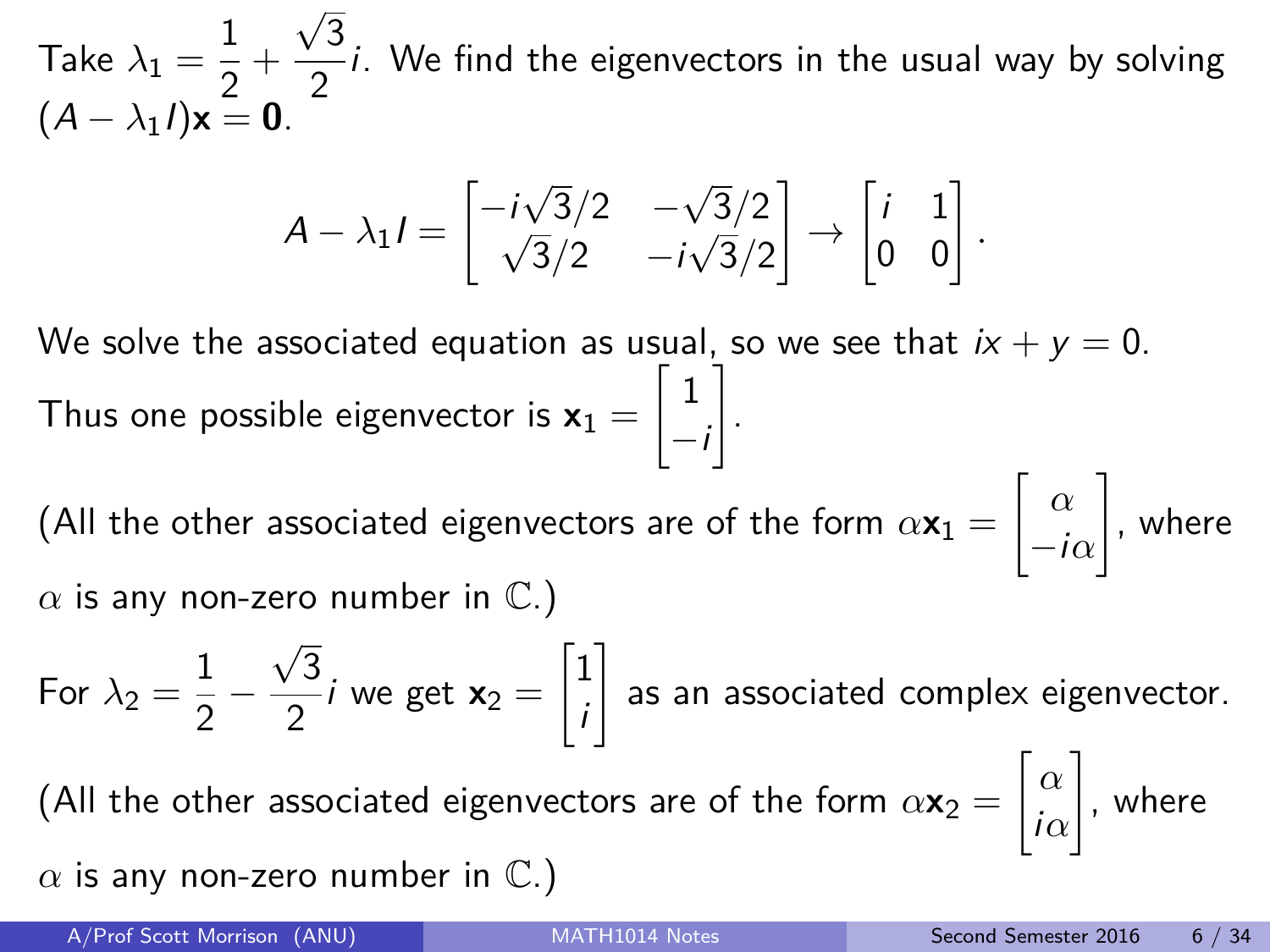We can check that these two vectors are in fact eigenvectors:

$$
A\mathbf{x}_1 = \begin{bmatrix} 1/2 & -\sqrt{3}/2 \\ \sqrt{3}/2 & 1/2 \end{bmatrix} \begin{bmatrix} 1 \\ -i \end{bmatrix}
$$

$$
= \begin{bmatrix} 1/2 + i\sqrt{3}/2 \\ \sqrt{3}/2 - i/2 \end{bmatrix}
$$

$$
= \begin{bmatrix} \frac{1}{2} + \frac{\sqrt{3}}{2}i \end{bmatrix} \begin{bmatrix} 1 \\ -i \end{bmatrix}.
$$

Similarly,

$$
A\mathbf{x}_2 = \left(\frac{1}{2} - \frac{\sqrt{3}}{2}i\right)\begin{bmatrix}1\\i\end{bmatrix}.
$$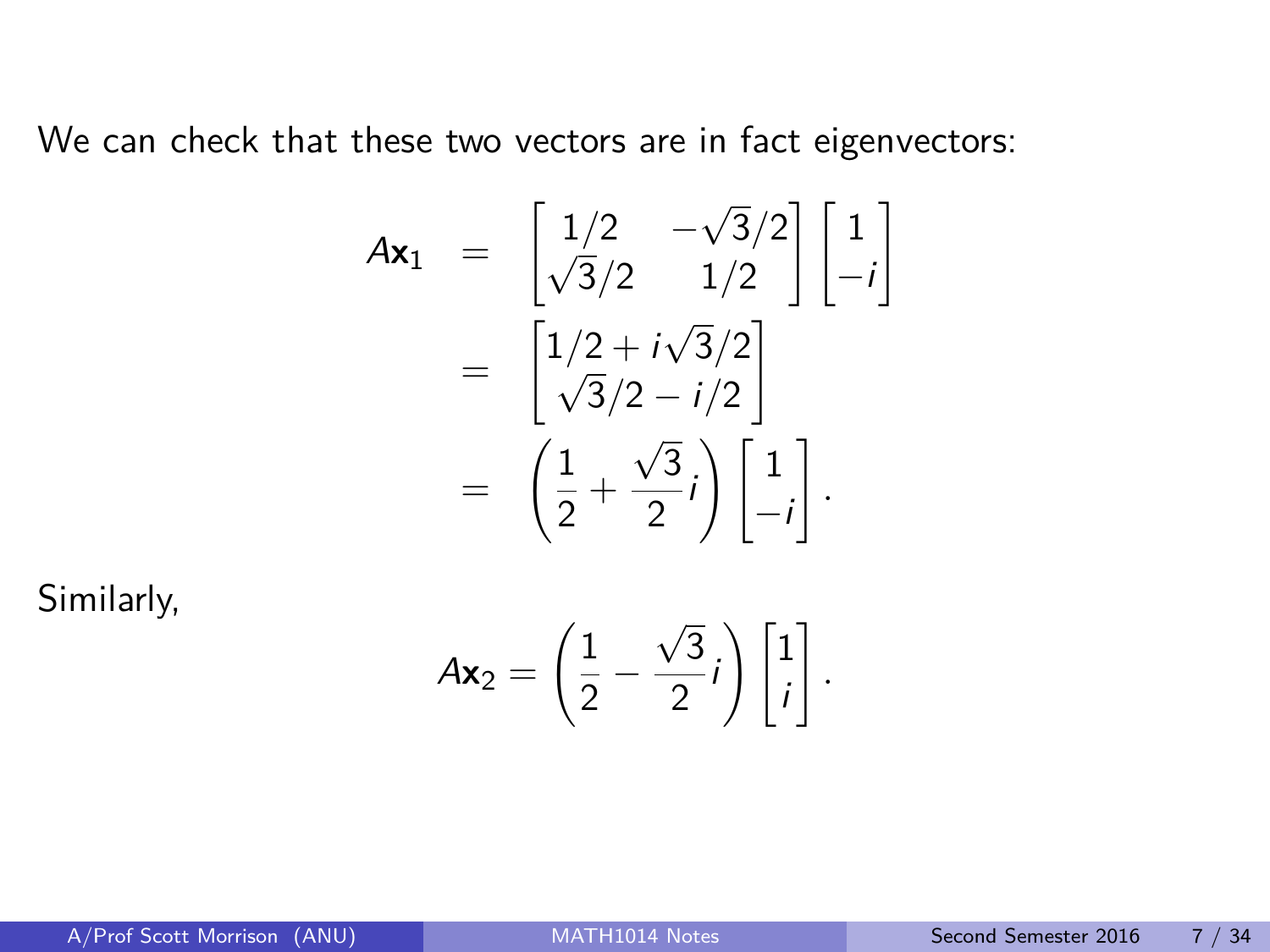Example 2  
Find the eigenvectors associated to the matrix 
$$
\begin{bmatrix} 5 & -2 \\ 1 & 3 \end{bmatrix}
$$
.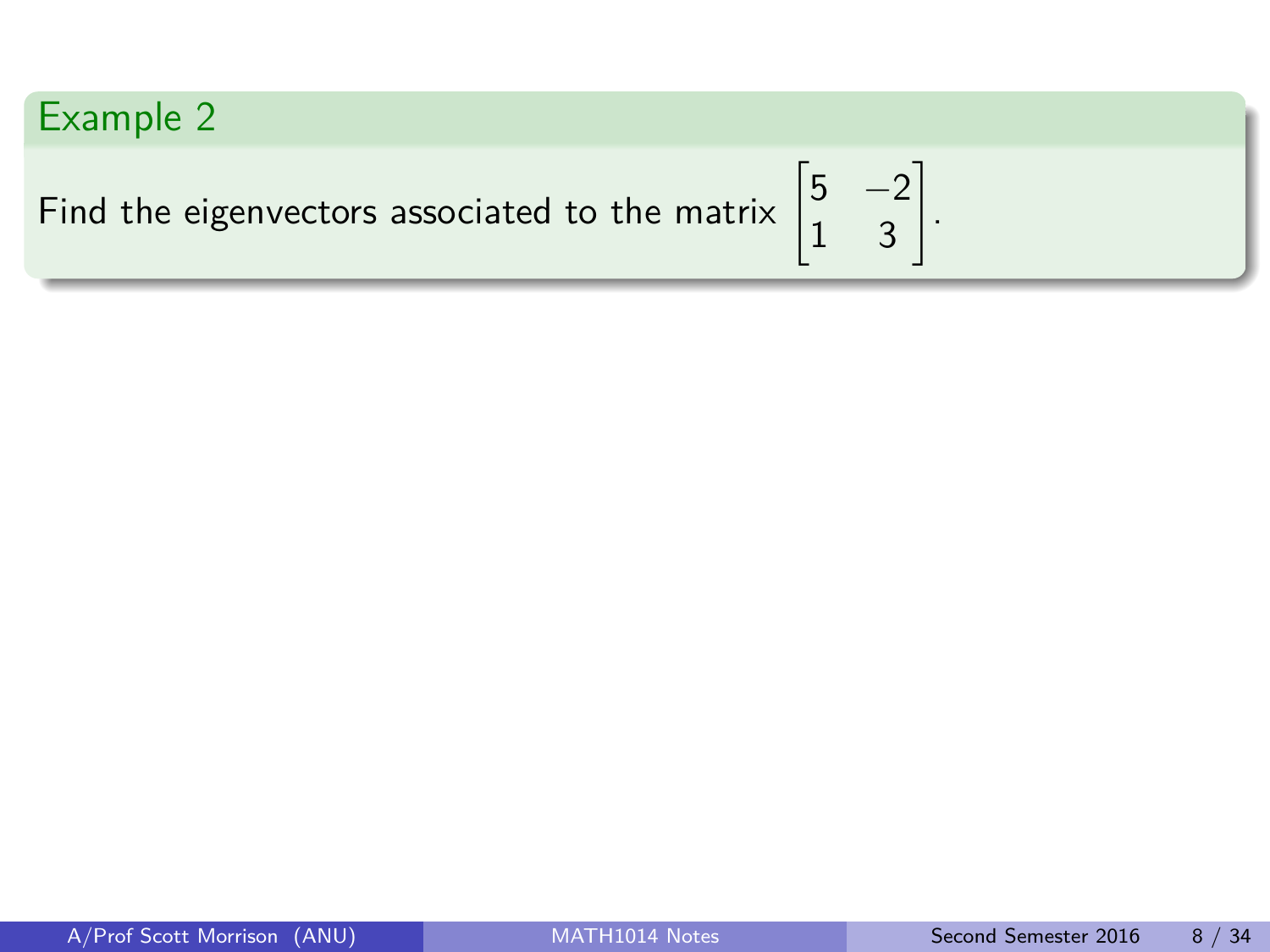Find the eigenvectors associated to the matrix  $\begin{bmatrix} 5 & -2 \\ 1 & 3 \end{bmatrix}$ .

The characteristic polynomial is

$$
\det\begin{bmatrix} 5-\lambda & -2 \\ 1 & 3-\lambda \end{bmatrix} = (5-\lambda)(3-\lambda) + 2 = \lambda^2 - 8\lambda + 17.
$$

The roots are

$$
\lambda = \frac{8 \pm \sqrt{64 - 68}}{2} = \frac{8 \pm \sqrt{-4}}{2} = \frac{8 \pm 2i}{2} = 4 \pm i.
$$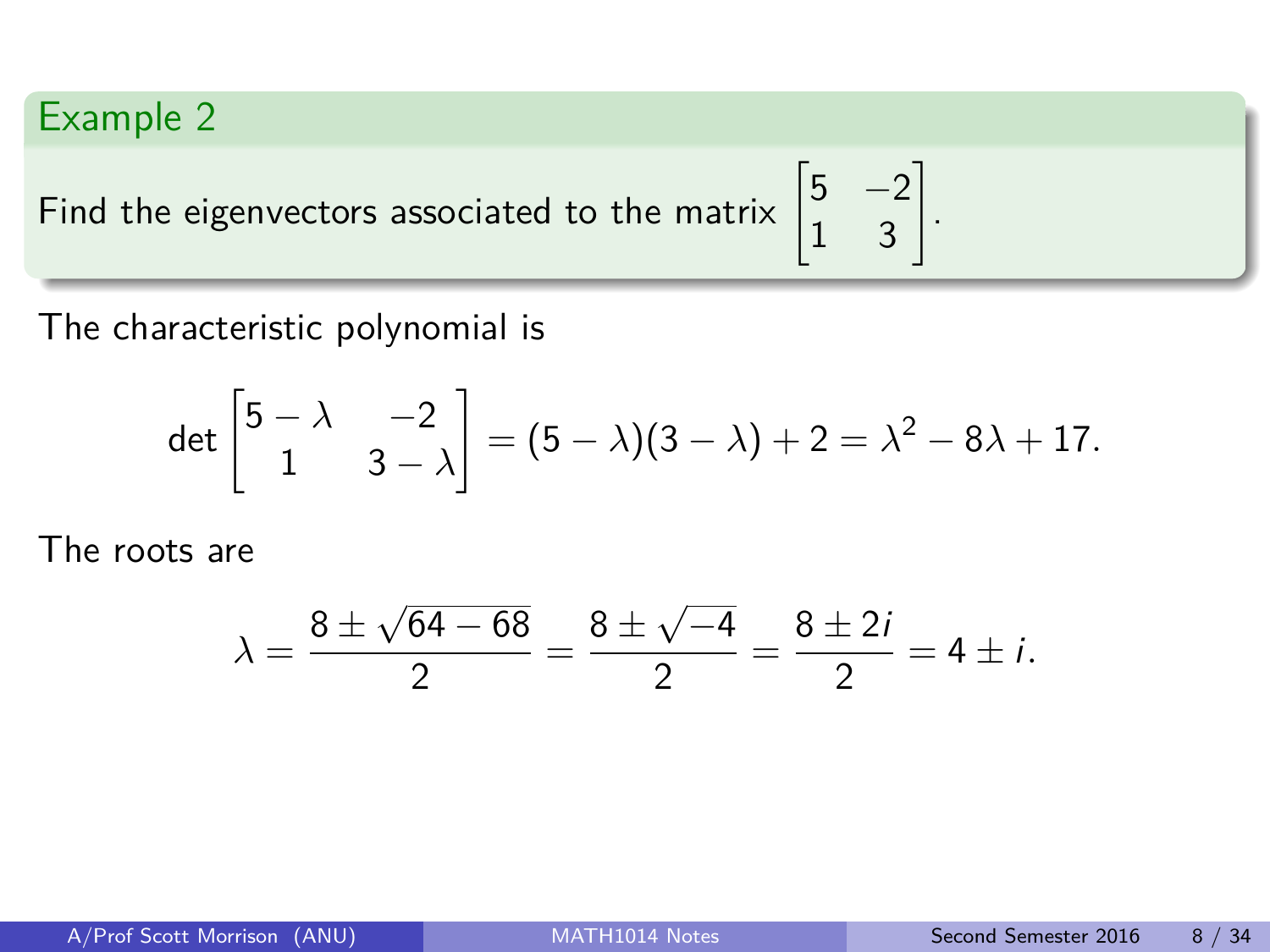Find the eigenvectors associated to the matrix  $\begin{bmatrix} 5 & -2 \\ 1 & 3 \end{bmatrix}$ .

The characteristic polynomial is

$$
\det\begin{bmatrix} 5-\lambda & -2 \\ 1 & 3-\lambda \end{bmatrix} = (5-\lambda)(3-\lambda) + 2 = \lambda^2 - 8\lambda + 17.
$$

The roots are

$$
\lambda = \frac{8 \pm \sqrt{64 - 68}}{2} = \frac{8 \pm \sqrt{-4}}{2} = \frac{8 \pm 2i}{2} = 4 \pm i.
$$

Since complex roots always come in conjugate pairs, it follows that if  $a + bi$  is an eigenvalue for A, then  $a - bi$  will also be an eigenvalue for A.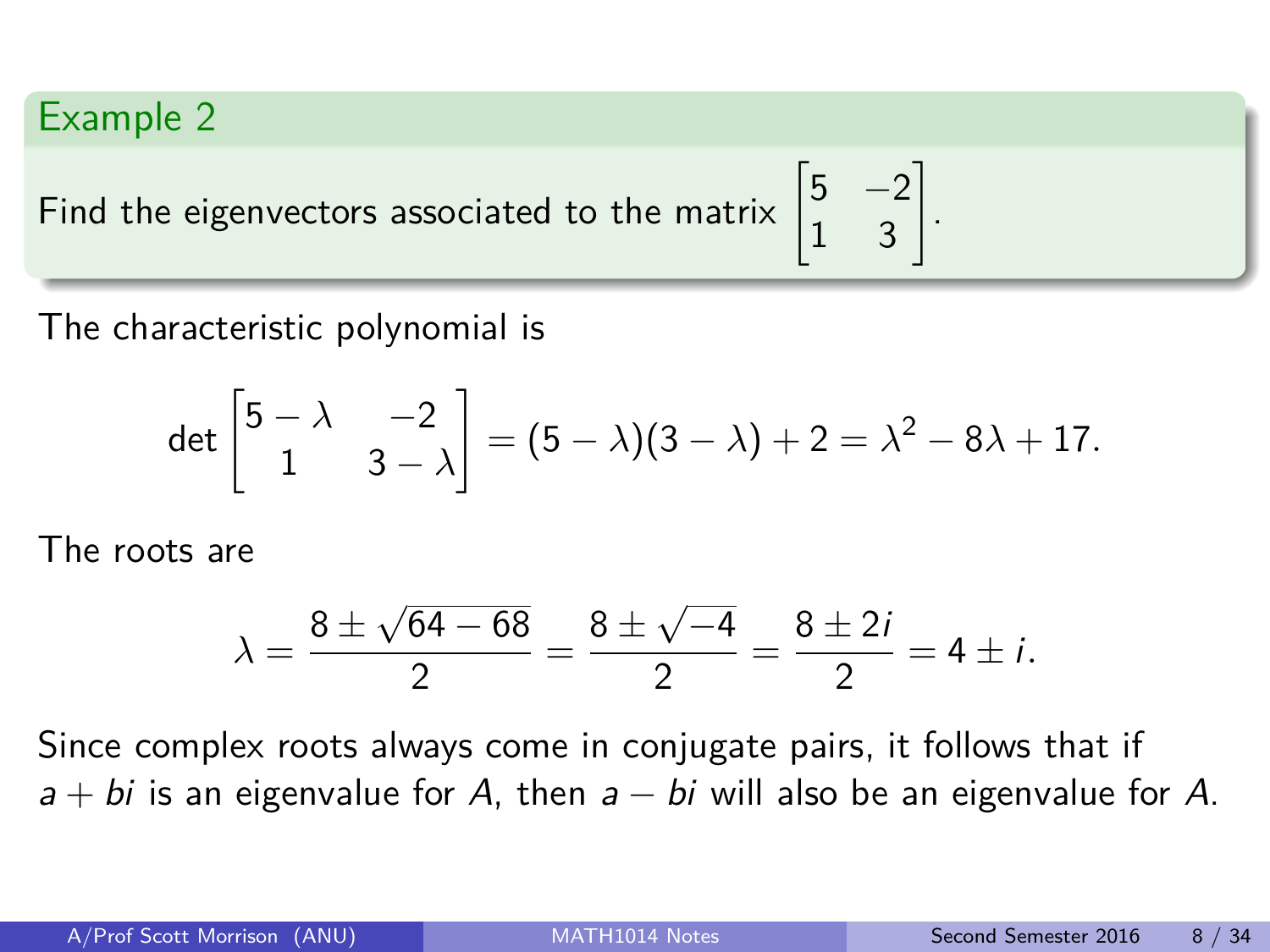Take  $\lambda_1 = 4 + i$ . We find a corresponding eigenvector:

$$
A - \lambda_1 I = \begin{bmatrix} 5 - (4 + i) & -2 \\ 1 & 3 - (4 + i) \end{bmatrix} = \begin{bmatrix} 1 - i & -2 \\ 1 & -1 - i \end{bmatrix}
$$

Row reduction of the usual augmented matrix is quite unpleasant by hand because of the complex numbers.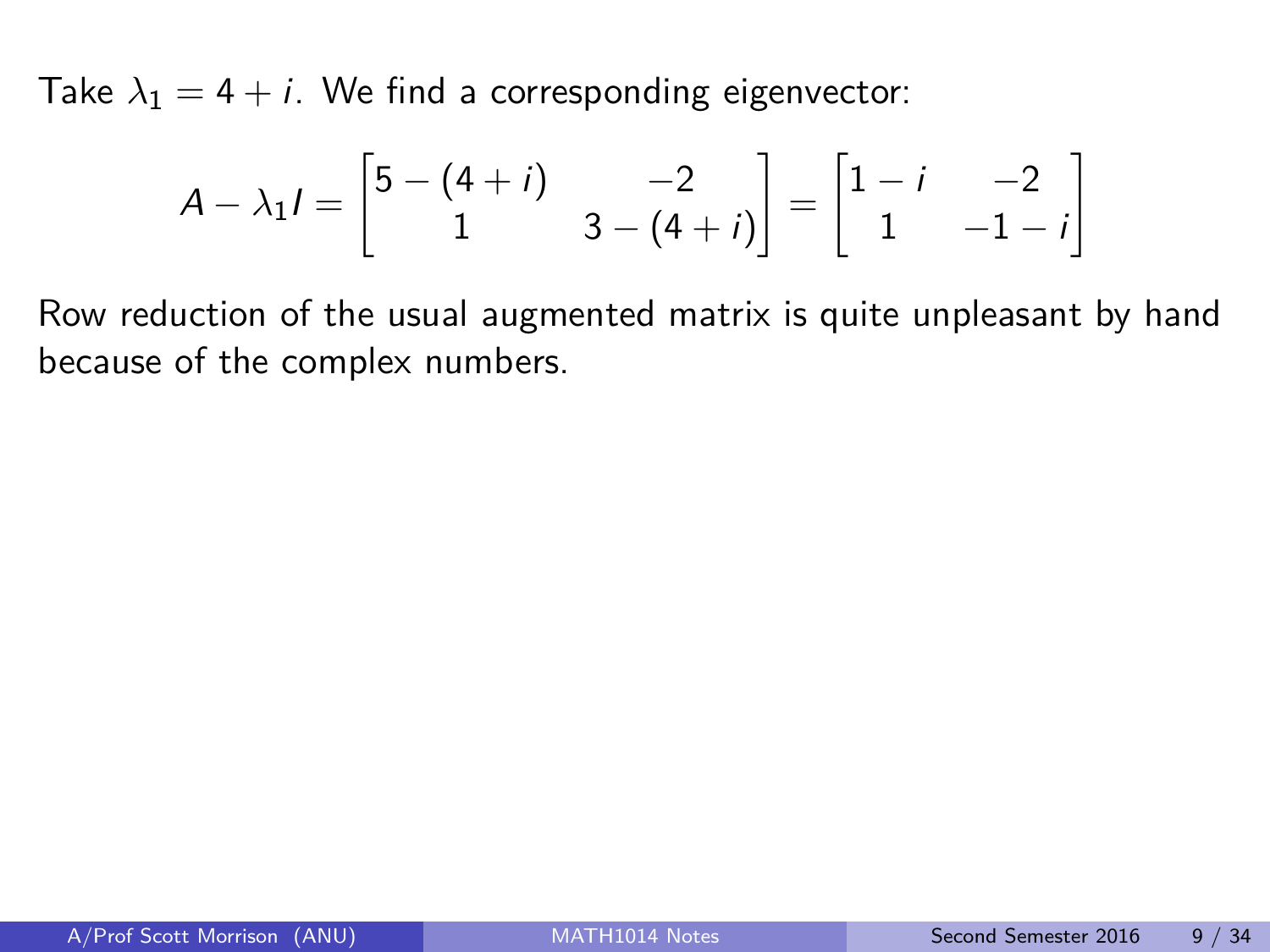Take  $\lambda_1 = 4 + i$ . We find a corresponding eigenvector:

$$
A - \lambda_1 I = \begin{bmatrix} 5 - (4 + i) & -2 \\ 1 & 3 - (4 + i) \end{bmatrix} = \begin{bmatrix} 1 - i & -2 \\ 1 & -1 - i \end{bmatrix}
$$

Row reduction of the usual augmented matrix is quite unpleasant by hand because of the complex numbers.

However, there is an observation that simplifies matters: Since  $4 + i$  is an eigenvalue, the system of equations

$$
\begin{array}{rcl}\n(1-i)x_1 & - & 2x_2 & = & 0 \\
x_1 & - & (1+i)x_2 & = & 0\n\end{array}
$$

#### has a non trivial solution.

Therefore both equations determine the same relationship between  $x_1$  and  $x_2$ , and either equation can be used to express one variable in terms of the other.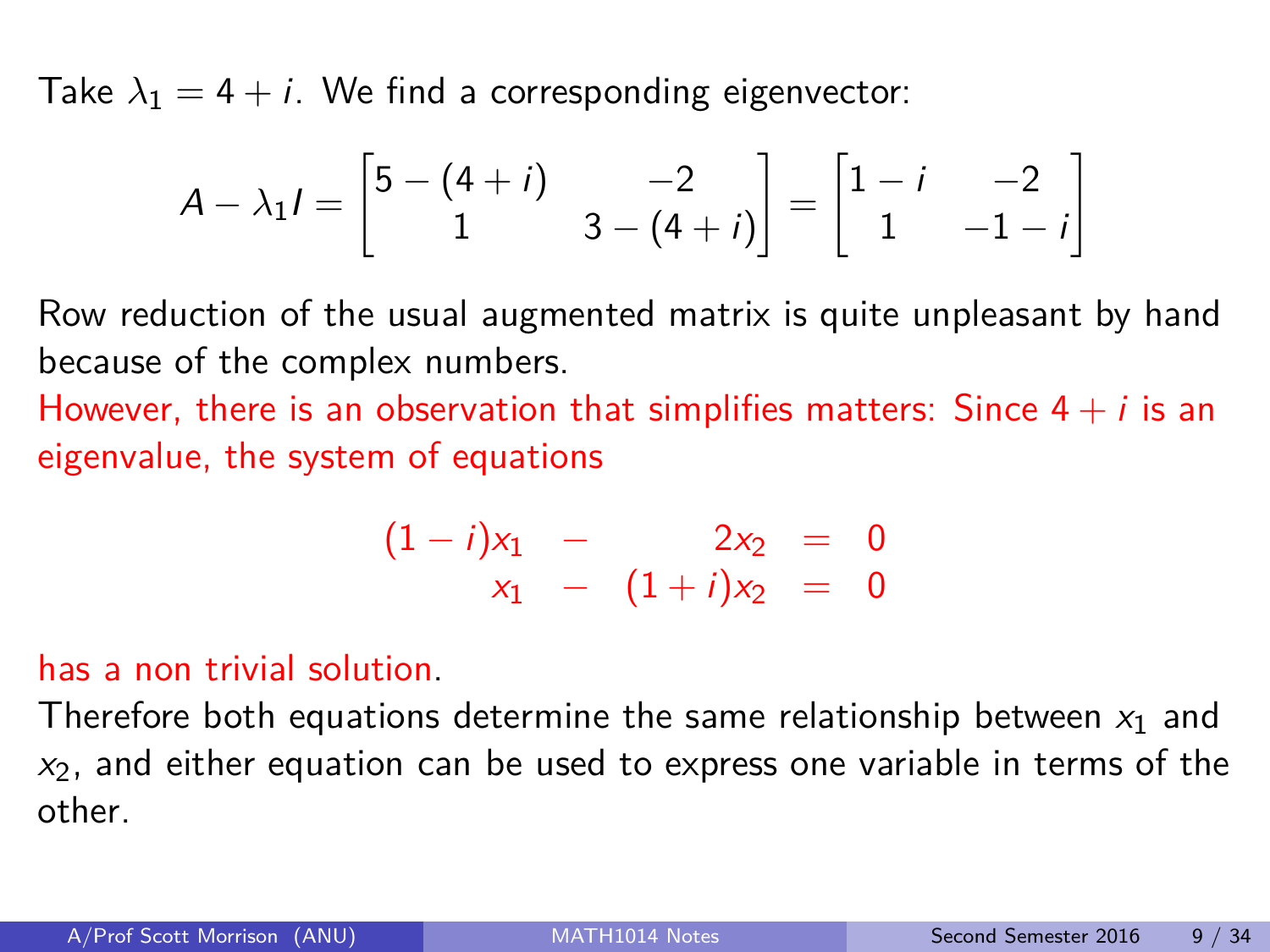As these two equations both give the same information, we can use the second equation. It gives

$$
x_1=(1+i)x_2,
$$

where  $x_2$  is a free variable. If we take  $x_2 = 1$ , we get  $x_1 = 1 + i$  and hence an eigenvector is  $x_1 =$  $\left[1+i\right]$ 1 1 .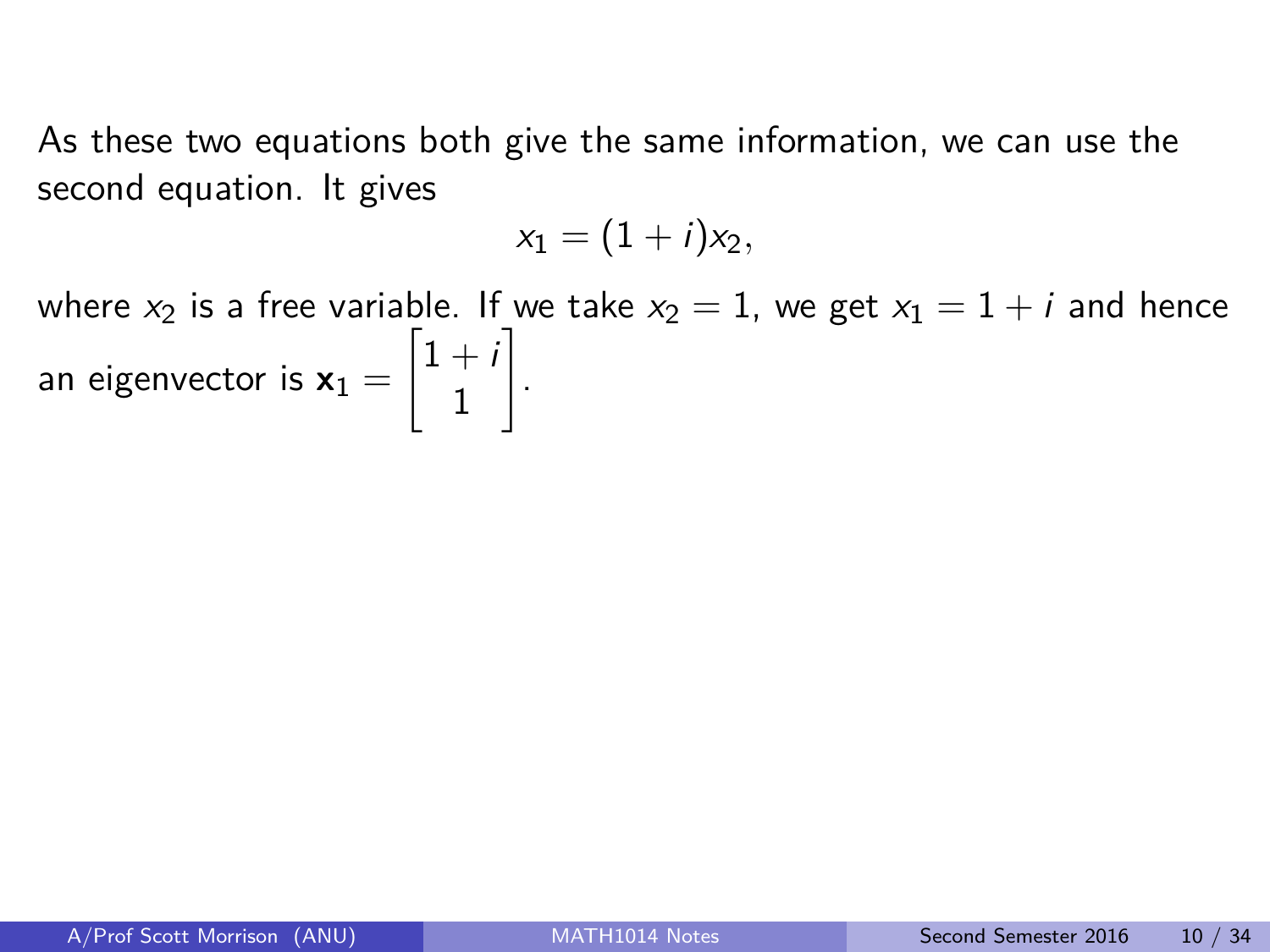As these two equations both give the same information, we can use the second equation. It gives

$$
x_1=(1+i)x_2,
$$

where  $x_2$  is a free variable. If we take  $x_2 = 1$ , we get  $x_1 = 1 + i$  and hence an eigenvector is  $x_1 =$  $\left[1+i\right]$ 1 1 .

If we take  $\lambda_2 = 4 - i$ , and proceed as for  $\lambda_1$  we get that  $\mathbf{x}_2 =$  $\left[1-i\right]$ 1 1 is a corresponding eigenvector.

Just as the eigenvalues come in a pair of complex conjugates, and so do the eigenvectors.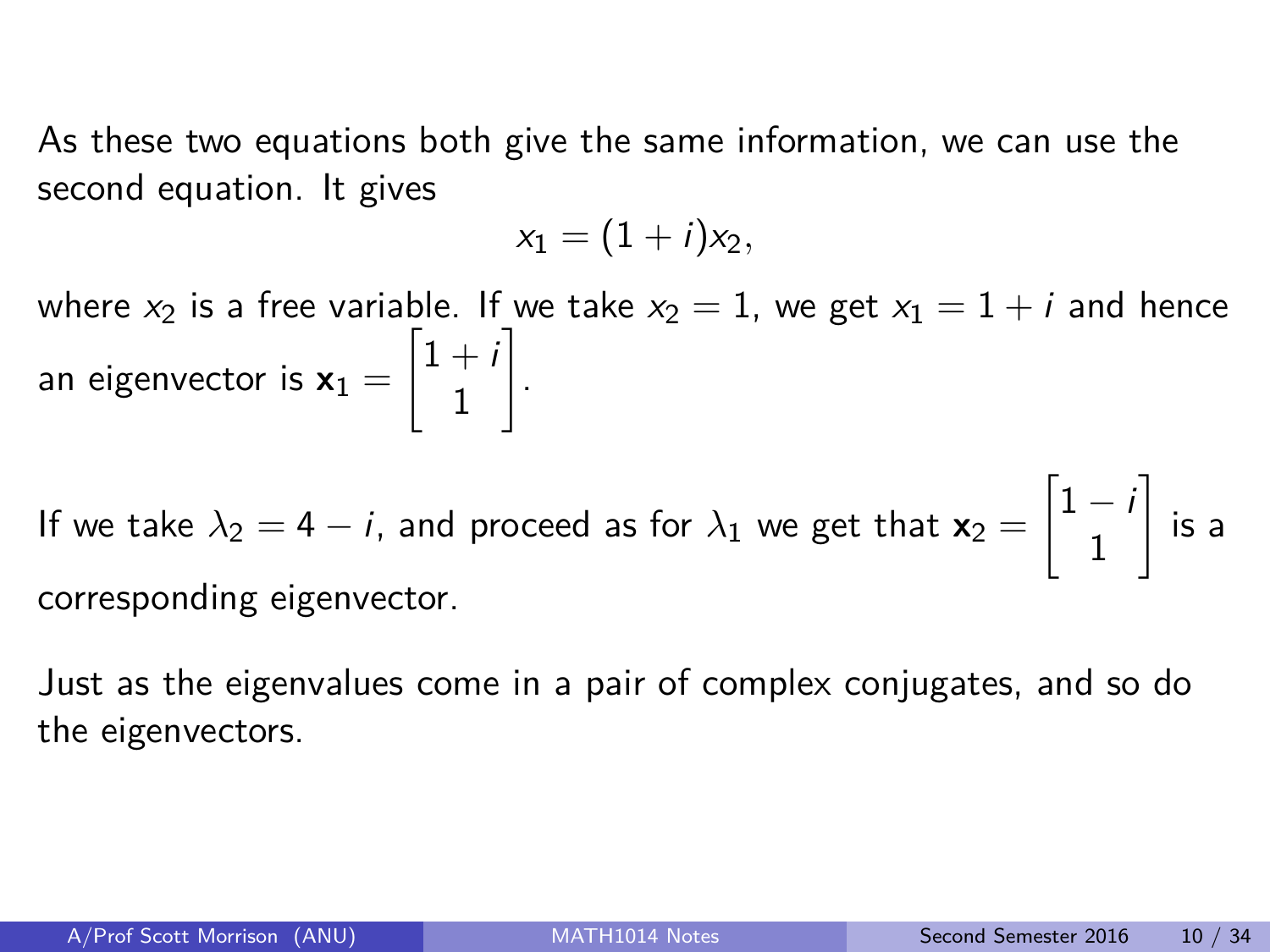# Normal form

When a matrix is diagonalisable, it's similar to a diagonal matrix:  $A = PDP^{-1}$ .

It's also similar to many other matrices, but we think of the diagonal matrix as the "best" representative of the class, in the sense that it expresses the associated linear transformation with respect to a most natural basis (i.e., a basis of eigenvectors.)

Of course, not all matrices are diagonalisable, so today we consider the following question:

#### Question

Given an arbitrary matrix, is there a "best" representative of its similarity class?

"Best" isn't a precise term, but let's interpret this as asking whether there's some basis for which the action of the associate linear transformation is most transparent.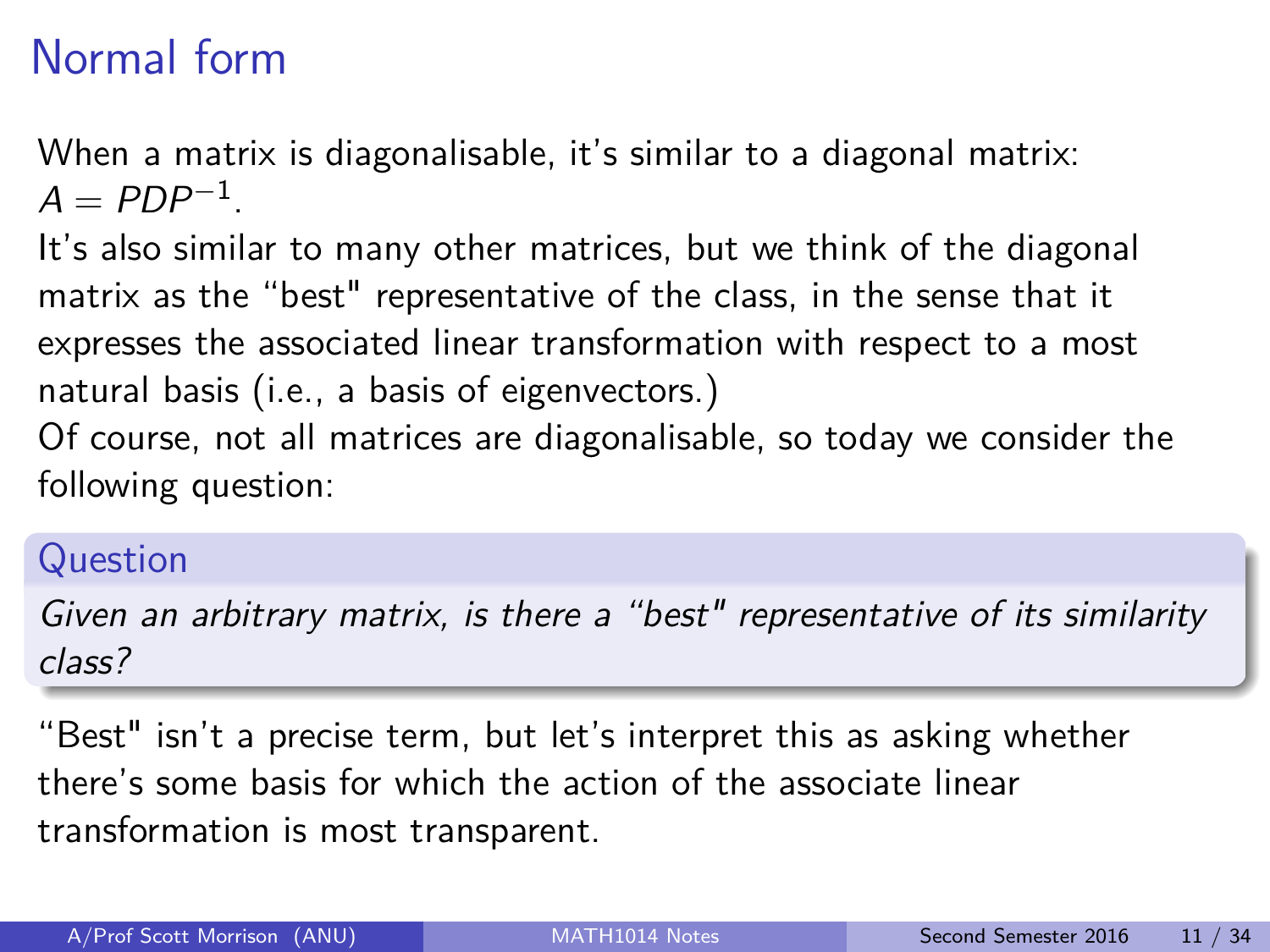Consider the matrix  $\sqrt{ }$  $\overline{\phantom{a}}$  $0 -1 0$  $0 \t 0 \t -1$ 1 0 0 1  $\vert \cdot$ 

The characteristic polynomial is  $1-\lambda^3$ , with roots  $1, -1 \pm i$ √ 3  $\frac{1}{2}$ , the three cube roots of unity in C.

A choice of corresponding eigenvectors is, for example,

$$
\begin{bmatrix} 1 \\ -1 \\ 1 \end{bmatrix}, \begin{bmatrix} -1 + i\frac{\sqrt{3}}{2} \\ 1 + i\frac{\sqrt{3}}{2} \\ 1 \end{bmatrix}, \begin{bmatrix} -1 - i\frac{\sqrt{3}}{2} \\ 1 - i\frac{\sqrt{3}}{2} \\ 1 \end{bmatrix}.
$$

Notice that we have one real eigenvector corresponding to the real eigenvalue 1, and two complex eigenvectors corresponding to the complex eigenvalues. Notice that also in this case the complex eigenvalues and eigenvectors come in pairs of conjugates.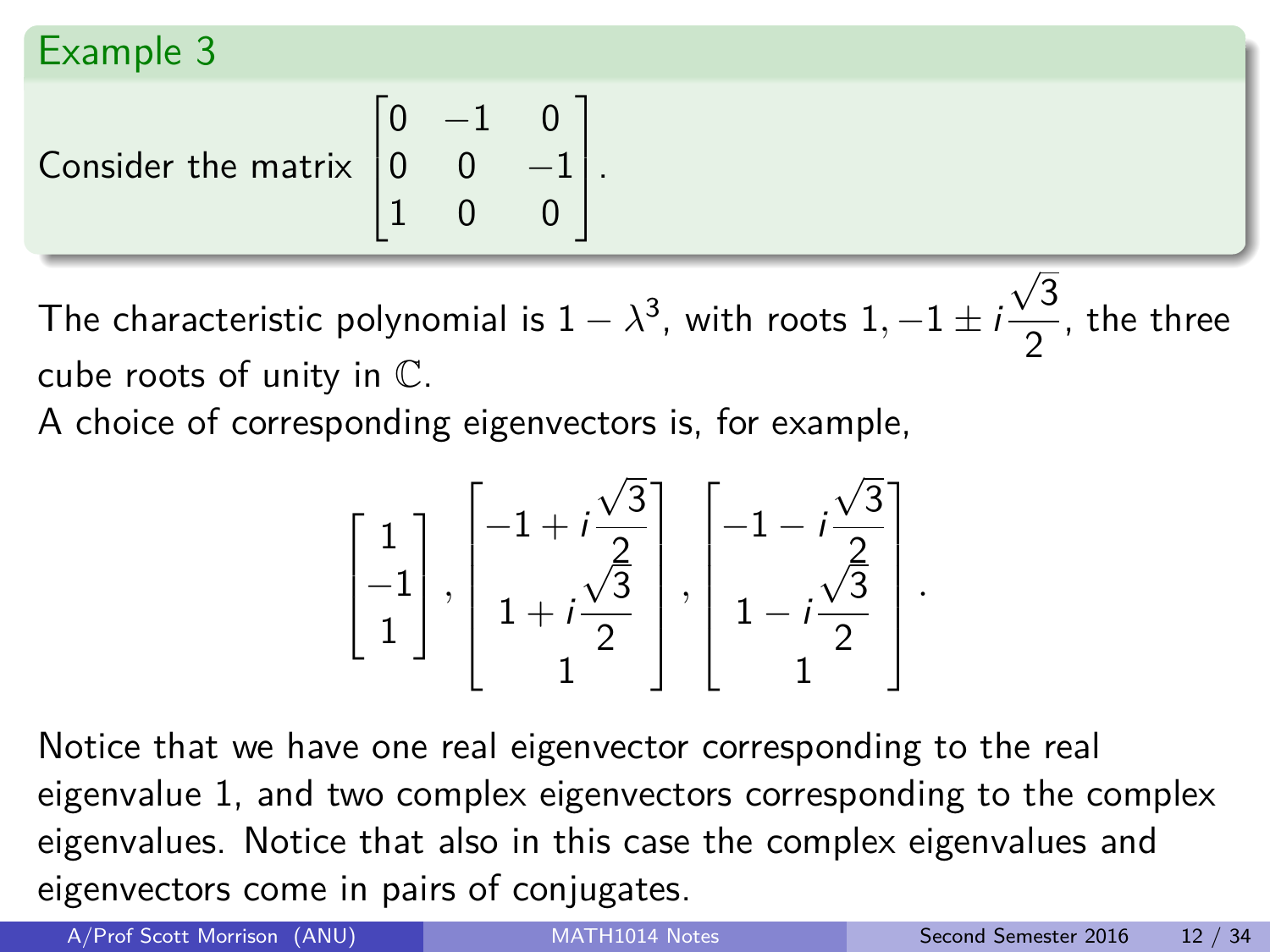# Advantages of complex linear algebra

Doing computations by hand is messier when we work over C, but much of the theory is cleaner! When the scalars are complex, rather than real

- matrices always have eigenvalues and eigenvectors; and
- every linear transformation  $\mathcal{T}:\mathbb{C}^n\to\mathbb{C}^n$  can be represented by an upper triangular matrix.

We don't have time to explore the implications fully, but we can take a quick look at some of the interesting structure that emerges immediately.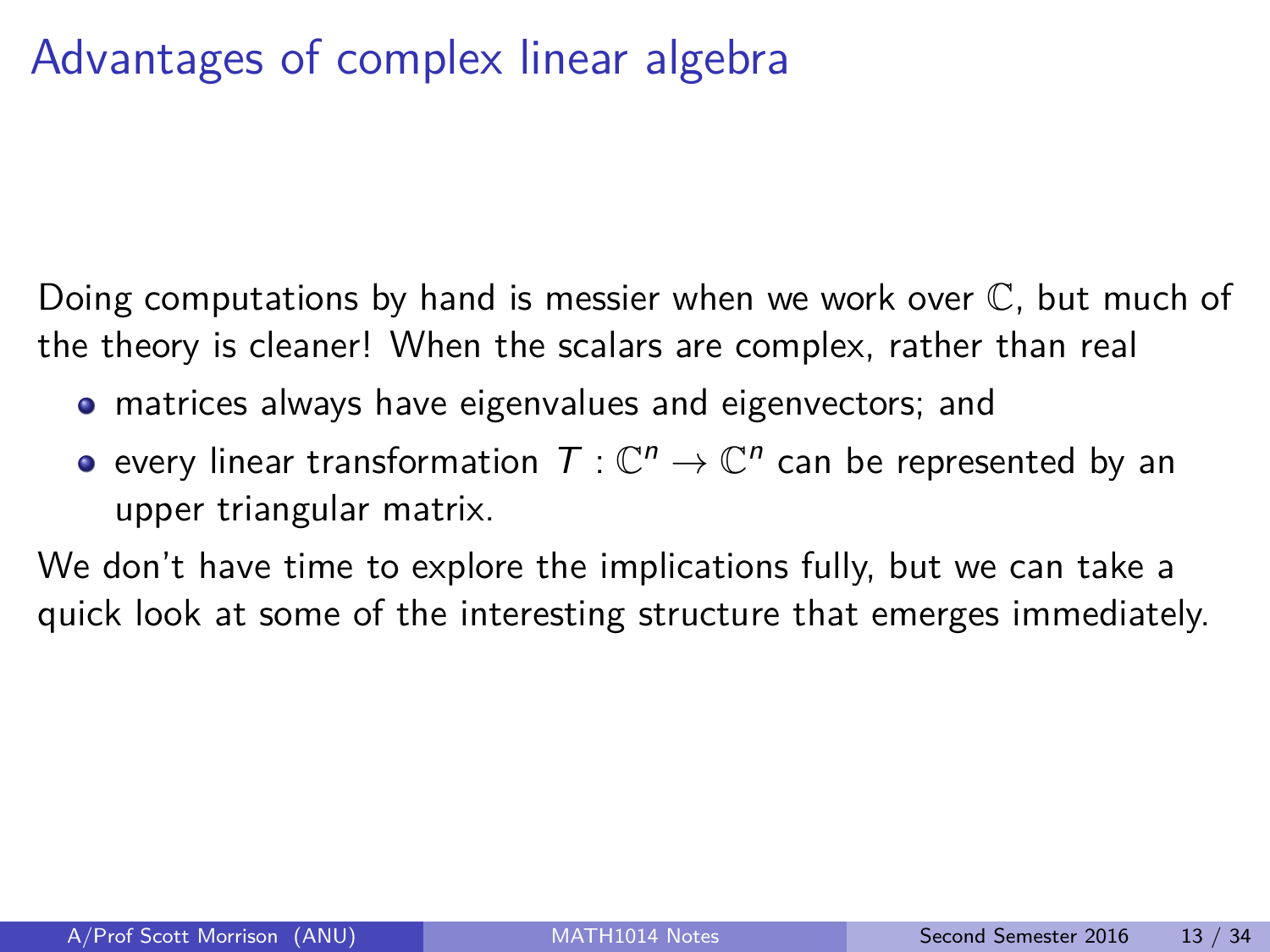#### Eigenvalues come in conjugate pairs.

If A is an  $m \times n$  matrix with entries in  $\mathbb C$ , then  $\overline{A}$  denotes the matrix whose entries are the complex conjugates of the entries in A. Let A be an  $n \times n$  matrix whose entries are real. Then  $\overline{A} = A$ .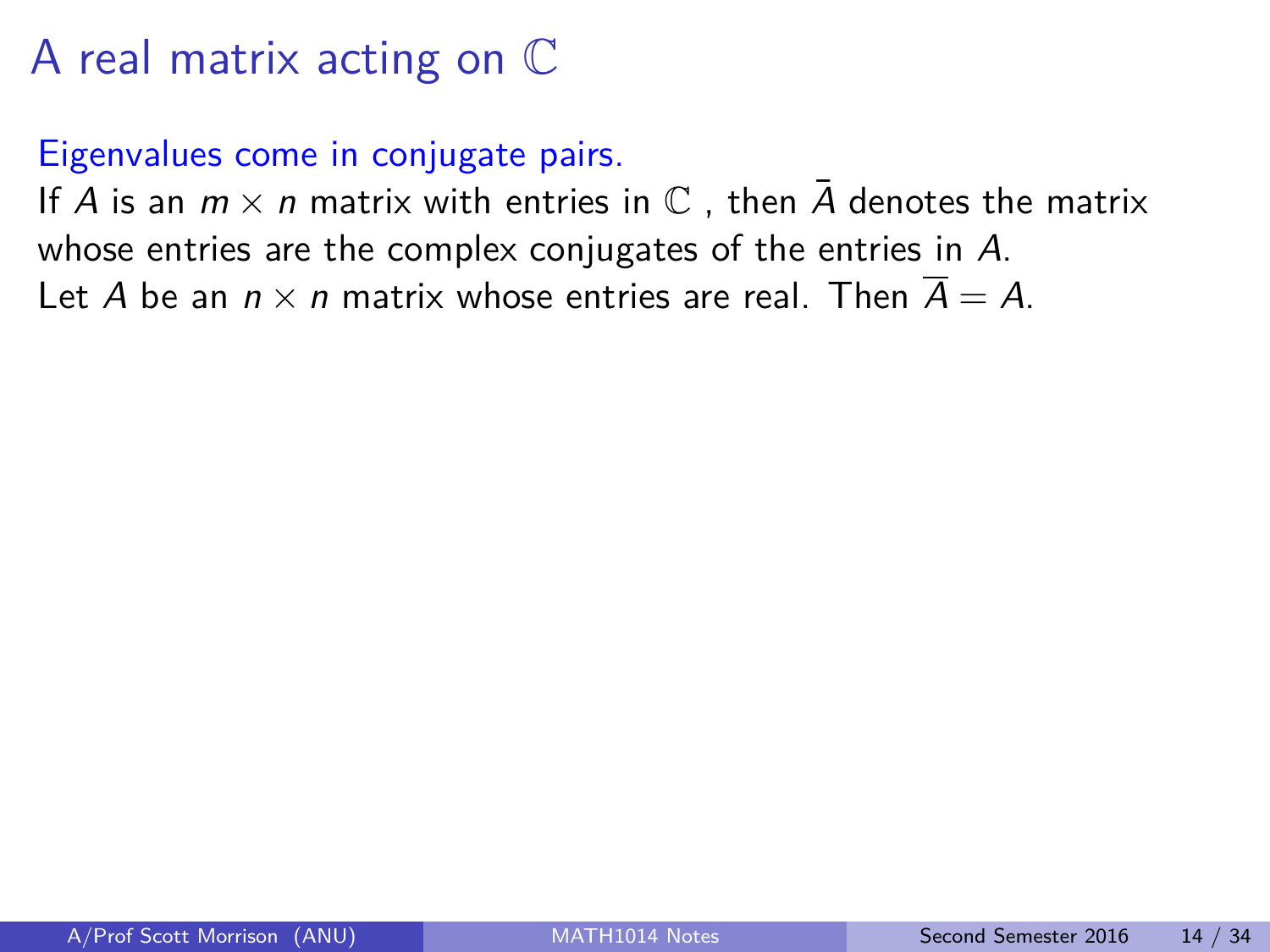#### Eigenvalues come in conjugate pairs.

If A is an  $m \times n$  matrix with entries in  $\mathbb C$ , then A denotes the matrix whose entries are the complex conjugates of the entries in A. Let A be an  $n \times n$  matrix whose entries are real. Then  $\overline{A} = A$ . So

$$
\overline{A\mathbf{x}} = \overline{A}\overline{\mathbf{x}} = A\overline{\mathbf{x}}
$$

for any vector  $\mathbf{x} \in \mathbb{C}^n$ .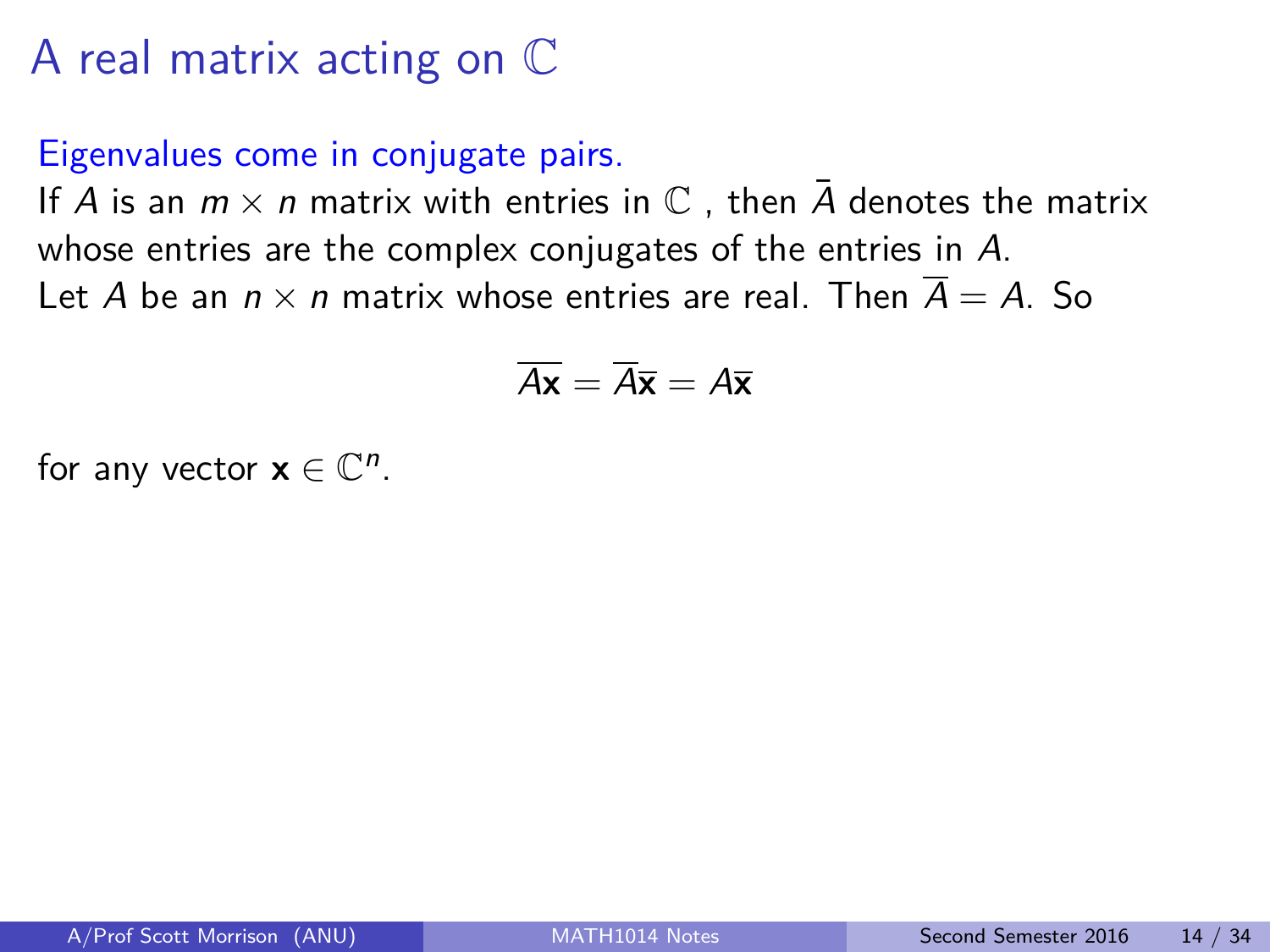#### Eigenvalues come in conjugate pairs.

If A is an  $m \times n$  matrix with entries in  $\mathbb C$ , then A denotes the matrix whose entries are the complex conjugates of the entries in A. Let A be an  $n \times n$  matrix whose entries are real. Then  $\overline{A} = A$ . So

$$
\overline{A\mathbf{x}} = \overline{A}\overline{\mathbf{x}} = A\overline{\mathbf{x}}
$$

for any vector  $\mathbf{x} \in \mathbb{C}^n$ .

If  $\lambda$  is an eigenvalue of A and **x** is a corresponding eigenvector in  $\mathbb{C}^n$ , then

$$
A\overline{\mathbf{x}} = \overline{A\mathbf{x}} = \overline{\lambda\mathbf{x}} = \overline{\lambda}\overline{\mathbf{x}}.
$$

This shows that  $\overline{\lambda}$  is also an eigenvalue of A with  $\overline{x}$  a corresponding eigenvector.

So...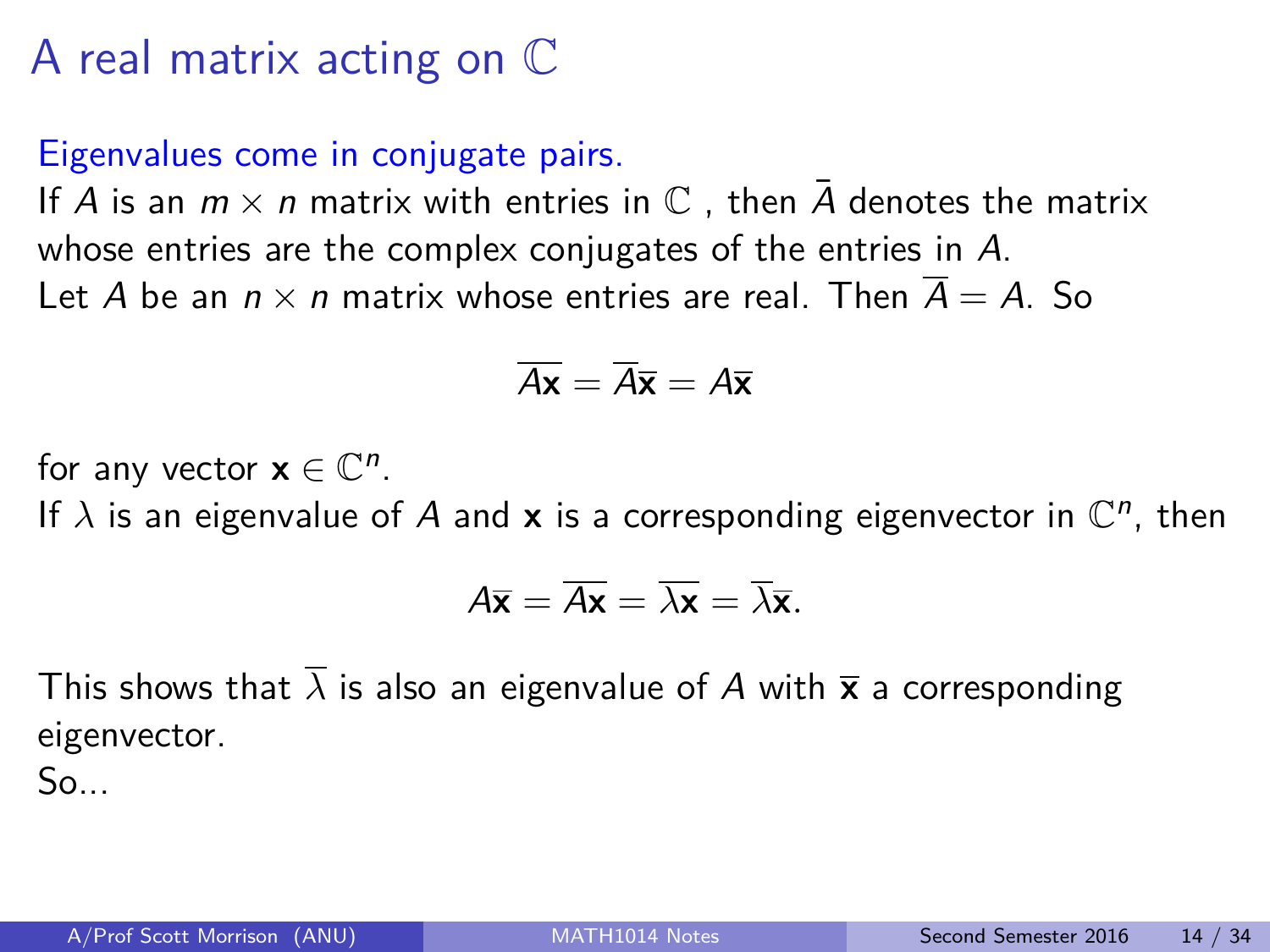#### Eigenvalues come in conjugate pairs.

If A is an  $m \times n$  matrix with entries in  $\mathbb C$ , then A denotes the matrix whose entries are the complex conjugates of the entries in A. Let A be an  $n \times n$  matrix whose entries are real. Then  $\overline{A} = A$ . So

$$
\overline{A\mathbf{x}} = \overline{A}\overline{\mathbf{x}} = A\overline{\mathbf{x}}
$$

for any vector  $\mathbf{x} \in \mathbb{C}^n$ .

If  $\lambda$  is an eigenvalue of A and **x** is a corresponding eigenvector in  $\mathbb{C}^n$ , then

$$
A\overline{\mathbf{x}} = \overline{A\mathbf{x}} = \overline{\lambda\mathbf{x}} = \overline{\lambda}\overline{\mathbf{x}}.
$$

This shows that  $\overline{\lambda}$  is also an eigenvalue of A with  $\overline{x}$  a corresponding eigenvector.

So...

...when  $\overline{A}$  is a real matrix, its complex eigenvalues occur in conjugate pairs.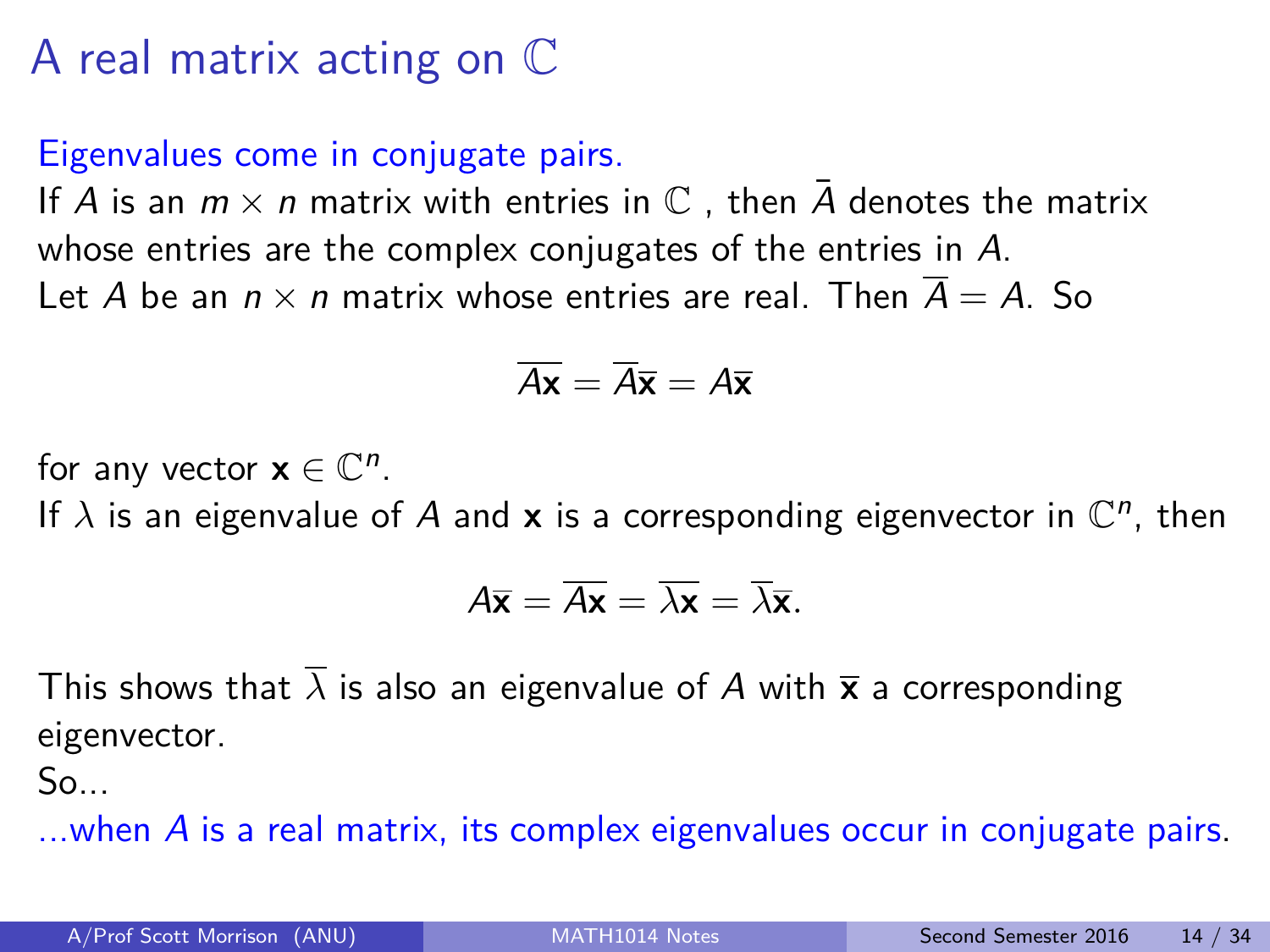### Some special  $2 \times 2$  matrices

Consider the matrix 
$$
C = \begin{bmatrix} a & -b \\ b & a \end{bmatrix}
$$
, where *a* and *b* are real numbers and not both 0.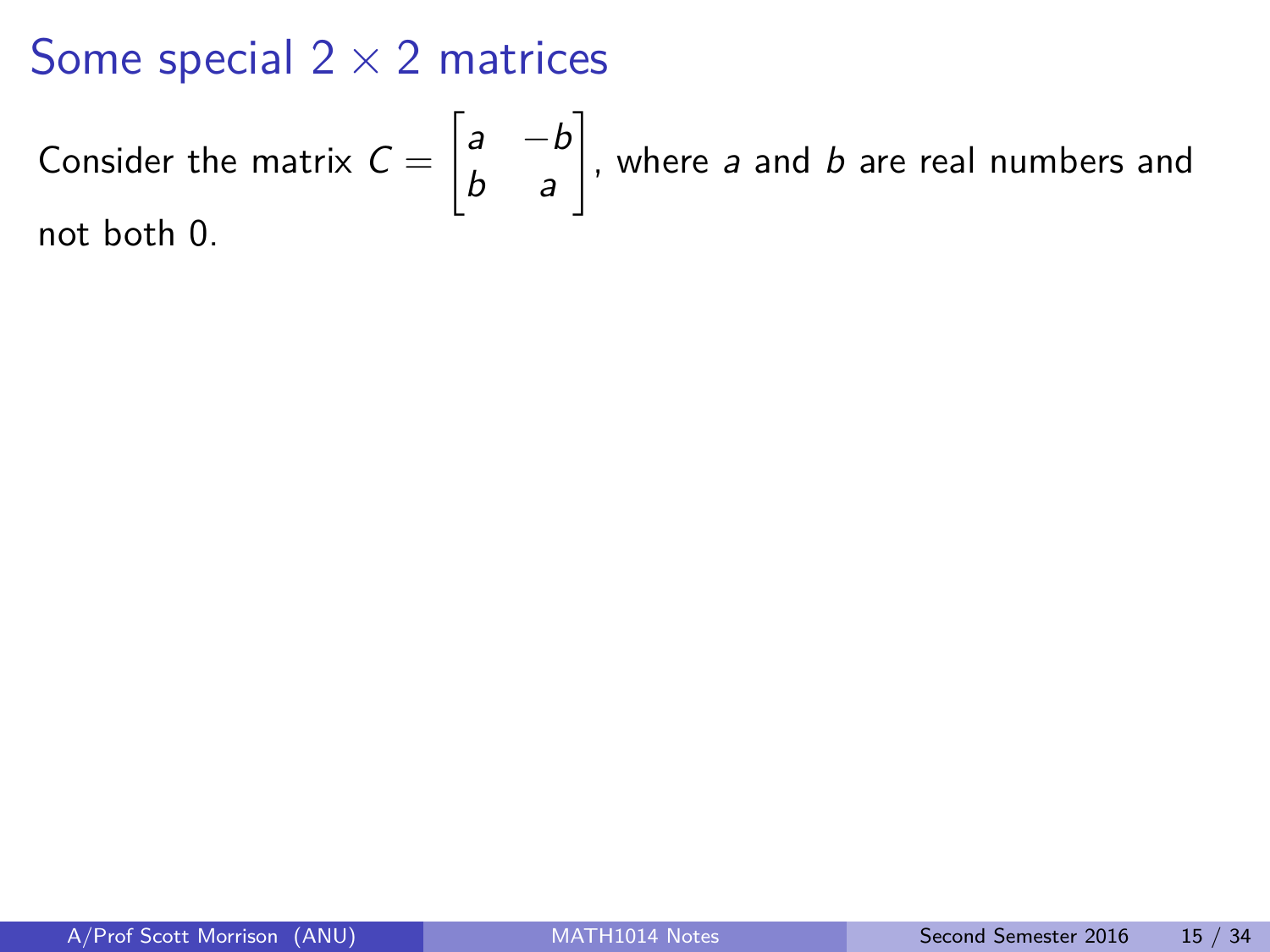### Some special  $2 \times 2$  matrices

Consider the matrix  $C=$  $\begin{bmatrix} a & -b \\ b & a \end{bmatrix}$ , where a and b are real numbers and not both 0.

$$
C - I\lambda = \begin{bmatrix} a - \lambda & -b \\ b & a - \lambda \end{bmatrix},
$$

so the characteristic equation for C is

$$
0 = (a - \lambda)^2 + b^2 = \lambda^2 - 2a\lambda + a^2 + b^2.
$$

Using the quadratic formula, the eigenvalues of C are

$$
\lambda = a \pm bi.
$$

So if  $b \neq 0$ , the eigenvalues are not real.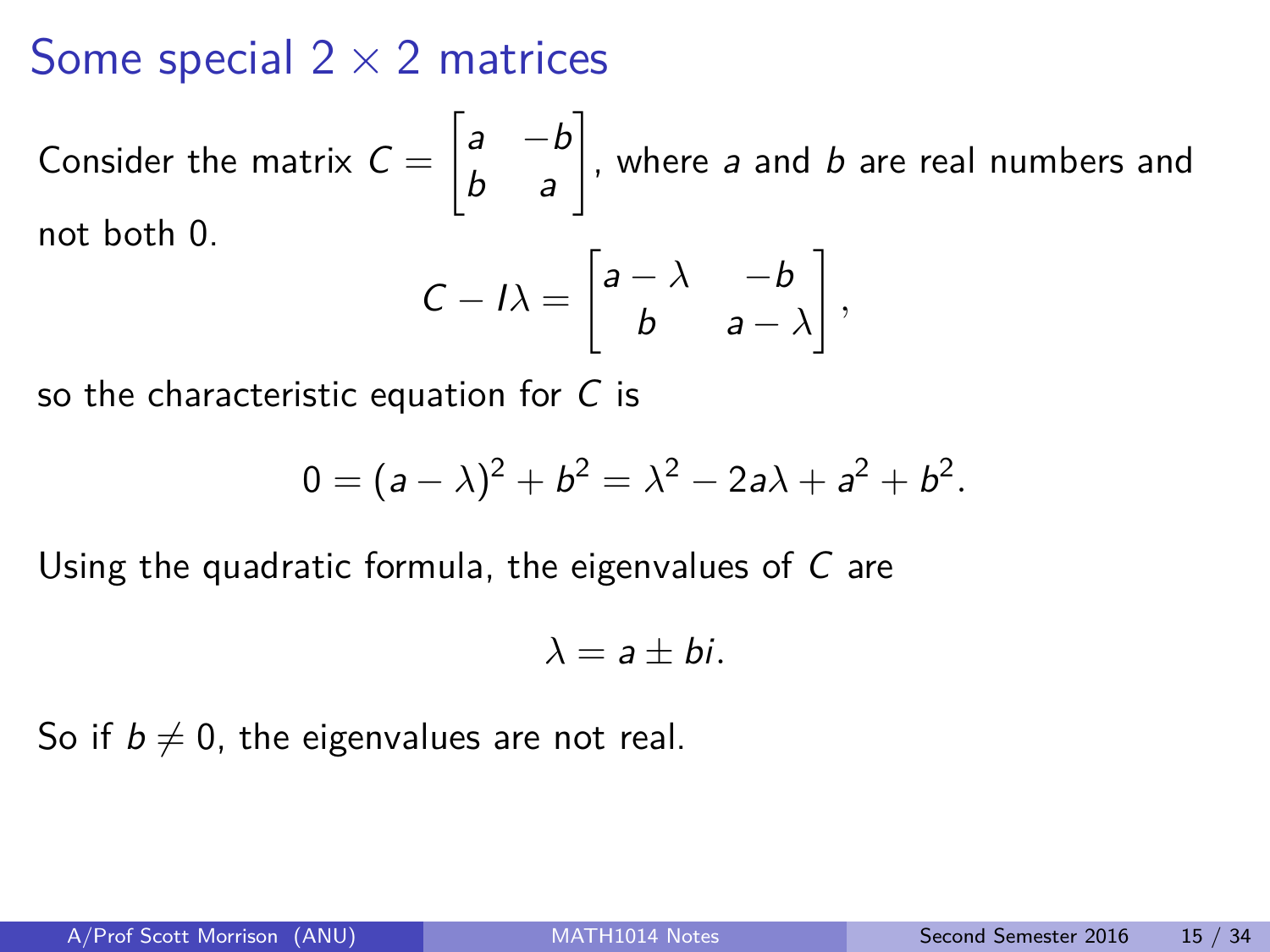### Some special  $2 \times 2$  matrices

Consider the matrix  $C=$  $\begin{bmatrix} a & -b \\ b & a \end{bmatrix}$ , where a and b are real numbers and not both 0.

$$
C - I\lambda = \begin{bmatrix} a - \lambda & -b \\ b & a - \lambda \end{bmatrix},
$$

so the characteristic equation for C is

$$
0 = (a - \lambda)^2 + b^2 = \lambda^2 - 2a\lambda + a^2 + b^2.
$$

Using the quadratic formula, the eigenvalues of C are

$$
\lambda = a \pm bi.
$$

So if  $b \neq 0$ , the eigenvalues are not real.

Notice that this generalises our earlier observation about rotation matrices. In fact...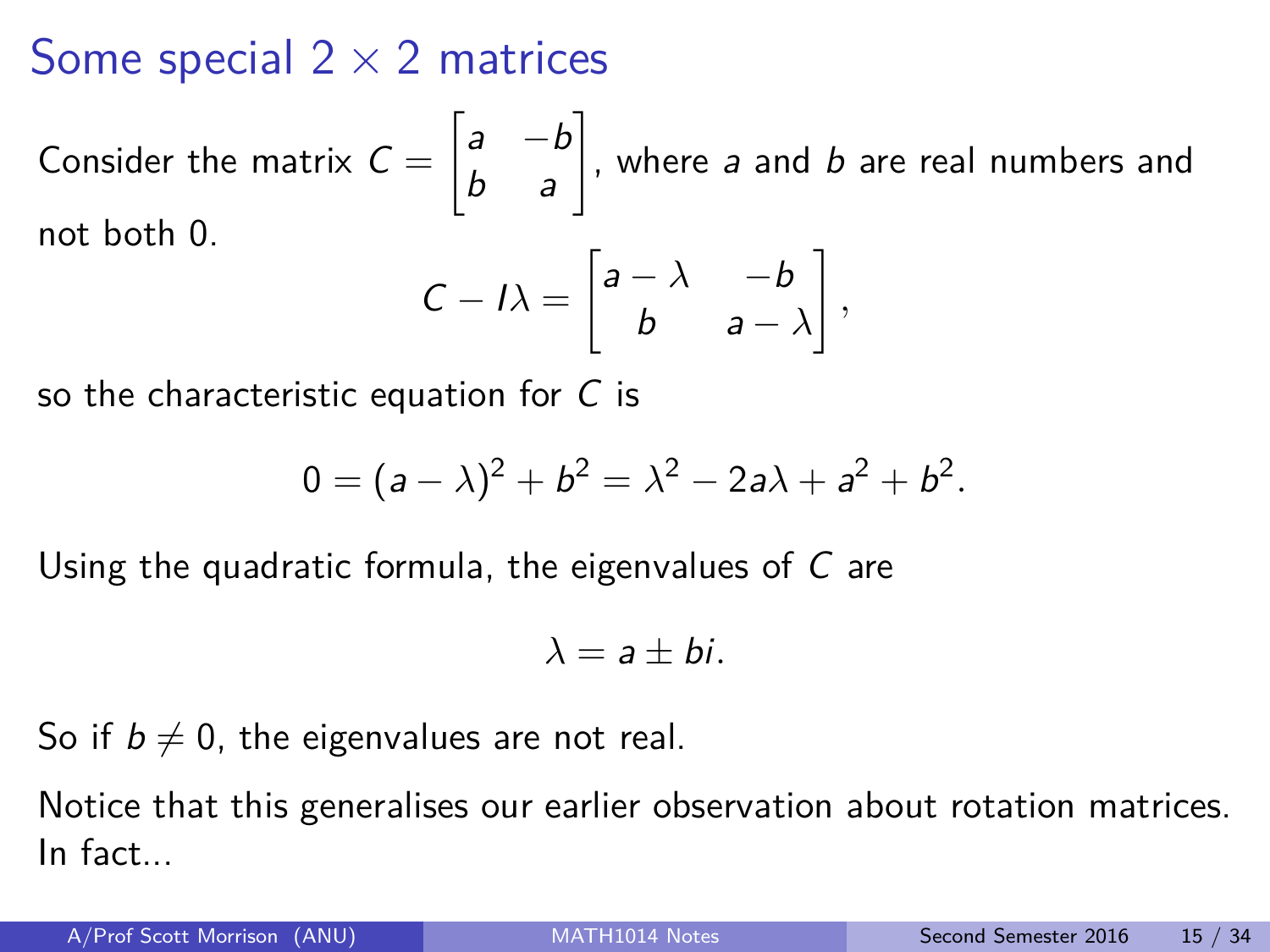...apply some magic...

If we now take  $r = |\lambda| =$ √  $a^2 + b^2$  then we can write

$$
C = r \begin{bmatrix} a/r & -b/r \\ b/r & a/r \end{bmatrix} = \begin{bmatrix} r & 0 \\ 0 & r \end{bmatrix} \begin{bmatrix} \cos \varphi & -\sin \varphi \\ \sin \varphi & \cos \varphi \end{bmatrix}
$$

where  $\varphi$  is the angle between the positive x-axis and the ray from  $(0,0)$ through (a*,* b).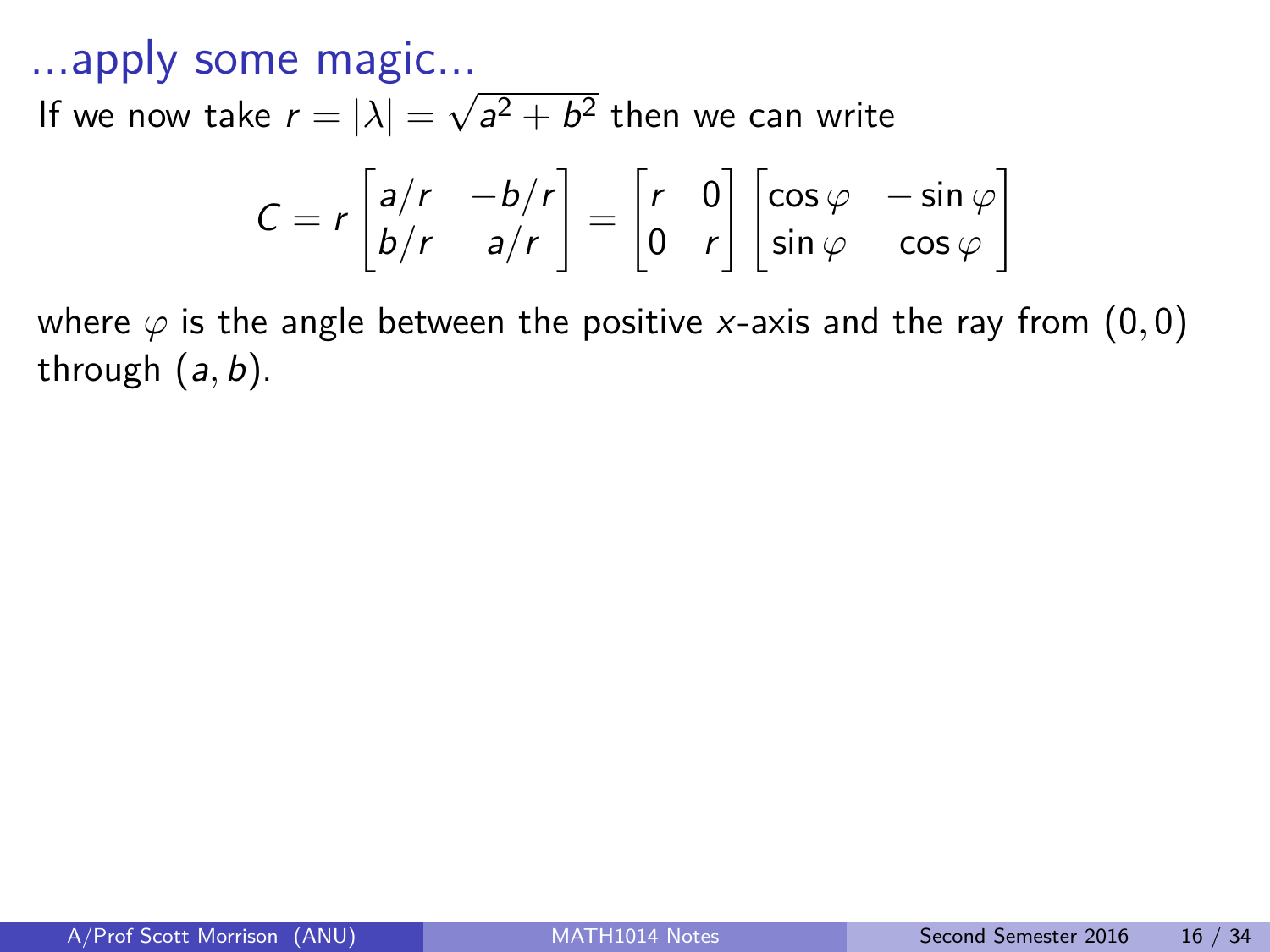...apply some magic...

If we now take  $r = |\lambda| =$ √  $a^2 + b^2$  then we can write

$$
C = r \begin{bmatrix} a/r & -b/r \\ b/r & a/r \end{bmatrix} = \begin{bmatrix} r & 0 \\ 0 & r \end{bmatrix} \begin{bmatrix} \cos \varphi & -\sin \varphi \\ \sin \varphi & \cos \varphi \end{bmatrix}
$$

where  $\varphi$  is the angle between the positive x-axis and the ray from  $(0,0)$ through (a*,* b). Here we used the fact that

$$
\left(\frac{a}{r}\right)^2 + \left(\frac{b}{r}\right)^2 = \frac{a^2 + b^2}{r^2} = \frac{r^2}{r^2} = 1.
$$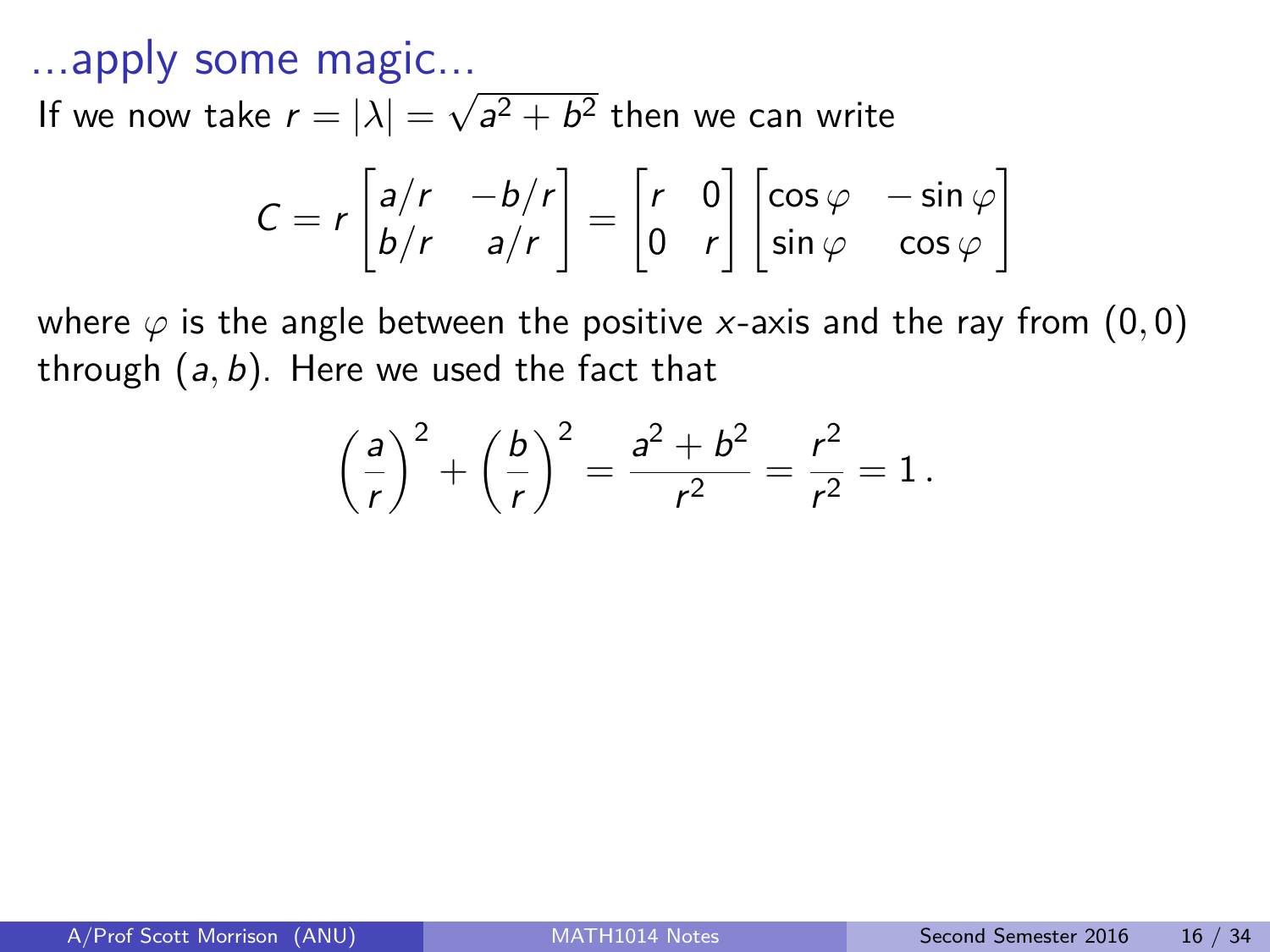...apply some magic...

If we now take  $r = |\lambda| =$ √  $a^2 + b^2$  then we can write

$$
C = r \begin{bmatrix} a/r & -b/r \\ b/r & a/r \end{bmatrix} = \begin{bmatrix} r & 0 \\ 0 & r \end{bmatrix} \begin{bmatrix} \cos \varphi & -\sin \varphi \\ \sin \varphi & \cos \varphi \end{bmatrix}
$$

where *ϕ* is the angle between the positive x-axis and the ray from (0*,* 0) through (a*,* b). Here we used the fact that

$$
\left(\frac{a}{r}\right)^2 + \left(\frac{b}{r}\right)^2 = \frac{a^2 + b^2}{r^2} = \frac{r^2}{r^2} = 1.
$$

Thus the point (a*/*r*,* b*/*r) lies on the circle of radius 1 with center at the origin and a*/*r, b*/*r can be seen as the cosine and sine of the angle between the positive x-axis and the ray from  $(0,0)$  through  $(a/r, b/r)$ (which is the same as the angle between the positive  $x$ -axis and the ray from (0*,* 0) through (a*,* b)).

The transformation  $x \mapsto Cx$  may be viewed as the composition of a rotation through the angle  $\varphi$  and a scaling by  $r = |\lambda|$ .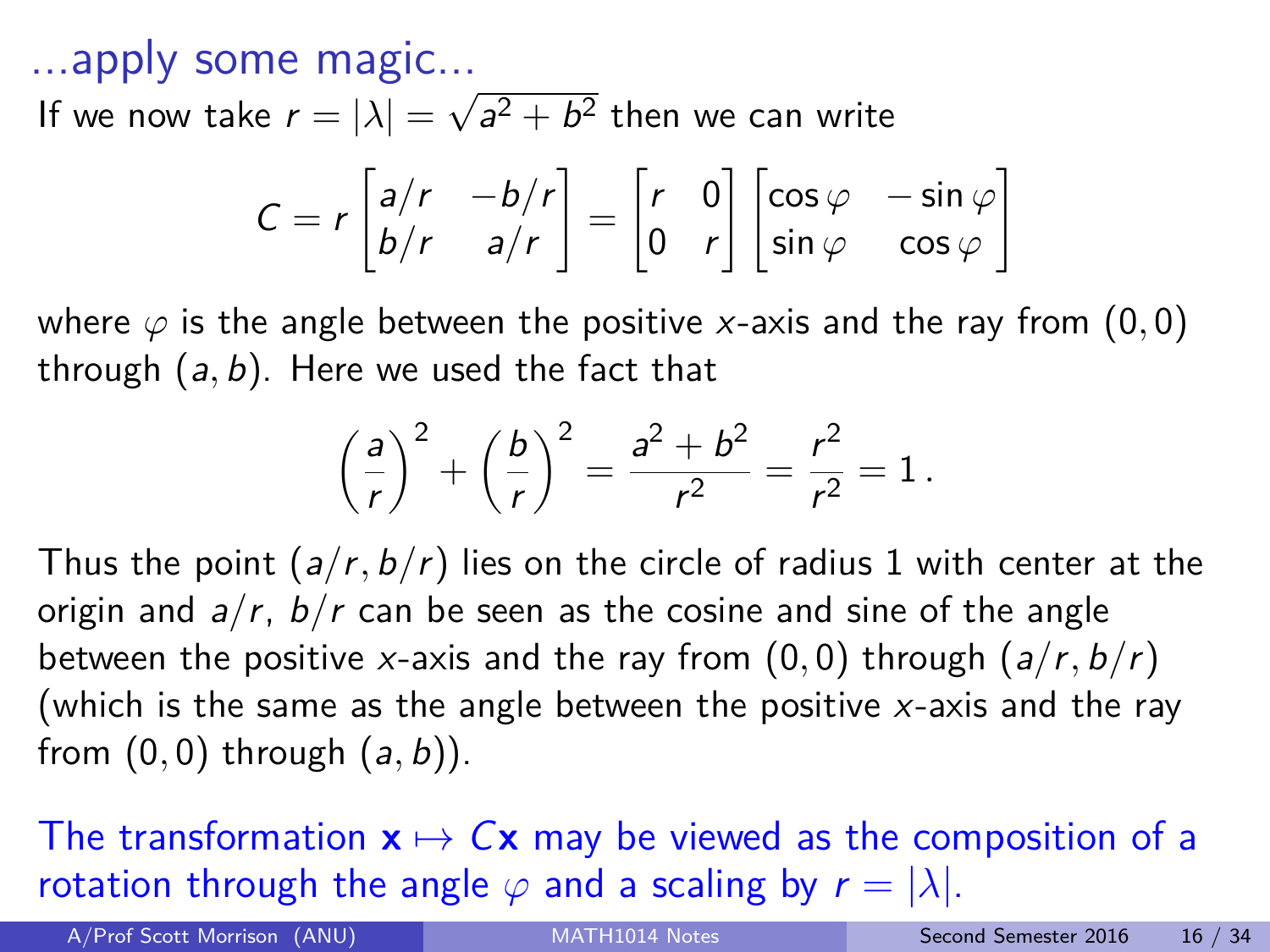The angle *ϕ*

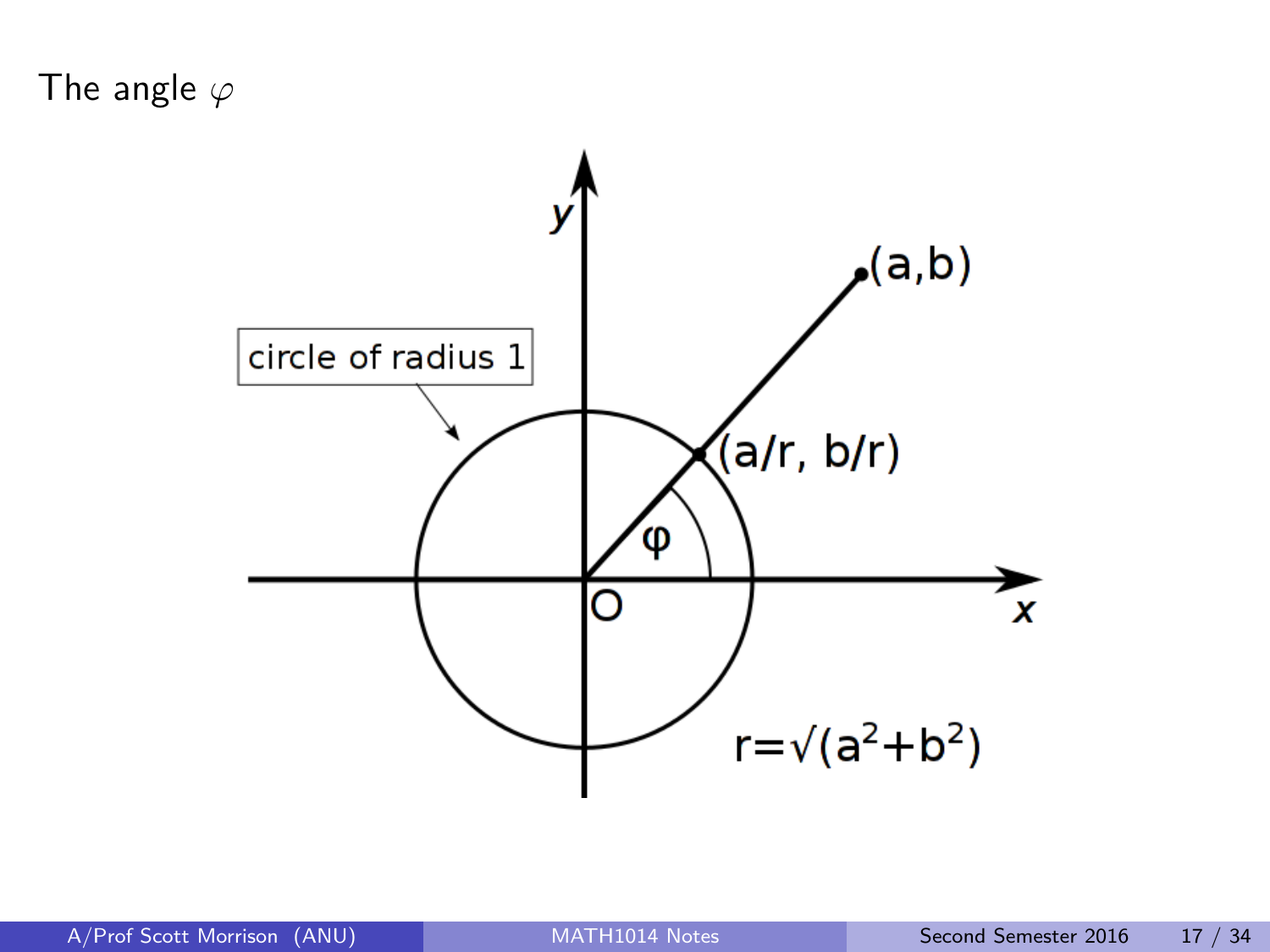The action of C

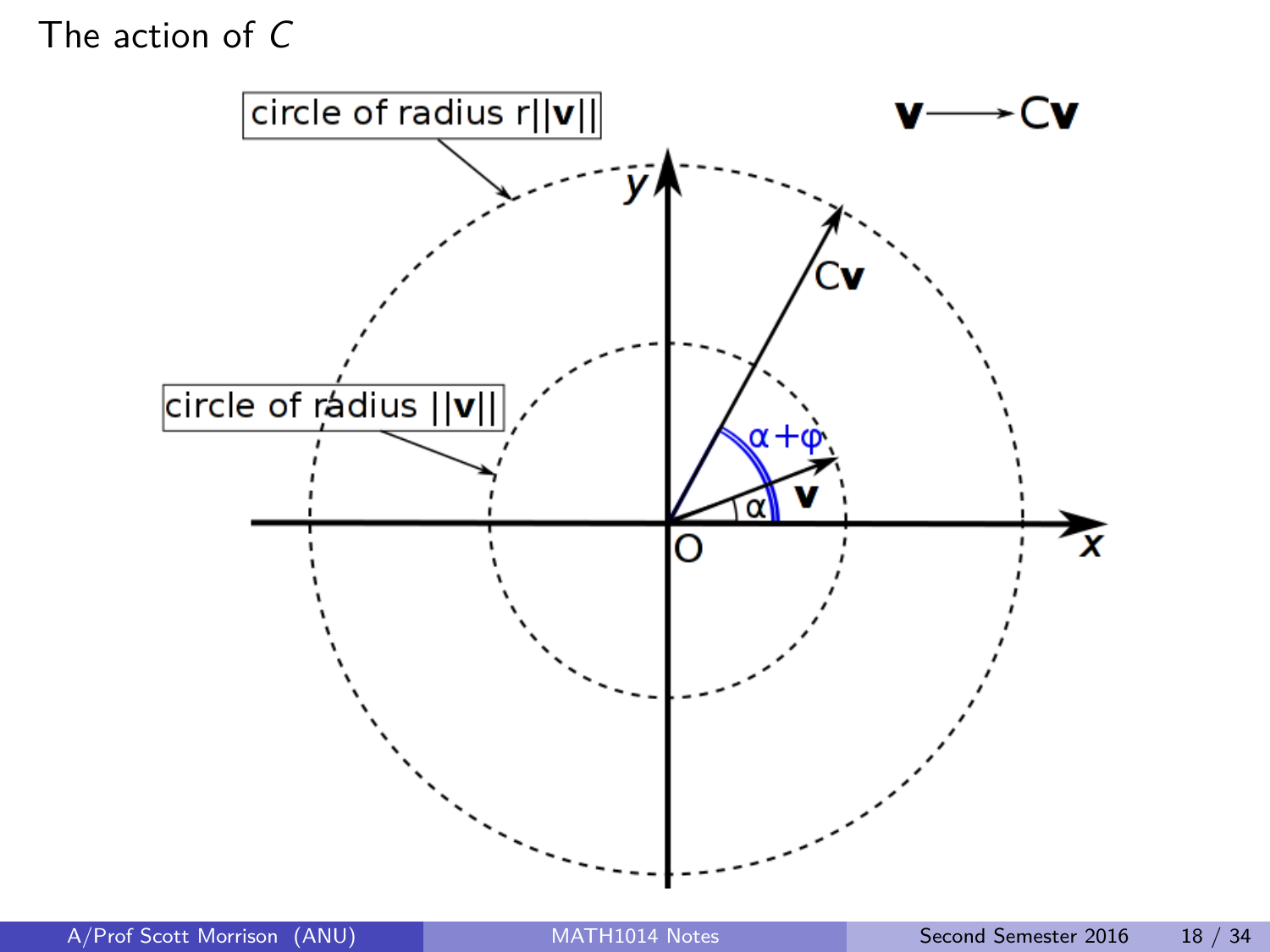What is the geometric action of 
$$
C = \begin{bmatrix} 1 & -1 \\ 1 & 1 \end{bmatrix}
$$
 on  $\mathbb{R}^2$ ?

From what we've just seen, C has eigenvalues  $\lambda = 1 \pm i$ , so  $r=\sqrt{1^2+1^2}=\sqrt{2}.$  We can therefore rewrite  $C$  as

$$
C = \sqrt{2} \begin{bmatrix} 1/\sqrt{2} & -1/\sqrt{2} \\ 1/\sqrt{2} & 1/\sqrt{2} \end{bmatrix} = \sqrt{2} \begin{bmatrix} \cos \pi/4 & -\sin \pi/4 \\ \sin \pi/4 & \cos \pi/4 \end{bmatrix}
$$

So C acts as a rotation through  $\pi/4$  together with a multiplication by  $\sqrt{2}.$ 

*.*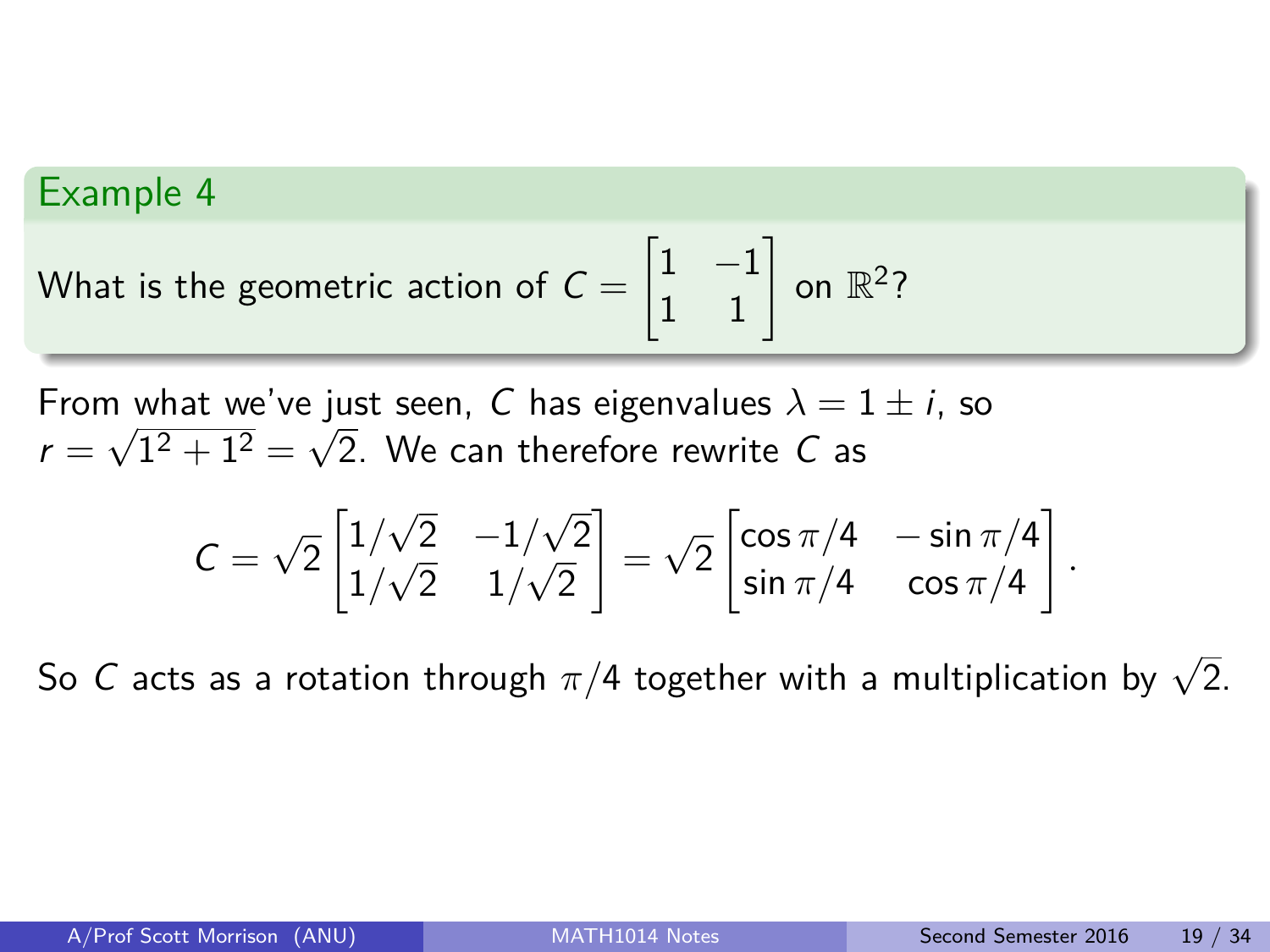To verify this, we look at the repeated action of  $C$  on a point  $\mathsf{x}_0 =$  $\sqrt{1}$ 0 1 . (Note  $|x_0| = 1.$ )

$$
\mathbf{x}_1 = C\mathbf{x}_0 = \begin{bmatrix} 1 & -1 \\ 1 & 1 \end{bmatrix} \begin{bmatrix} 1 \\ 0 \end{bmatrix} = \begin{bmatrix} 1 \\ 1 \end{bmatrix}, ||\mathbf{x}_1|| = \sqrt{2},
$$

$$
\mathbf{x}_2 = C\mathbf{x}_1 = \begin{bmatrix} 1 & -1 \\ 1 & 1 \end{bmatrix} \begin{bmatrix} 1 \\ 1 \end{bmatrix} = \begin{bmatrix} 0 \\ 2 \end{bmatrix}, ||\mathbf{x}_2|| = 2,
$$

$$
\mathbf{x}_3 = C\mathbf{x}_2 = \begin{bmatrix} 1 & -1 \\ 1 & 1 \end{bmatrix} \begin{bmatrix} 0 \\ 2 \end{bmatrix} = \begin{bmatrix} -2 \\ 2 \end{bmatrix}, ||\mathbf{x}_3|| = 2\sqrt{2}, \dots
$$

If we continue, we'll find a spiral of points each one further away from (0*,* 0) than the previous one.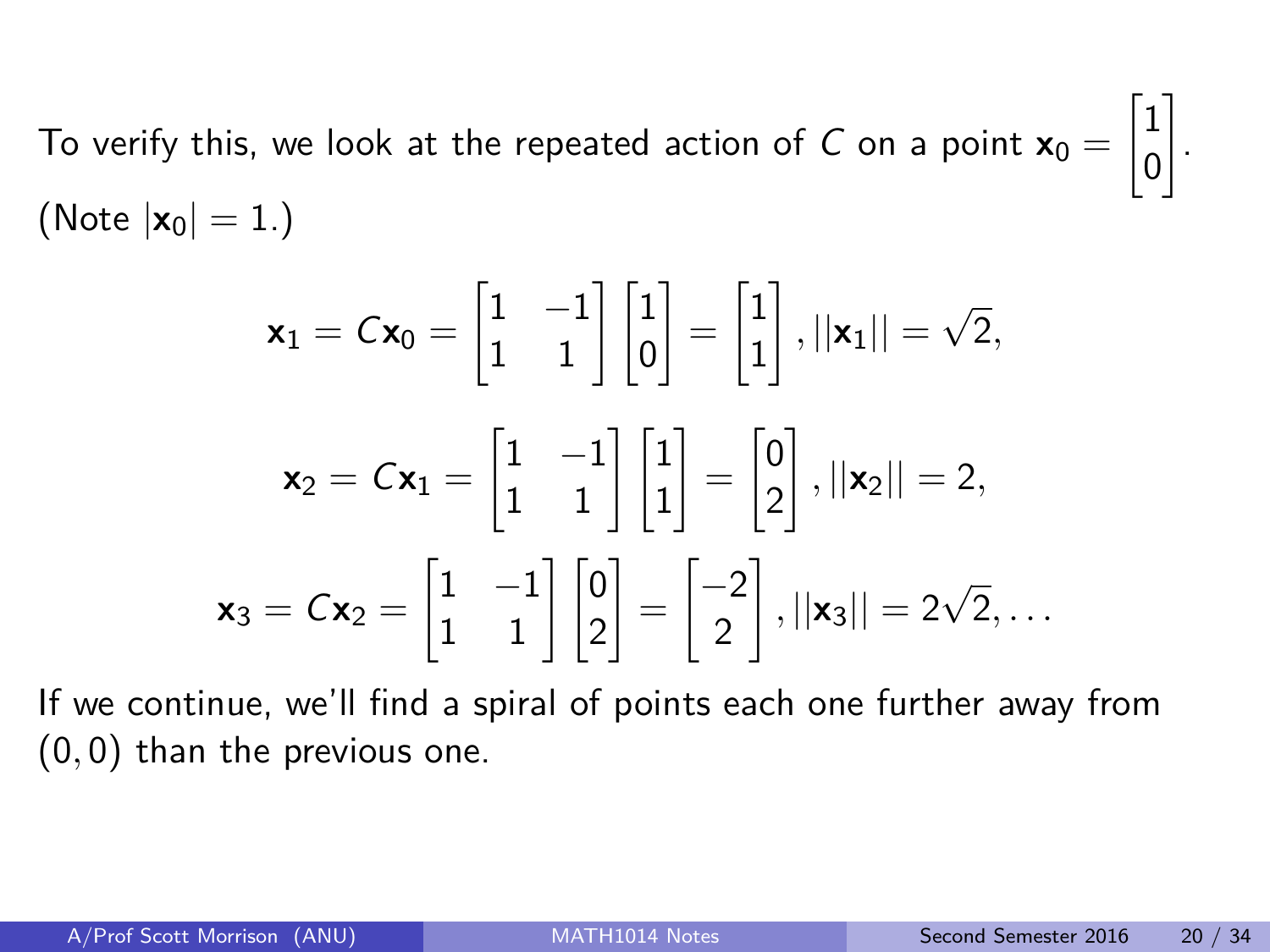# Real and imaginary parts of vectors

The complex conjugate of a complex vector **x** in  $\mathbb{C}^n$  is the vector  $\bar{\mathbf{x}}$  in  $\mathbb{C}^n$ whose entries are the complex conjugates of the entries in **x**.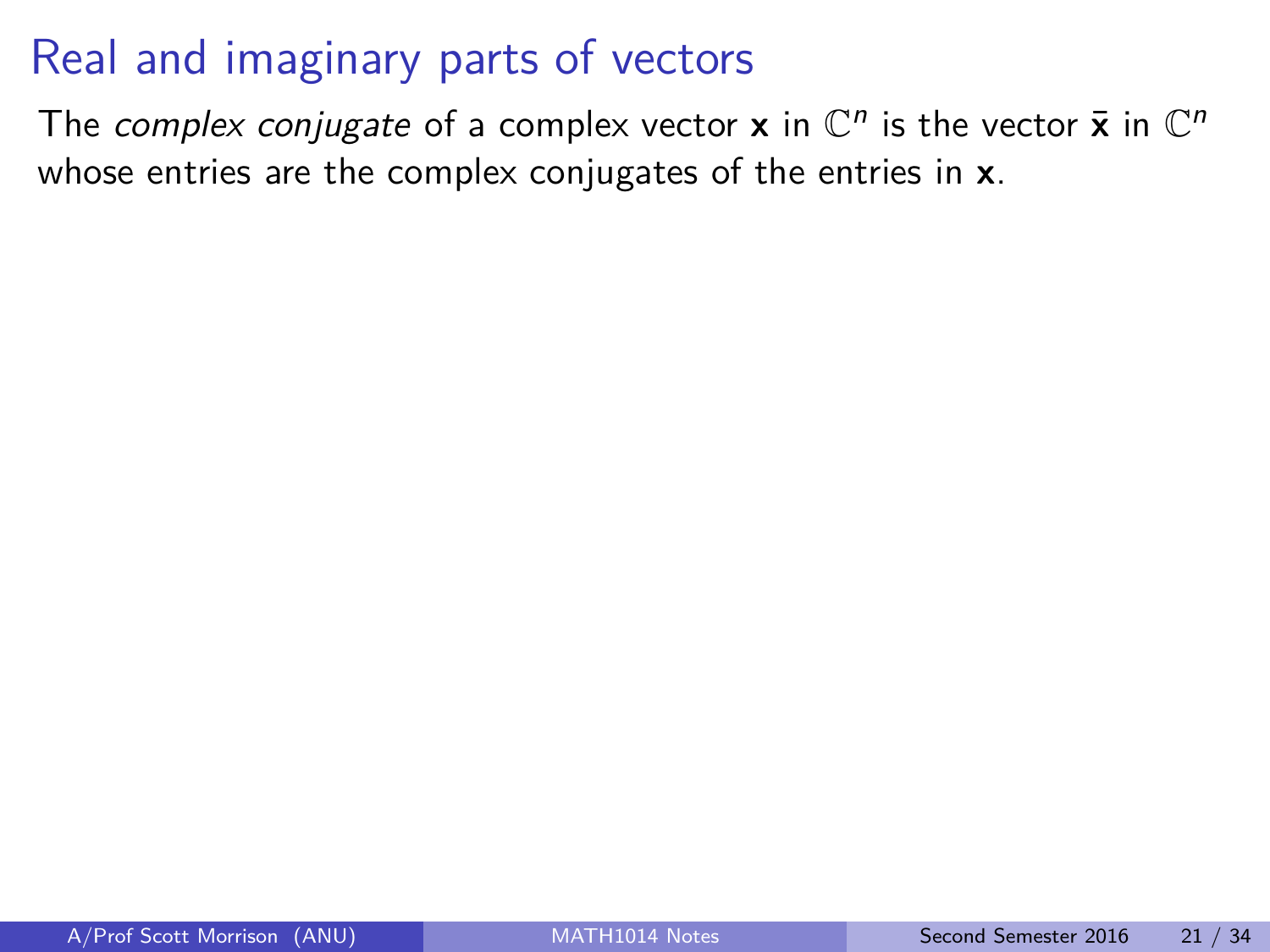# Real and imaginary parts of vectors

The complex conjugate of a complex vector **x** in  $\mathbb{C}^n$  is the vector  $\bar{\mathbf{x}}$  in  $\mathbb{C}^n$ whose entries are the complex conjugates of the entries in **x**.

The real and imaginary parts of a complex vector **x** are the vectors Re **x** and Im **x** formed from the real and imaginary parts of the entries of **x**.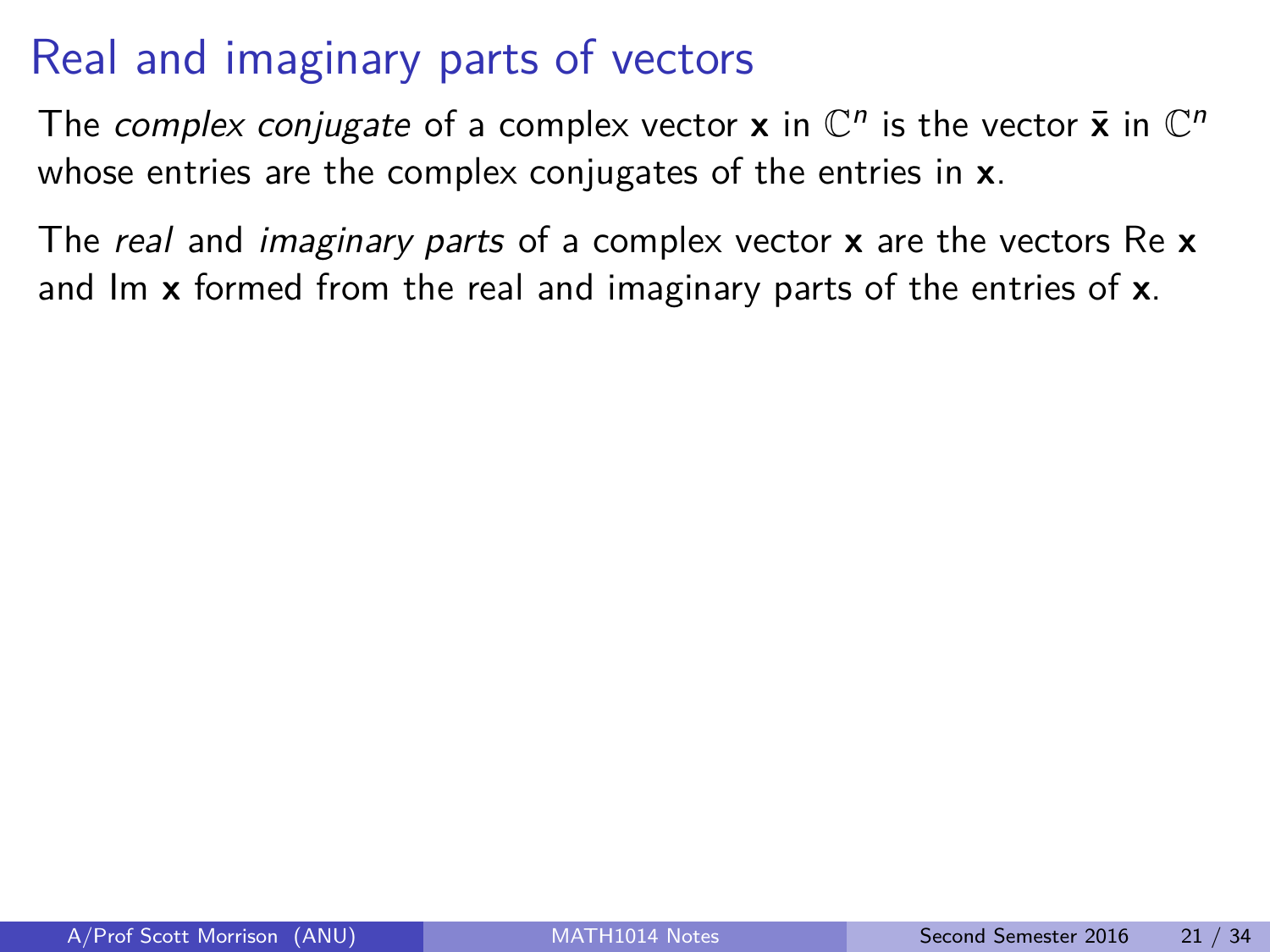# Real and imaginary parts of vectors

The complex conjugate of a complex vector **x** in  $\mathbb{C}^n$  is the vector  $\bar{\mathbf{x}}$  in  $\mathbb{C}^n$ whose entries are the complex conjugates of the entries in **x**.

The real and imaginary parts of a complex vector **x** are the vectors Re **x** and Im **x** formed from the real and imaginary parts of the entries of **x**.

If 
$$
\mathbf{x} = \begin{bmatrix} 1+2i \\ -3i \\ 5 \end{bmatrix} = \begin{bmatrix} 1 \\ 0 \\ 5 \end{bmatrix} + i \begin{bmatrix} 2 \\ -3 \\ 0 \end{bmatrix}
$$
, then  
\n
$$
\text{Re } \mathbf{x} = \begin{bmatrix} 1 \\ 0 \\ 5 \end{bmatrix}, \text{Im } \mathbf{x} = \begin{bmatrix} 2 \\ -3 \\ 0 \end{bmatrix}, \text{ and}
$$
\n
$$
\bar{\mathbf{x}} = \begin{bmatrix} 1 \\ 0 \\ 5 \end{bmatrix} - i \begin{bmatrix} 2 \\ -3 \\ 0 \end{bmatrix} = \begin{bmatrix} 1-2i \\ 3i \\ 5 \end{bmatrix}.
$$

We'll use this idea in the next example.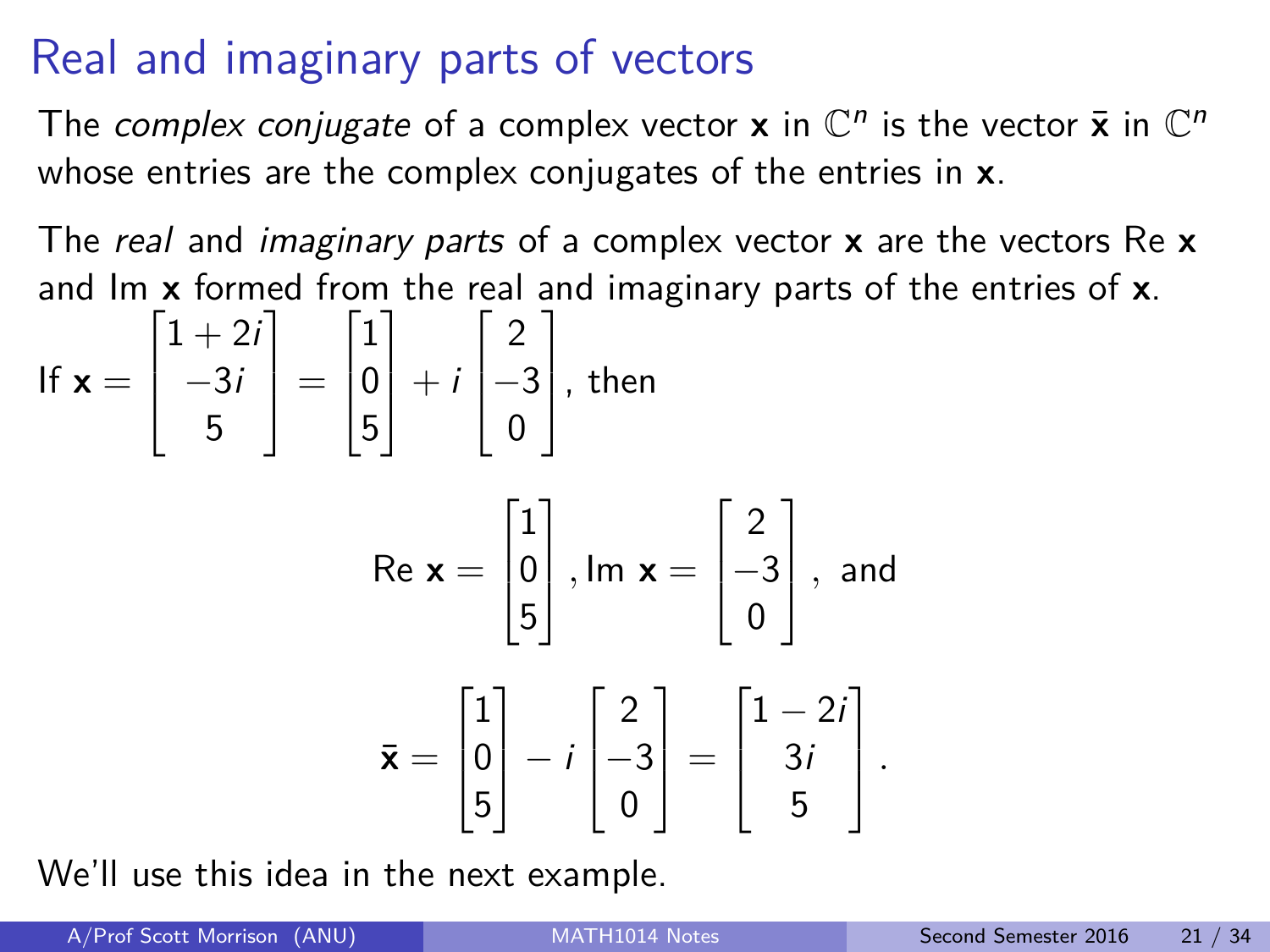# The rotation hidden in a real matrix with a complex eigenvalue

### Example 5

Show that 
$$
A = \begin{bmatrix} 2 & 1 \\ -2 & 0 \end{bmatrix}
$$
 is similar to a matrix of the form  $A = \begin{bmatrix} a & -b \\ b & a \end{bmatrix}$ 

The characteristic polynomial of A is

$$
\det\begin{bmatrix}2-\lambda & 1\\-2 & -\lambda\end{bmatrix}=(2-\lambda)(-\lambda)+2=\lambda^2-2\lambda+2.
$$

So A has complex eigenvalues

$$
\lambda = \frac{2 \pm \sqrt{4 - 8}}{2} = \frac{2 \pm 2i}{2} = 1 \pm i.
$$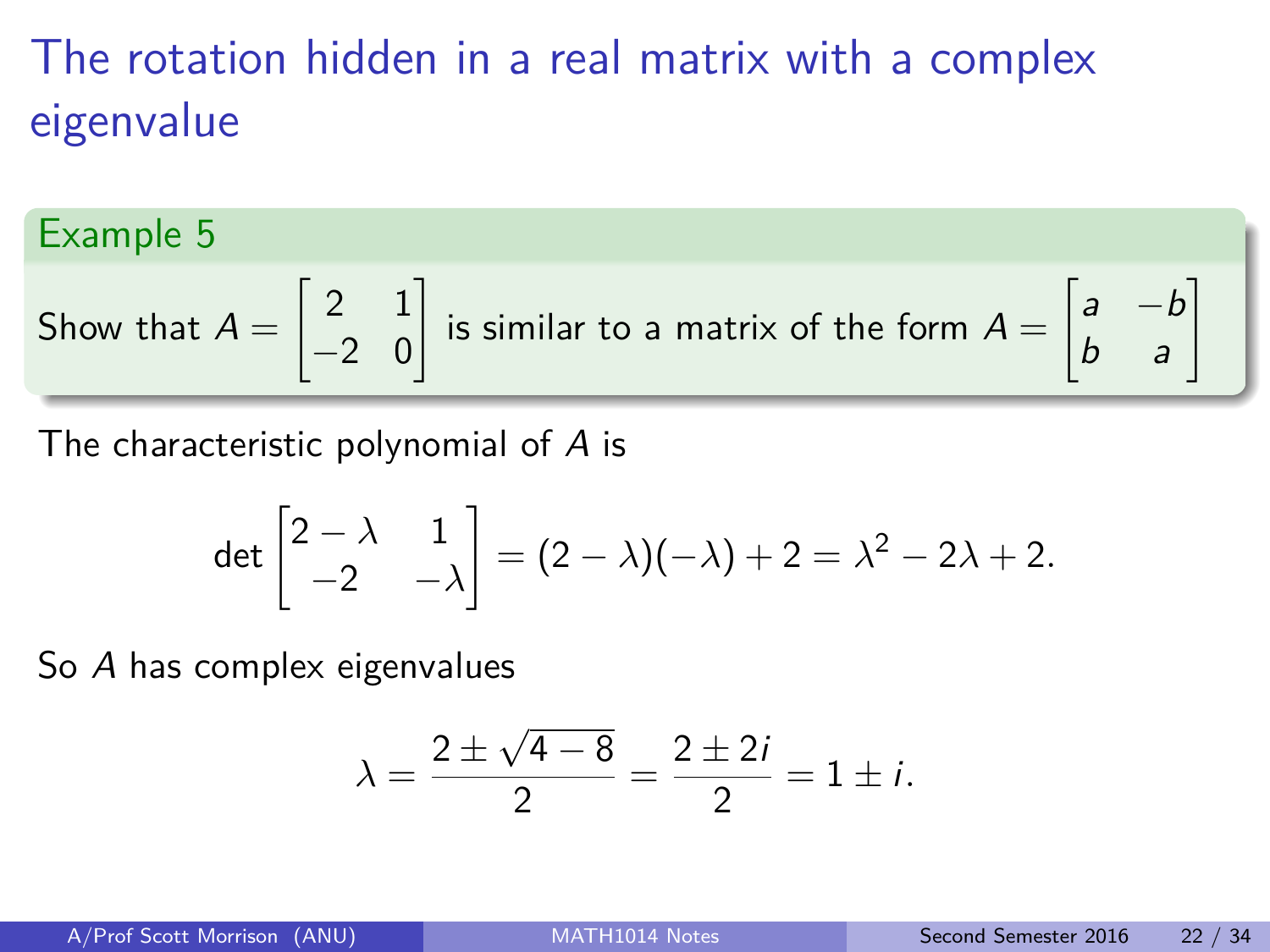Take  $\lambda_1 = 1 - i$ . To find a corresponding eigenvector we find  $A - \lambda_1 I$ :

$$
A - \lambda_1 I = \begin{bmatrix} 2 - (1 - i) & 1 \\ -2 & 0 - (1 - i) \end{bmatrix} = \begin{bmatrix} 1 + i & 1 \\ -2 & -1 + i \end{bmatrix}
$$

We can use the first row of the matrix to solve  $(A - \lambda_1 I)\mathbf{x} = \mathbf{0}$ :

$$
(1+i)x_1 + x_2 = 0
$$
 or  $x_2 = -(1+i)x_1$ .

If we take  $x_1 = 1$  we get an eigenvector

$$
\mathbf{v}_1 = \begin{bmatrix} 1 \\ -1 - i \end{bmatrix}
$$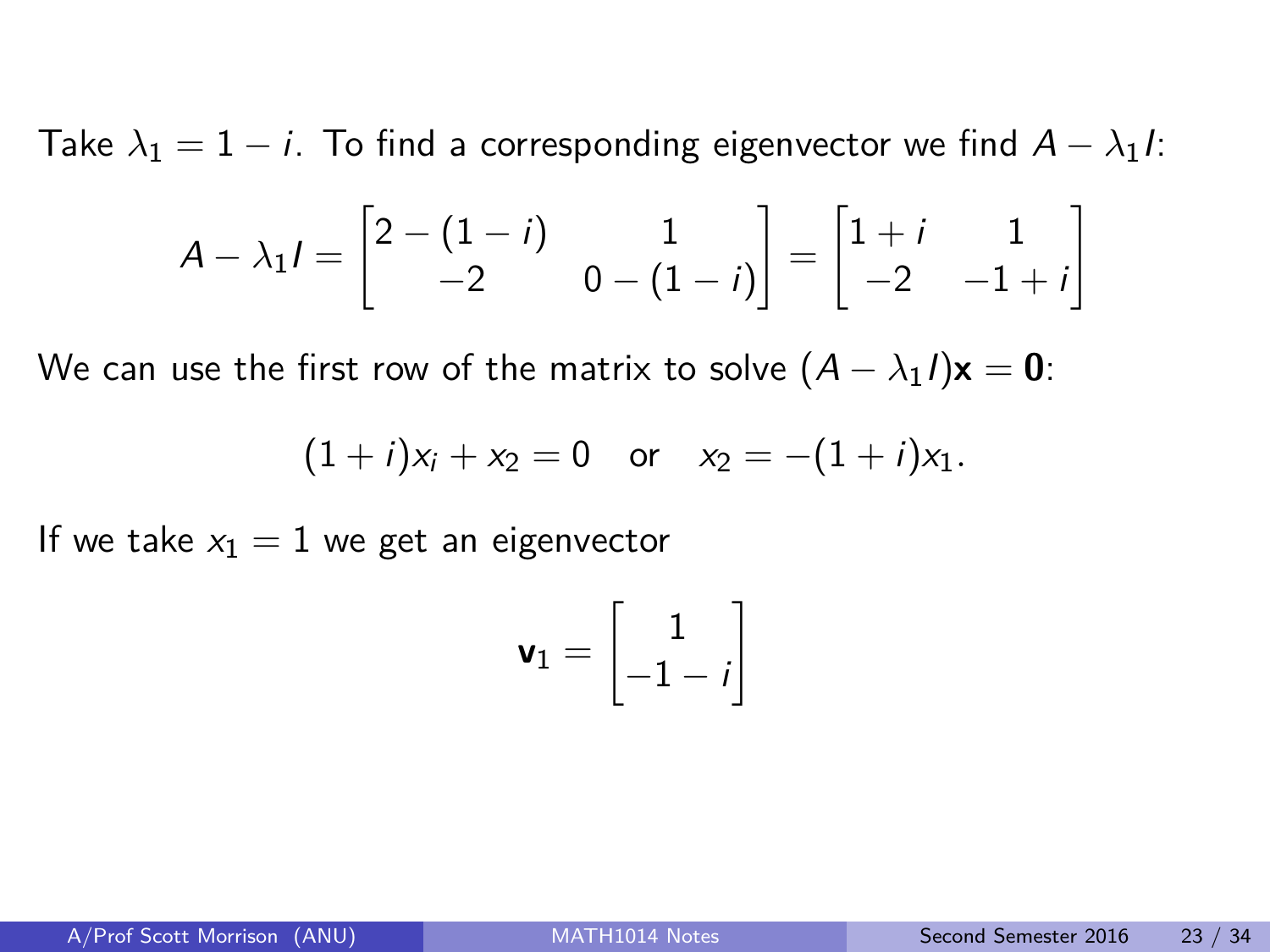We now construct a real  $2 \times 2$  matrix P:

$$
P = \begin{bmatrix} \text{Re } \mathbf{v}_1 & \text{Im } \mathbf{v}_1 \end{bmatrix} = \begin{bmatrix} 1 & 0 \\ -1 & -1 \end{bmatrix}.
$$

**We have not justified why we would try this!**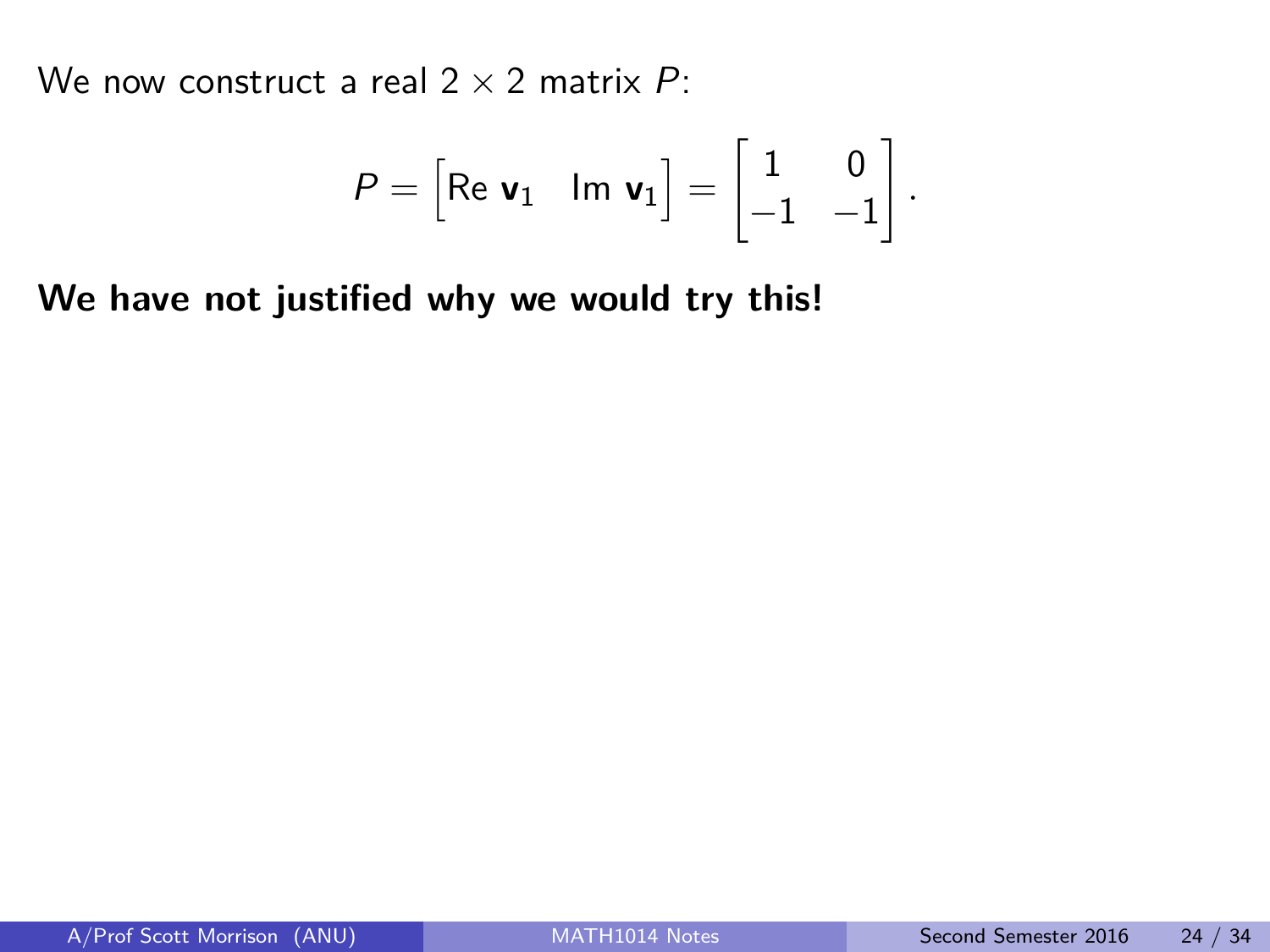We now construct a real  $2 \times 2$  matrix P:

$$
P = \begin{bmatrix} \text{Re } \mathbf{v}_1 & \text{Im } \mathbf{v}_1 \end{bmatrix} = \begin{bmatrix} 1 & 0 \\ -1 & -1 \end{bmatrix}.
$$

**We have not justified why we would try this!**

Note that  $P^{-1} = \begin{bmatrix} 1 & 0 \ 1 & 0 \end{bmatrix}$  $-1$   $-1$ 1 . Then calculate

$$
C = P^{-1}AP
$$
  
=  $\begin{bmatrix} 1 & 0 \\ -1 & -1 \end{bmatrix} \begin{bmatrix} 2 & 1 \\ -2 & 0 \end{bmatrix} \begin{bmatrix} 1 & 0 \\ -1 & -1 \end{bmatrix}$   
=  $\begin{bmatrix} 1 & -1 \\ 1 & 1 \end{bmatrix}$ .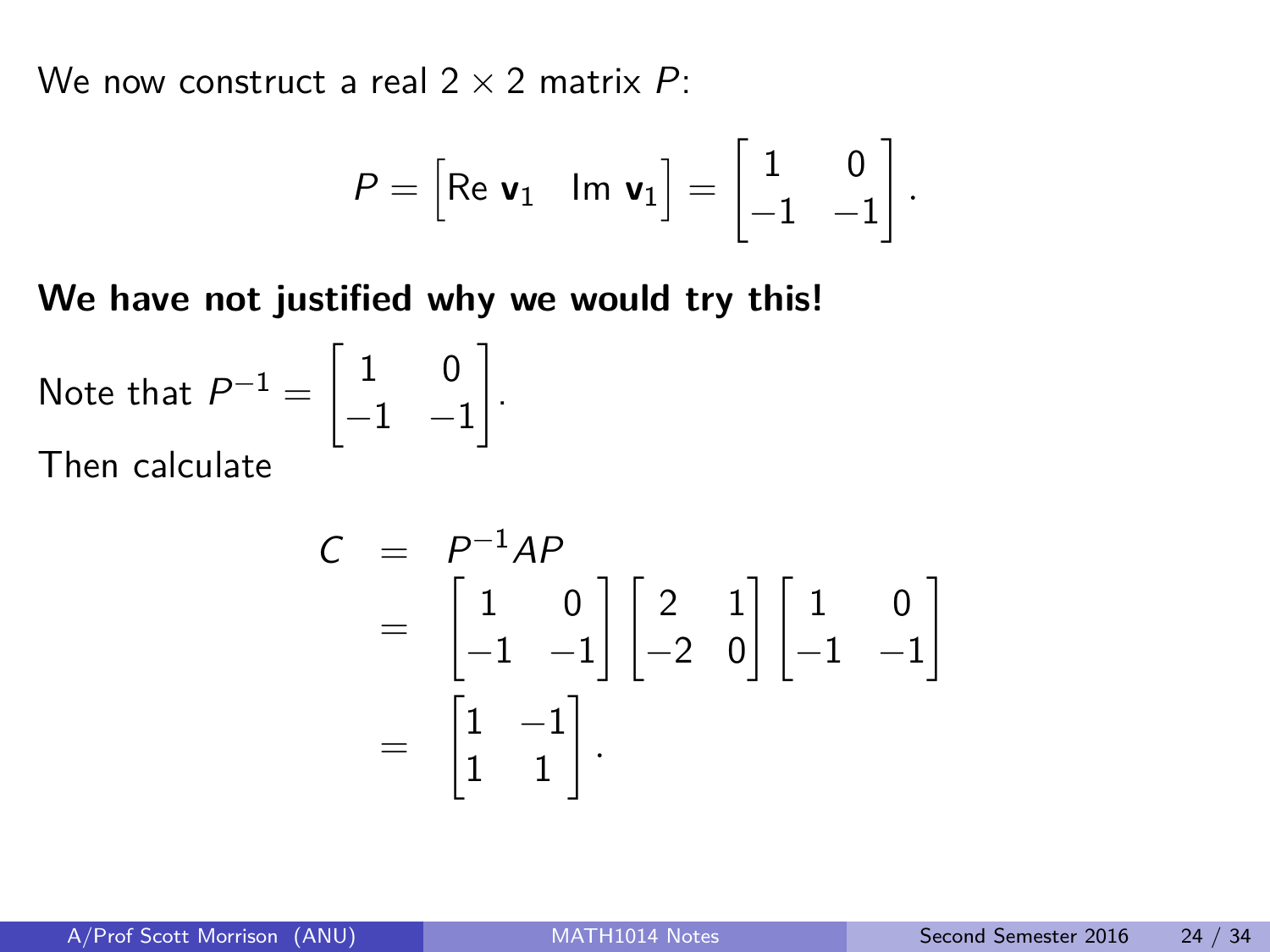We recognise this matrix, from the previous example, as the composition of a counterclockwise rotation by *π/*4 and a scaling by <sup>√</sup> 2. This is the rotation "inside" A.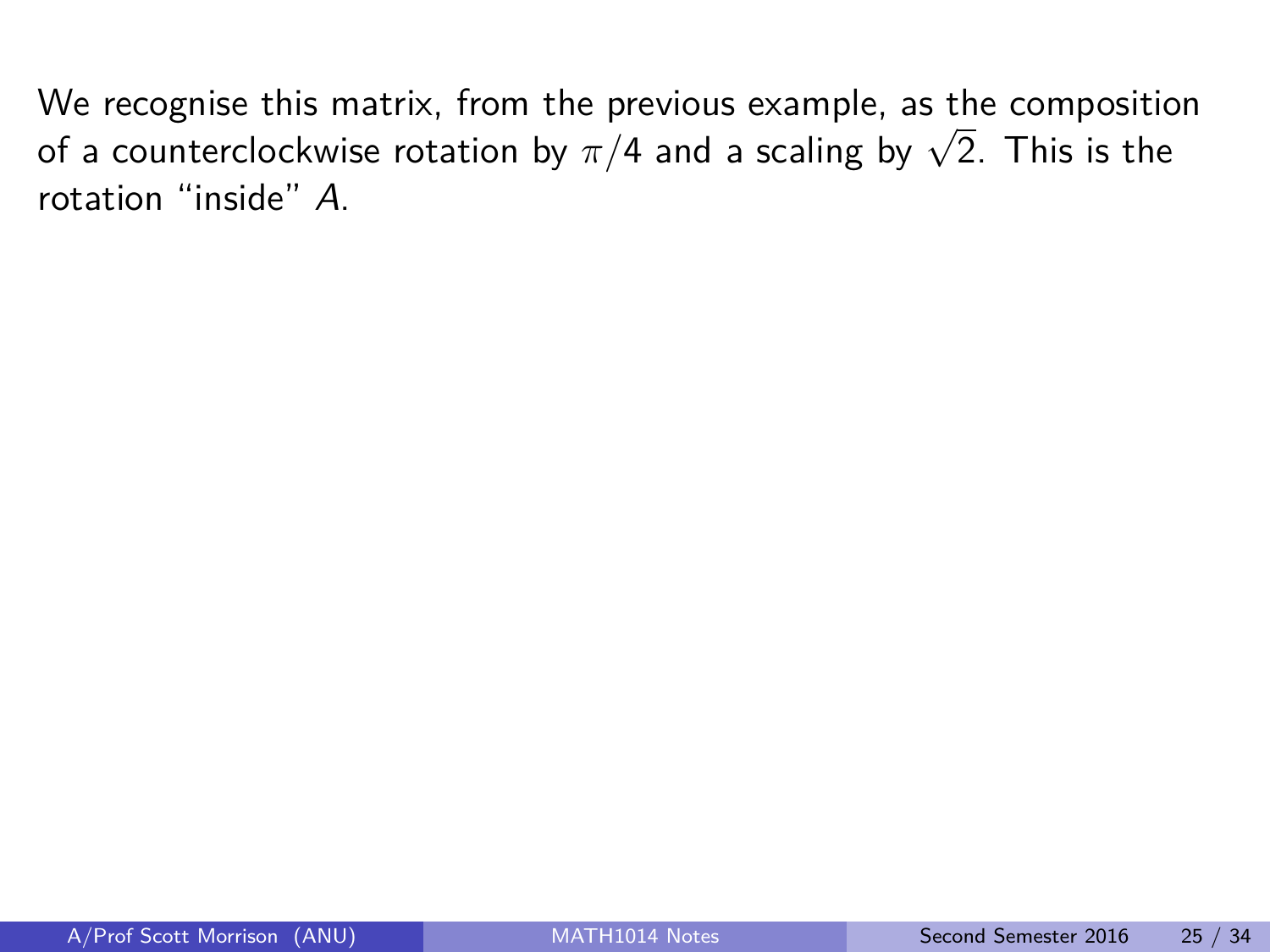We recognise this matrix, from the previous example, as the composition of a counterclockwise rotation by *π/*4 and a scaling by <sup>√</sup> 2. This is the rotation "inside" A. We can write A:

$$
A = PCP^{-1} = P\begin{bmatrix} 1 & -1 \\ 1 & 1 \end{bmatrix} P^{-1}.
$$

From the last lecture, we know that  $C$  is the matrix of the linear transformation  $\mathsf{x} \to A\mathsf{x}$  relative to the basis  $\mathcal{B} = \left\{ \left[ \begin{array}{ccc} 1 \end{array} \right]$ −1 1 *,*  $\begin{bmatrix} 0 \end{bmatrix}$  $\begin{bmatrix} 0 \\ -1 \end{bmatrix}$  formed by the columns of P.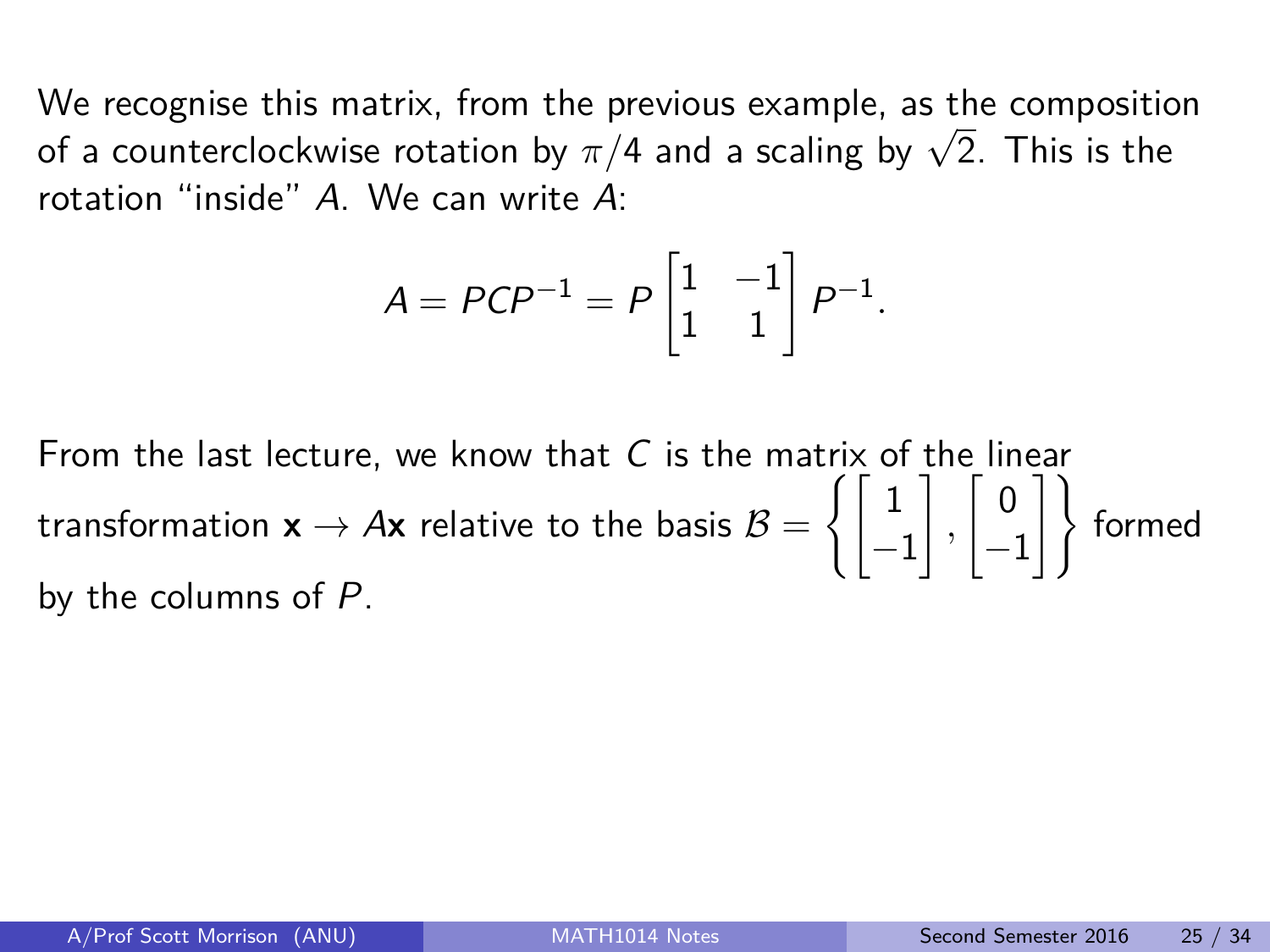We recognise this matrix, from the previous example, as the composition of a counterclockwise rotation by *π/*4 and a scaling by <sup>√</sup> 2. This is the rotation "inside" A. We can write A:

$$
A = PCP^{-1} = P\begin{bmatrix} 1 & -1 \\ 1 & 1 \end{bmatrix} P^{-1}.
$$

From the last lecture, we know that  $C$  is the matrix of the linear transformation  $\mathsf{x} \to A\mathsf{x}$  relative to the basis  $\mathcal{B} = \left\{ \left[ \begin{array}{ccc} 1 \end{array} \right]$ −1 1 *,*  $\begin{bmatrix} 0 \end{bmatrix}$  $\begin{bmatrix} 0 \\ -1 \end{bmatrix}$  formed by the columns of P.

This shows that when we represent the transformation in terms of the basis B, the transformation  $x \rightarrow Ax$  "looks like" the composition of a scaling and a rotation. As promised, using a non-standard basis we can sometimes uncover the hidden geometric properties of a linear transformation!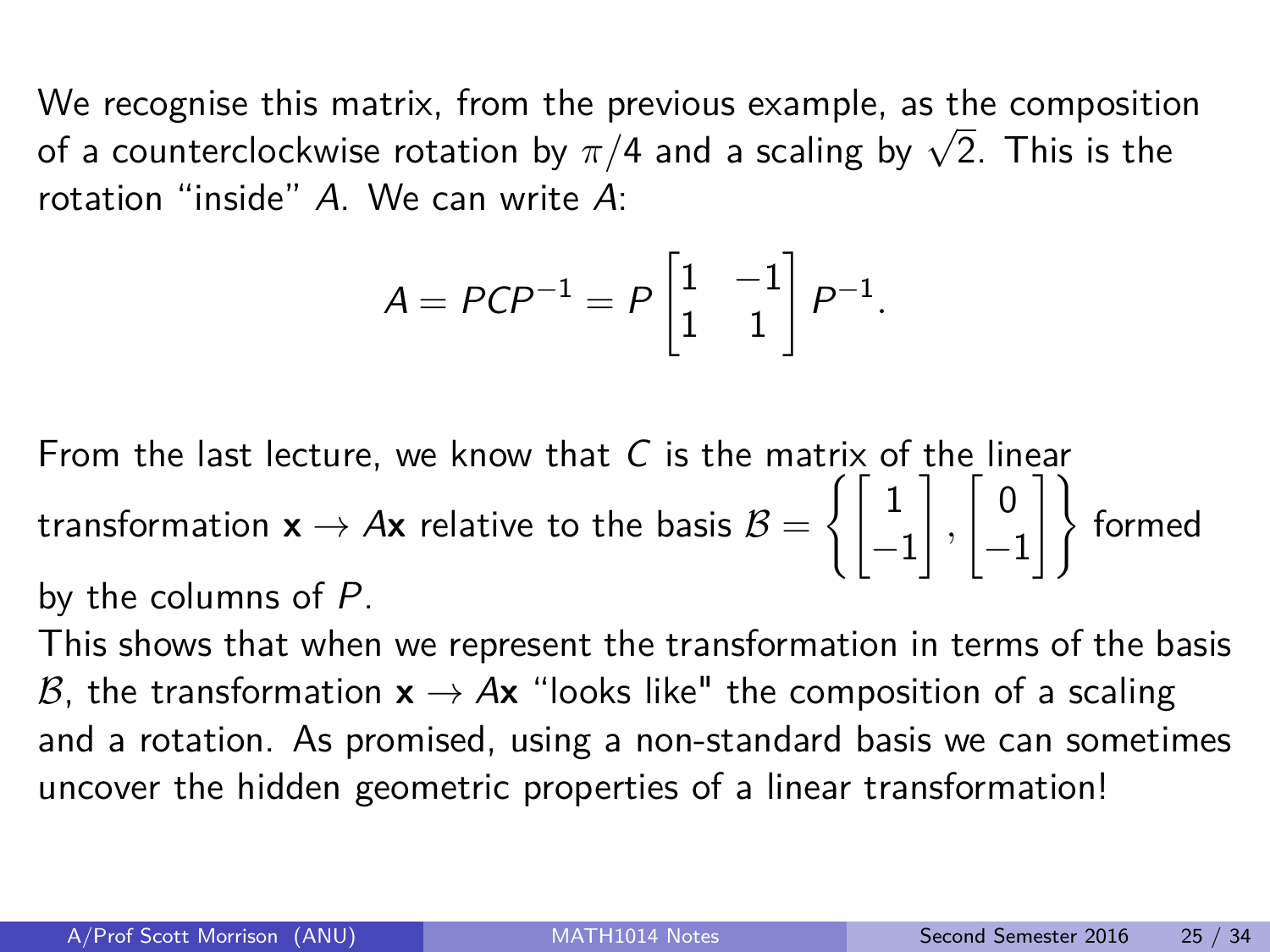Consider the matrix 
$$
A = \begin{bmatrix} 1 & -1 \\ 1 & 0 \end{bmatrix}
$$
.

The characteristic polynomial of A is given by

$$
\det\begin{bmatrix}1-\lambda & -1\\ 1 & -\lambda\end{bmatrix}=(1-\lambda)(-\lambda)+1=\lambda^2-\lambda+1.
$$

This is the same polynomial as for the matrix in Example 1. So we know that A has complex eigenvalues and therefore complex eigenvectors.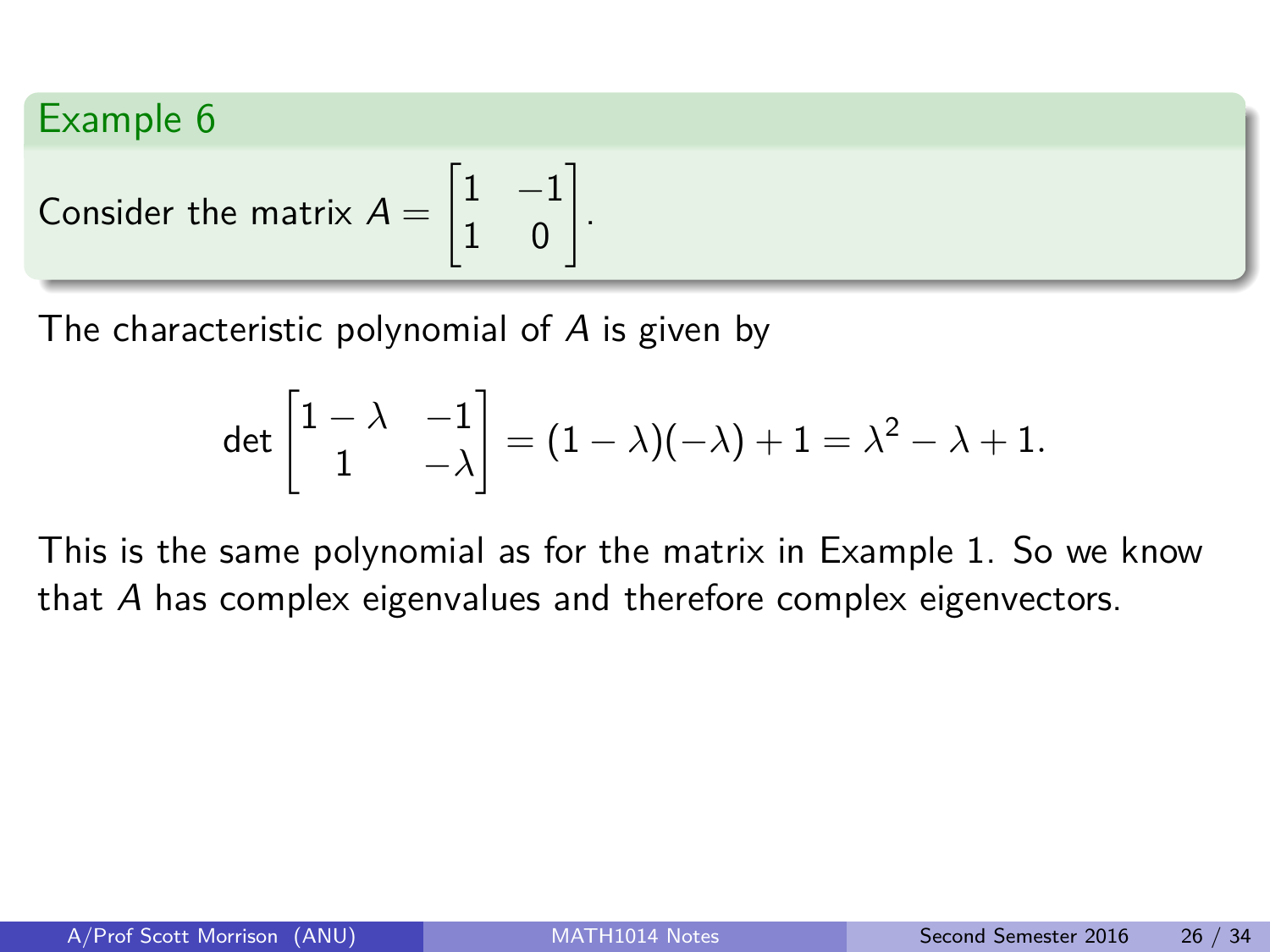Consider the matrix 
$$
A = \begin{bmatrix} 1 & -1 \\ 1 & 0 \end{bmatrix}
$$
.

The characteristic polynomial of A is given by

$$
\det\begin{bmatrix}1-\lambda & -1\\ 1 & -\lambda\end{bmatrix}=(1-\lambda)(-\lambda)+1=\lambda^2-\lambda+1.
$$

This is the same polynomial as for the matrix in Example 1. So we know that A has complex eigenvalues and therefore complex eigenvectors. To see how multiplication by A affects points, take an arbitrary point, say  $\mathbf{x}_0 =$  $\sqrt{1}$ 1 1 , and then plot successive images of this point under repeated multiplication by A.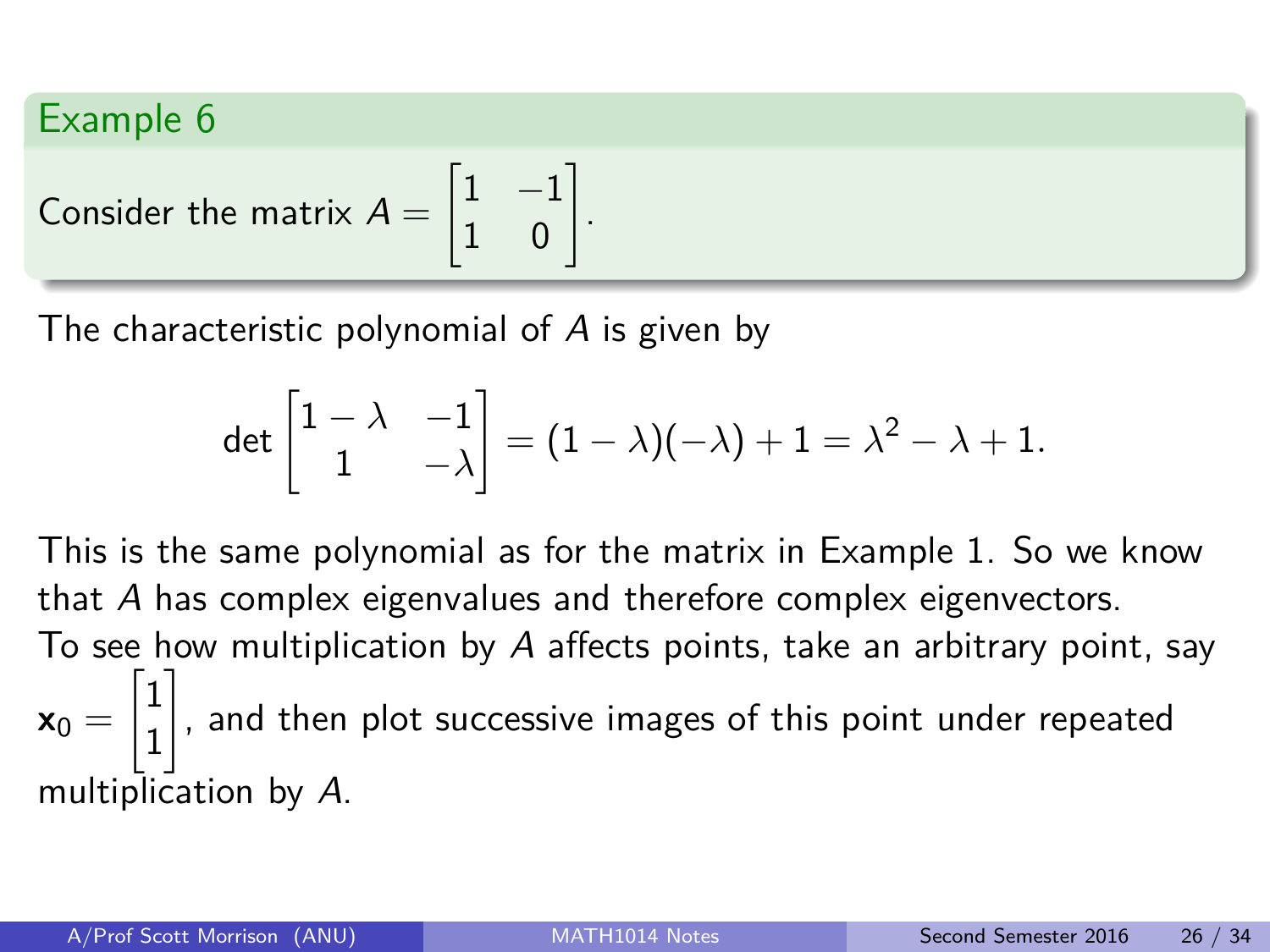The first few points are

$$
\mathbf{x}_1 = A\mathbf{x}_0 = \begin{bmatrix} 1 & -1 \\ 1 & 0 \end{bmatrix} \begin{bmatrix} 1 \\ 1 \end{bmatrix} = \begin{bmatrix} 0 \\ 1 \end{bmatrix},
$$

$$
\mathbf{x}_2 = A\mathbf{x}_1 = \begin{bmatrix} 1 & -1 \\ 1 & 0 \end{bmatrix} \begin{bmatrix} 0 \\ 1 \end{bmatrix} = \begin{bmatrix} -1 \\ 0 \end{bmatrix},
$$

$$
\mathbf{x}_3 = A\mathbf{x}_2 = \begin{bmatrix} 1 & -1 \\ 1 & 0 \end{bmatrix} \begin{bmatrix} -1 \\ 0 \end{bmatrix} = \begin{bmatrix} -1 \\ -1 \end{bmatrix},
$$

$$
\mathbf{x}_4 = A\mathbf{x}_3 = \begin{bmatrix} 1 & -1 \\ 1 & 0 \end{bmatrix} \begin{bmatrix} -1 \\ -1 \end{bmatrix} = \begin{bmatrix} 0 \\ -1 \end{bmatrix}, \dots
$$

You could try this also for matrid

$$
\text{ces } \begin{bmatrix} 0.1 & -0.2 \\ 0.1 & 0.3 \end{bmatrix} \text{ and } \begin{bmatrix} 2 & 1 \\ -2 & 0 \end{bmatrix}
$$

.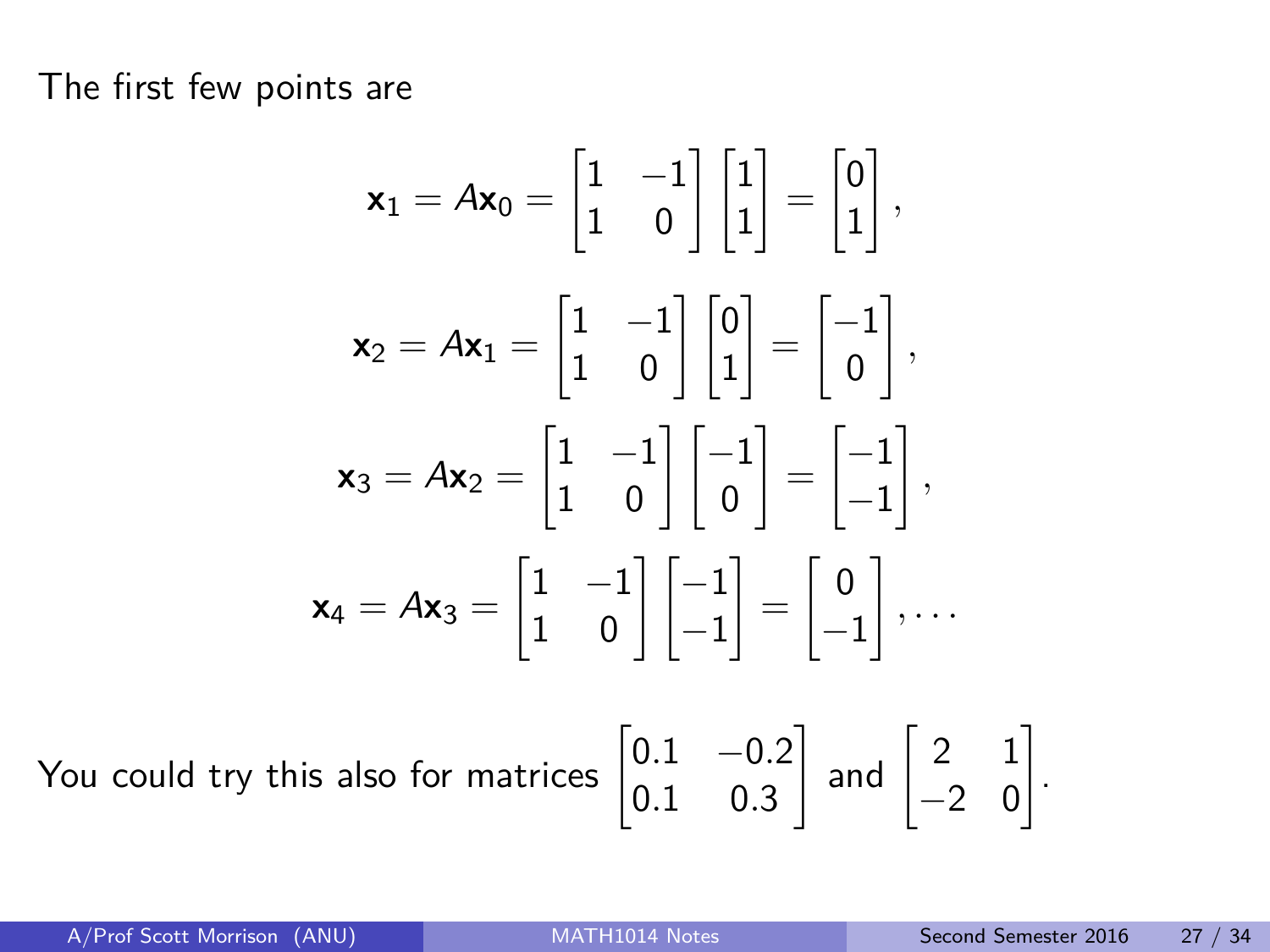# The theorem (and why it's true)

#### Theorem

Let A be a 2 × 2 matrix with a complex eigenvalue  $\lambda = a - bi$  ( $b \neq 0$ ) and an associated eigenvector **v** in  $\mathbb{C}^2$ . Then

$$
A = PCP^{-1}, \text{ where } P = \begin{bmatrix} Re \mathbf{v} & Im \mathbf{v} \end{bmatrix}
$$
  
and 
$$
C = \begin{bmatrix} a & -b \\ b & a \end{bmatrix}.
$$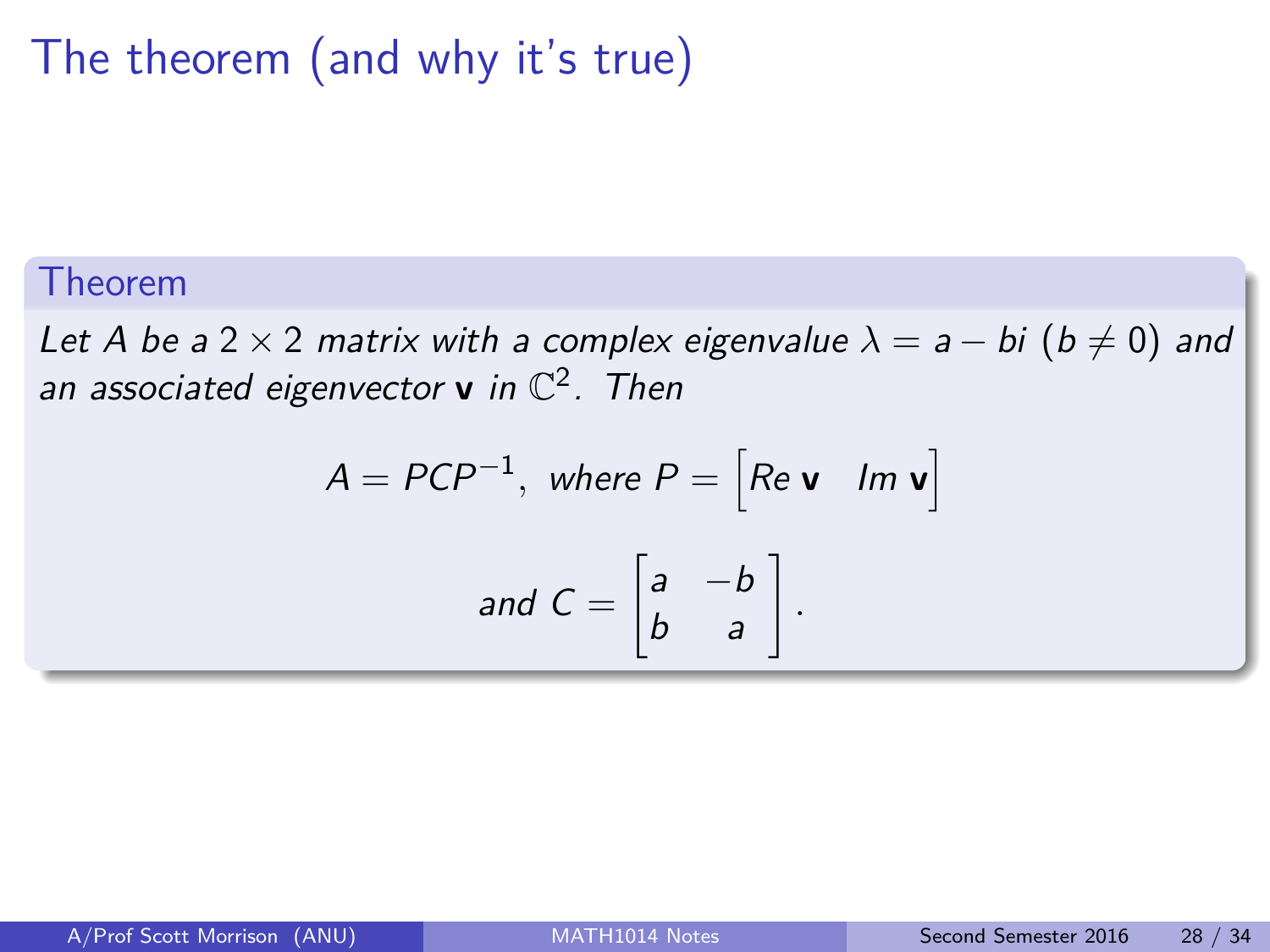#### **Sketch of proof**

Suppose that A is a real  $2 \times 2$  matrix, with a complex eigenvalue  $\lambda = a - ib$ ,  $b \neq 0$ , and a corresponding complex eigenvector **v** = **v**<sub>1</sub> + *i***v**<sub>2</sub> where  $\mathsf{v}_1, \mathsf{v}_2 \in \mathbb{R}^2$ . Then

- **•**  $\mathbf{v}_2 \neq \mathbf{0}$  because otherwise  $A\mathbf{v} = A\mathbf{v}_1$  would be real, whereas  $\lambda \mathbf{v} = \lambda \mathbf{v}_1$ is not.
- **•** If  $\mathbf{v}_1 = \alpha \mathbf{v}_2$ , for some (necessarily real)  $\alpha$ ,

$$
A(\mathbf{v}) = A((\alpha + i)\mathbf{v}_2) = (\alpha + i)A\mathbf{v}_2 = (\alpha + i)\lambda\mathbf{v}_2
$$

whence the real vector  $Av_2$  equals  $\lambda v_2$  which is not real.

Thus the real vectors **v**1*,* **v**<sup>2</sup> are linearly independent, and give a basis for  $\mathbb{R}^2$ .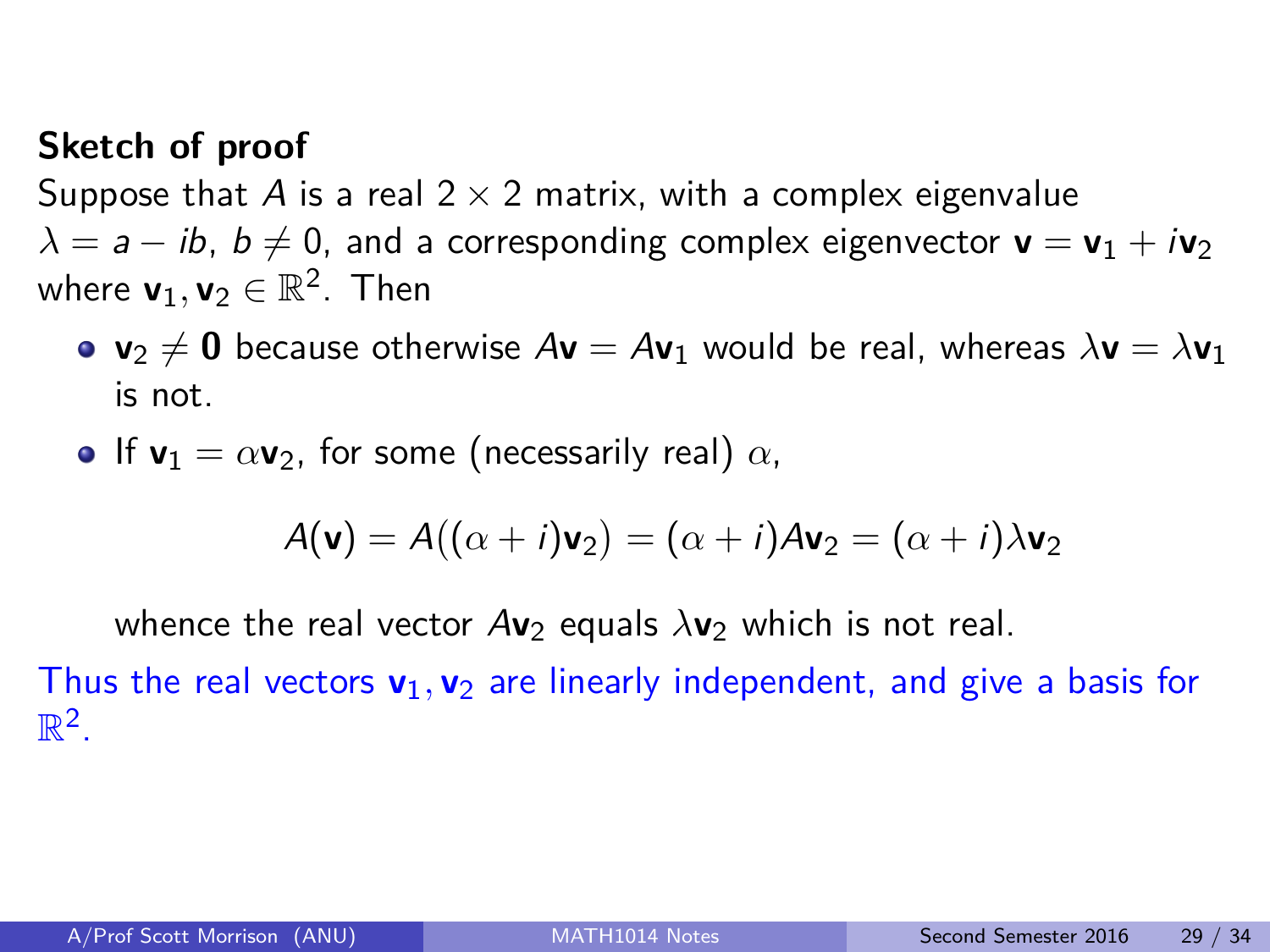Equate the real and imaginary parts in the two formulas

$$
A\mathbf{v} = (a - ib)\mathbf{v} = (a - ib)(\mathbf{v}_1 + i\mathbf{v}_2) = (a\mathbf{v}_1 + b\mathbf{v}_2) + i(a\mathbf{v}_2 - b\mathbf{v}_1),
$$

and

$$
A\mathbf{v}=A(\mathbf{v}_1+i\mathbf{v}_2)=A\mathbf{v}_1+iA\mathbf{v}_2.
$$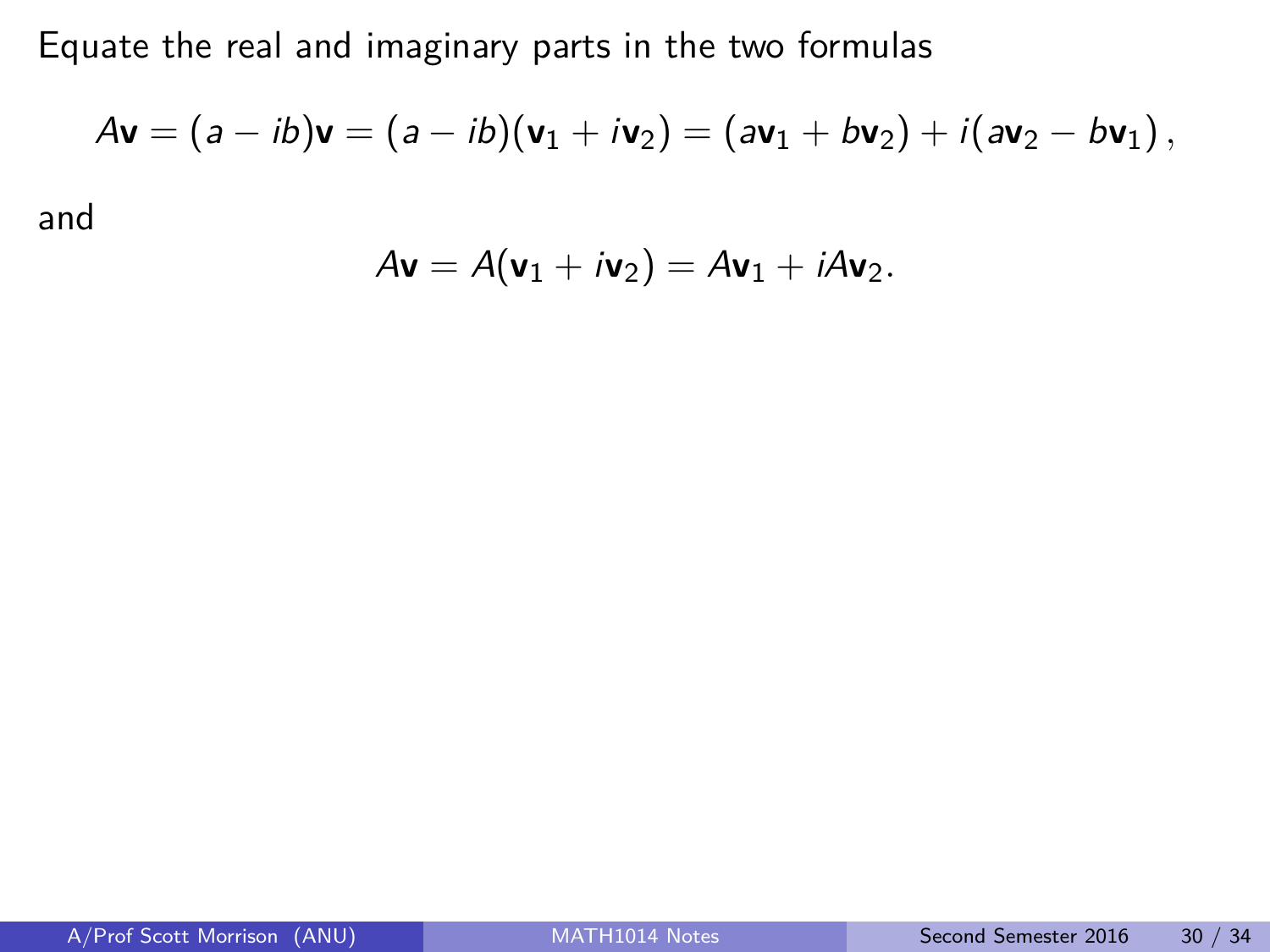Equate the real and imaginary parts in the two formulas

$$
Av = (a - ib)v = (a - ib)(v1 + iv2) = (av1 + bv2) + i(av2 - bv1),
$$

and

$$
A\mathbf{v}=A(\mathbf{v}_1+i\mathbf{v}_2)=A\mathbf{v}_1+iA\mathbf{v}_2.
$$

This gives  $A\mathbf{v}_1 = a\mathbf{v}_1 + b\mathbf{v}_2$  and  $A\mathbf{v}_2 = a\mathbf{v}_2 - b\mathbf{v}_1$  so that

$$
A[\mathbf{v}_1 \quad \mathbf{v}_2] = [A\mathbf{v}_1 \quad A\mathbf{v}_2]
$$
  
=  $[a\mathbf{v}_1 + b\mathbf{v}_2 \quad a\mathbf{v}_2 - b\mathbf{v}_1]$   
=  $[\mathbf{v}_1 \quad \mathbf{v}_2] \begin{bmatrix} a & -b \\ b & a \end{bmatrix}.$ 

So with respect to the basis  $B = {\bf v}_1, {\bf v}_2$ , the transformation  $T_A$  has matrix

$$
\begin{bmatrix} \mathbf{v}_1 & \mathbf{v}_2 \end{bmatrix}^{-1} A \begin{bmatrix} \mathbf{v}_1 & \mathbf{v}_2 \end{bmatrix} = \begin{bmatrix} a & -b \\ b & a \end{bmatrix}
$$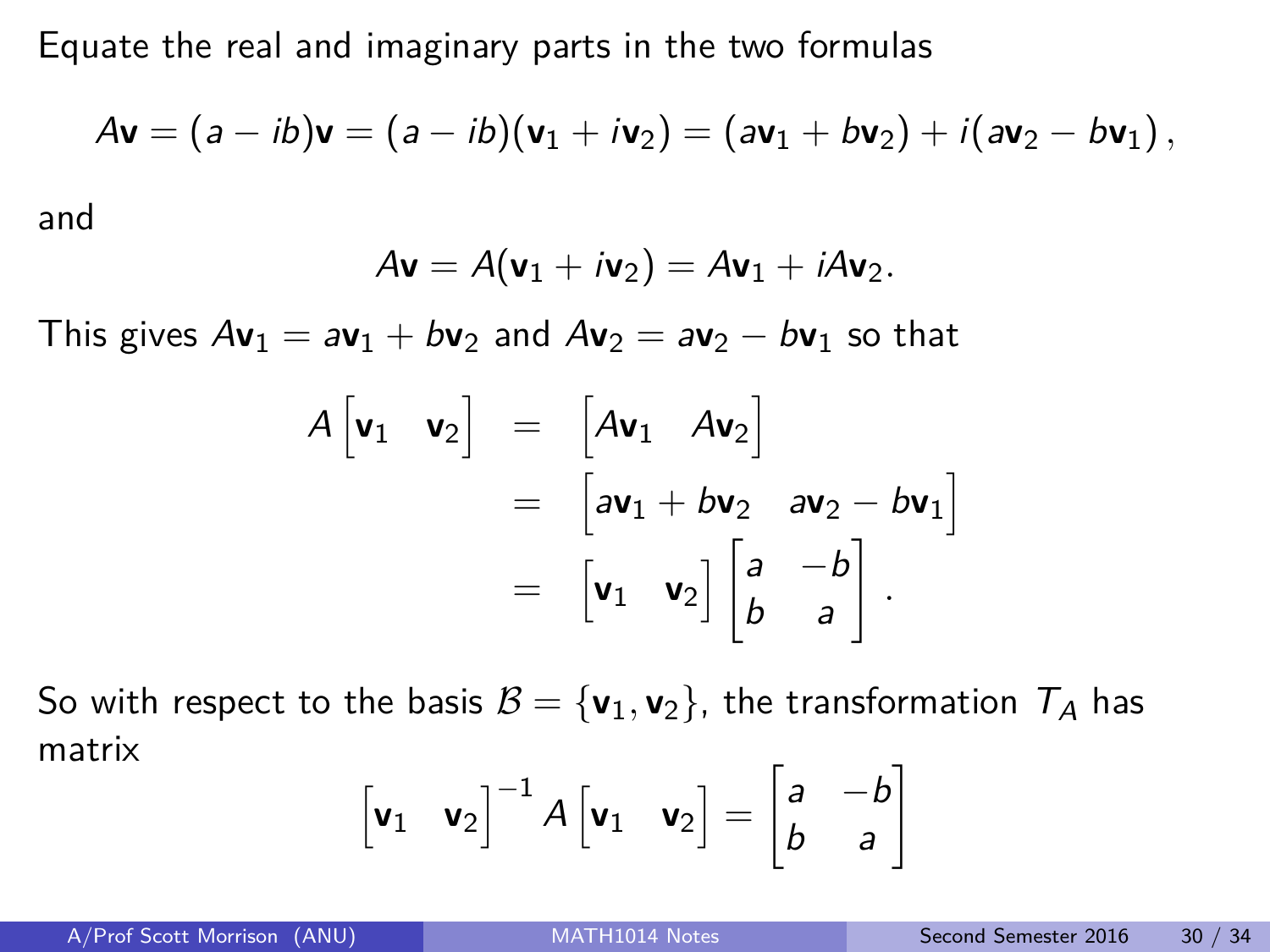Setting 
$$
\sin \varphi = \frac{b}{\sqrt{a^2 + b^2}}, \cos \varphi = \frac{a}{\sqrt{a^2 + b^2}},
$$
  

$$
\begin{bmatrix} a & -b \\ b & a \end{bmatrix} = \sqrt{a^2 + b^2} \begin{bmatrix} \cos \varphi & -\sin \varphi \\ \sin \varphi & \cos \varphi \end{bmatrix},
$$

which is a scaling and rotation. And all of this is determined by the complex eigenvalue  $a - ib$ .

Of course, if  $a - ib$  is an eigenvalue with eigenvector  $v_1 + iv_2$ ,  $a + ib$  is an eigenvalue, with eigenvector  $v_1 - iv_2$ .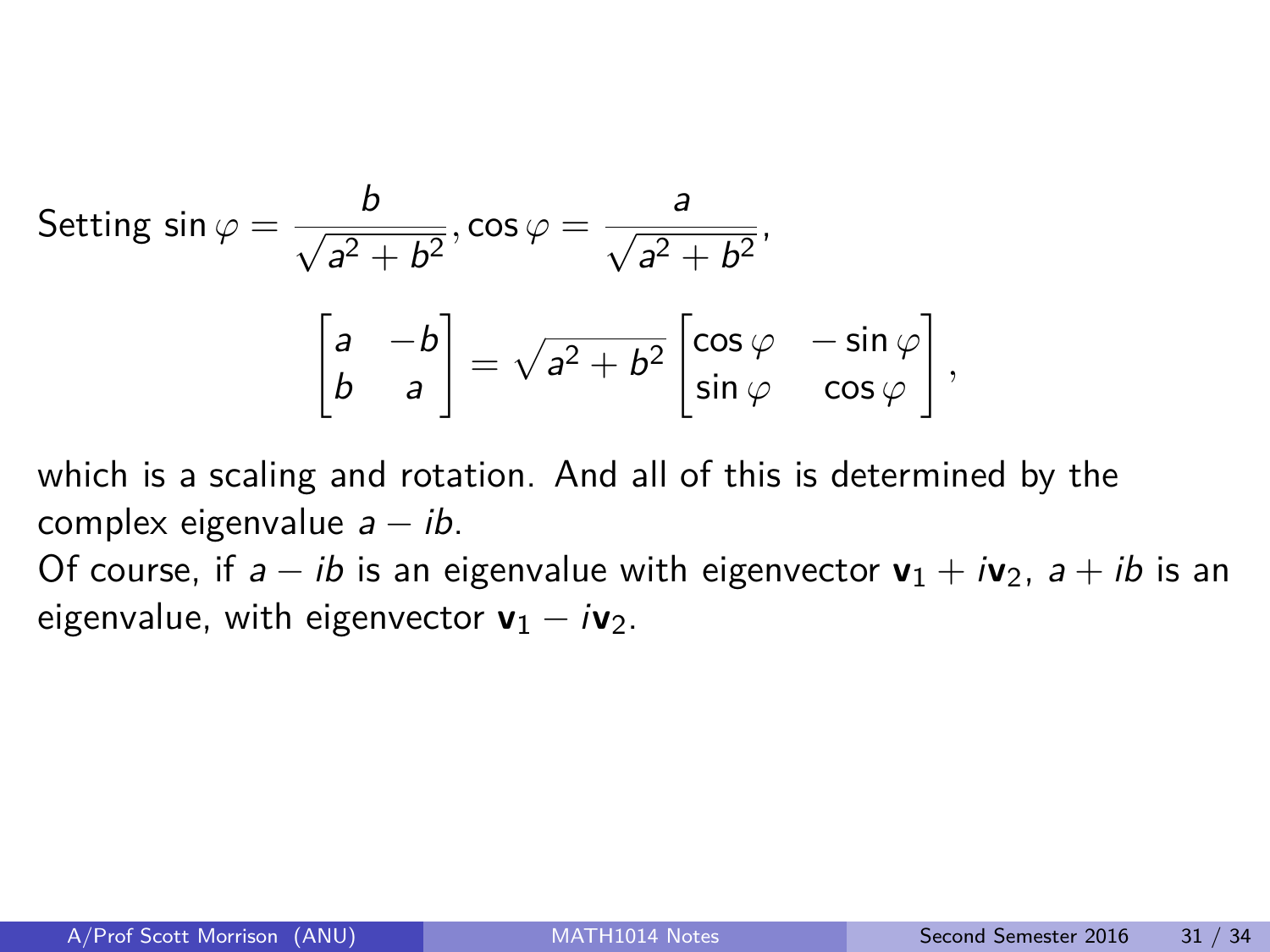What is the geometric action of 
$$
A = \begin{bmatrix} -5 & -5 \\ 5 & -5 \end{bmatrix}
$$
 on  $\mathbb{R}^2$ ?

As a first step we find the eigenvalues and eigenvectors associated with A.

$$
\det(A - \lambda I) = \begin{bmatrix} -5 - \lambda & -5 \\ 5 & -5 - \lambda \end{bmatrix}
$$

$$
= (-5 - \lambda)^2 + 25
$$

$$
= \lambda^2 + 10\lambda + 50
$$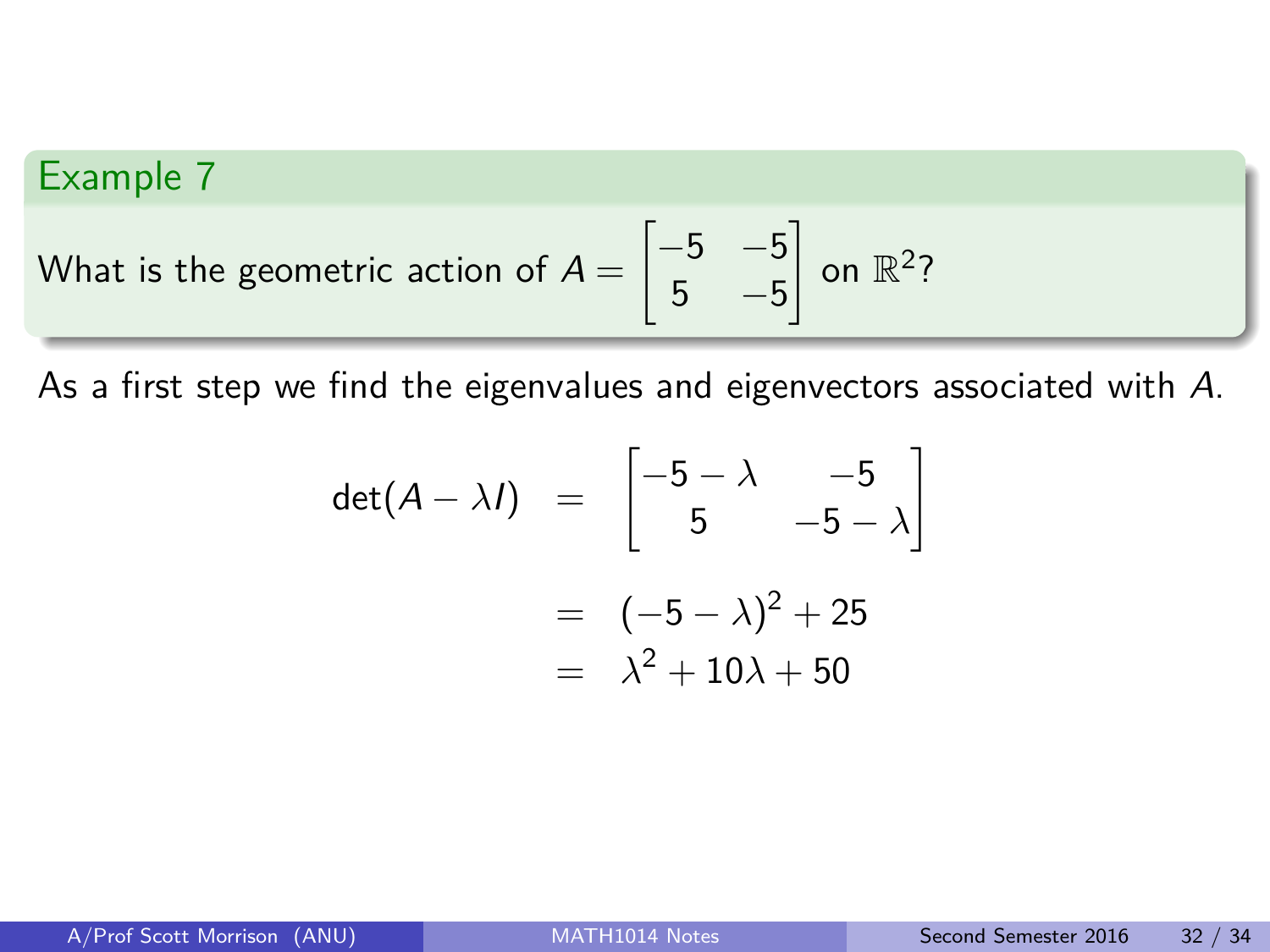This gives

$$
\lambda = \frac{-10 \pm \sqrt{100 - 200}}{2} = \frac{-10 \pm 10i}{2} = -5 \pm 5i.
$$

Consider the eigenvalue  $\lambda = -5 - 5i$ . We will find the corresponding eigenspace:

$$
E_{\lambda} = \text{Nul} (A - \lambda I)
$$
  
= \text{Nul}  $\begin{bmatrix} 5i & -5 \\ 5 & 5i \end{bmatrix}$   
= \text{Span}  $\left\{ \begin{bmatrix} 1 \\ i \end{bmatrix} \right\}$ 

where Span here stands for *complex* span, that is the set of all scalar multiples *α*  $\sqrt{1}$ i 1 =  $\lceil \alpha \rceil$ i*α*  $\Big]$  of  $\Big[ \frac{1}{2}$ i  $\Big]$ , where  $\alpha$  is in  $\mathbb C.$